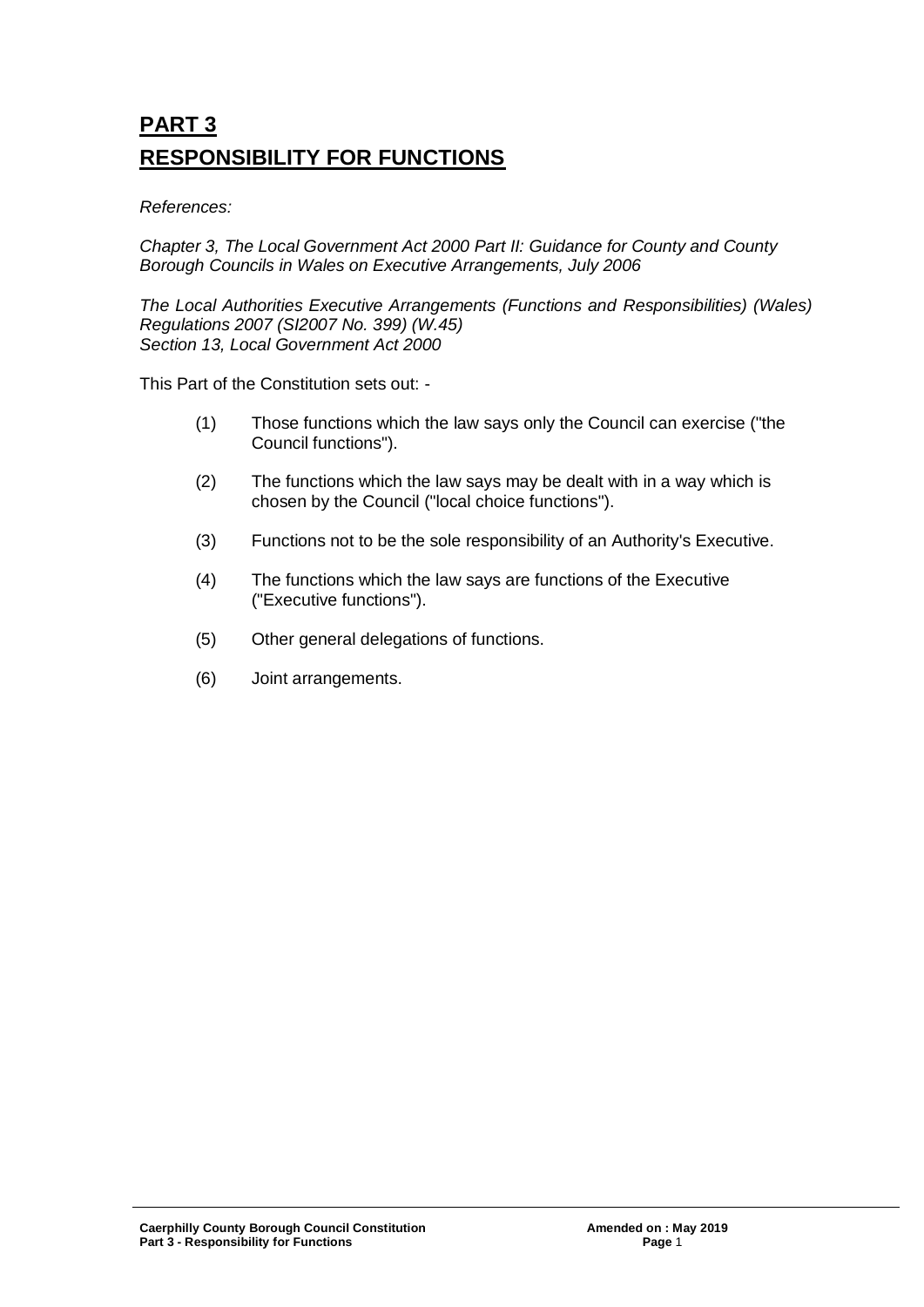# **1. NOT RESPONSIBILITY OF THE EXECUTIVE - COUNCIL FUNCTIONS**

#### **Schedule 1 The Local Authorities (Executive Arrangements) (Functions and Responsibilities) (Wales) Regulations 2007 - SI2007 No. 399**

Note that for each delegation set out in this part, the delegation includes the power to take any steps in relation to the delegated function, including the authorisation of, or defence of, any proceedings in any court, tribunal, board or panel.

| <b>Function*</b><br>*The detail of each function is set                           | <b>Decision making body</b>                                    | <b>Delegation of functions</b>                                                                                                                                                                                                                                                                                                                                                                                                                                                                                                                                                                                                                                                                                                                                                                                 |
|-----------------------------------------------------------------------------------|----------------------------------------------------------------|----------------------------------------------------------------------------------------------------------------------------------------------------------------------------------------------------------------------------------------------------------------------------------------------------------------------------------------------------------------------------------------------------------------------------------------------------------------------------------------------------------------------------------------------------------------------------------------------------------------------------------------------------------------------------------------------------------------------------------------------------------------------------------------------------------------|
| out in the next Table.                                                            |                                                                |                                                                                                                                                                                                                                                                                                                                                                                                                                                                                                                                                                                                                                                                                                                                                                                                                |
| Section A paras. 1 to 42<br>incl.                                                 | <b>Planning Committee (as</b><br>set out in Article 8)         | As set out in Article 8.                                                                                                                                                                                                                                                                                                                                                                                                                                                                                                                                                                                                                                                                                                                                                                                       |
| Section B paras 1 to 5, 12 to<br>17, 19 to 20, 26 to 30, 32,<br>35, 35A, 39 to 40 | Taxi & General<br>Committee (as set out in<br>Article 8)       | As set out in Article 8.                                                                                                                                                                                                                                                                                                                                                                                                                                                                                                                                                                                                                                                                                                                                                                                       |
| Section B paras 6 to 7                                                            | Licensing & Gambling<br>Committee (as set out in<br>Article 8) | As set out in Article 8.                                                                                                                                                                                                                                                                                                                                                                                                                                                                                                                                                                                                                                                                                                                                                                                       |
| Section B paras 22, 23, 24,<br>31, 33, 34, 36, 37, 42, 43                         | <b>The Council</b>                                             | The Council, or the Chief<br>Executive or any Director or the<br>relevant Head of Service.<br>In relation to paras. 33 & 34 any<br>Principal Solicitor.                                                                                                                                                                                                                                                                                                                                                                                                                                                                                                                                                                                                                                                        |
| Section C                                                                         | <b>The Council</b>                                             | The Council, or the Chief<br>Executive or any Director or the<br>relevant Head of Service or any<br>of the following: -<br>*Trading Standards, Licensing<br>& Registrars Manager<br>* Licensing Manager<br>* Assistant Licensing Manager<br>* Senior Licensing Officer<br>* Licensing Officer<br>*Environmental Health Manager<br>*Senior Trading Standards<br>Officer<br>*Senior Environmental Health<br>Officer<br><i><b>*Trading Standards Officer</b></i><br>*Senior Fair Trading Officer<br>* Environmental Health Officer<br>*Senior Commercial Safety<br>Officer<br>*Commercial Safety Officer<br>*Fair Trading Officer<br><b>Technical Assistant</b><br>(Officers marked * are<br>appointed under Section 19(1)<br>of the Health and Safety at<br>Work Act 1974 or any statutory<br>amendment thereto) |
| Sections D, E, F, G and H.                                                        | The Council                                                    | The Council, or the Chief                                                                                                                                                                                                                                                                                                                                                                                                                                                                                                                                                                                                                                                                                                                                                                                      |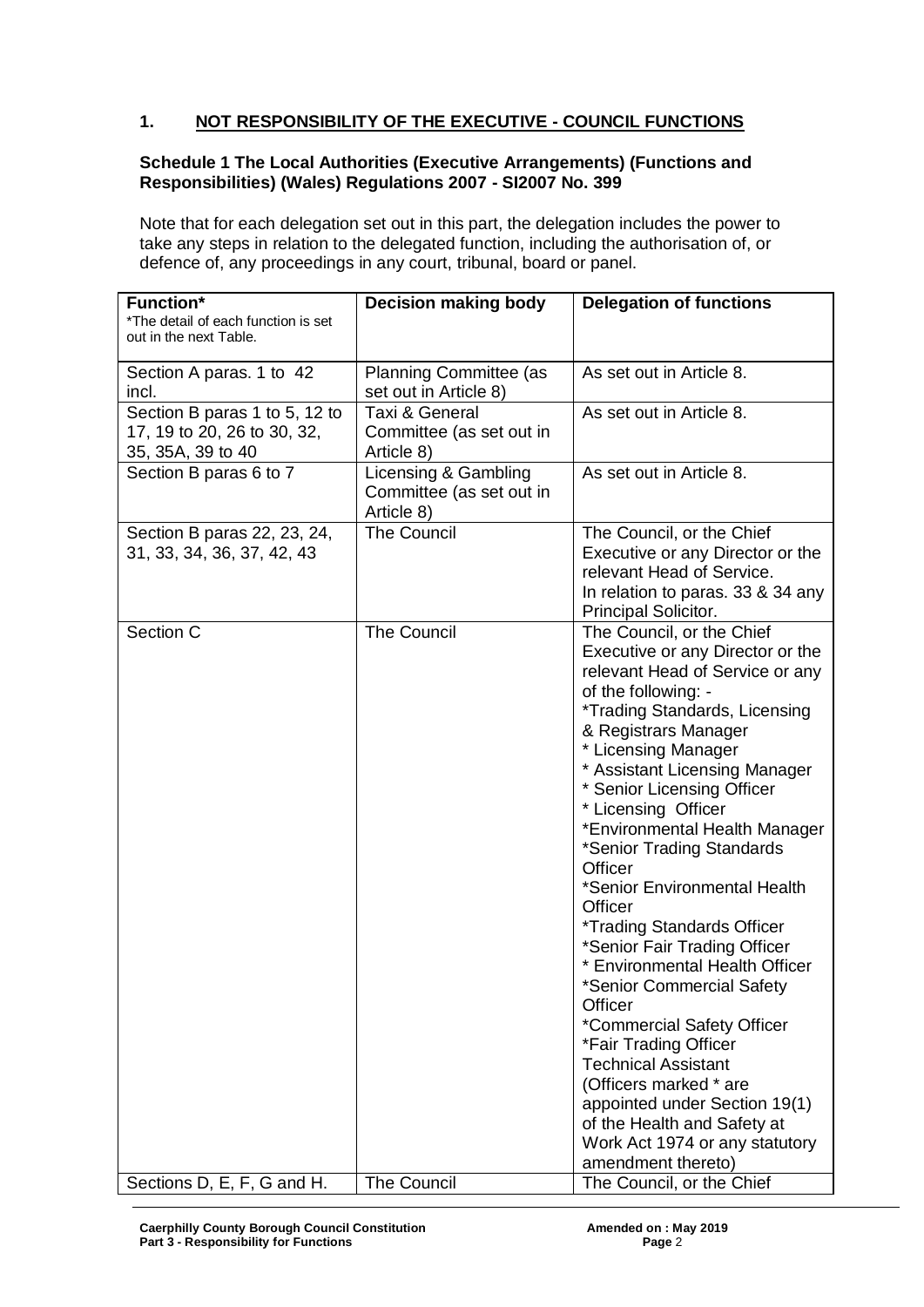| <b>Function*</b><br>*The detail of each function is set   | <b>Decision making body</b>                                                                                                                                                                                                                                                                                                                                                                       | <b>Delegation of functions</b>                                                                                                |
|-----------------------------------------------------------|---------------------------------------------------------------------------------------------------------------------------------------------------------------------------------------------------------------------------------------------------------------------------------------------------------------------------------------------------------------------------------------------------|-------------------------------------------------------------------------------------------------------------------------------|
| out in the next Table.                                    |                                                                                                                                                                                                                                                                                                                                                                                                   |                                                                                                                               |
|                                                           |                                                                                                                                                                                                                                                                                                                                                                                                   | Executive or any Director or the<br>relevant Head of Service.<br>In relation to Section D, the<br>Electoral Services Manager. |
| Section I paras. 1, 2, 5, 7, 9,<br>11, 12, 13, 14, 15, 16 | The Council                                                                                                                                                                                                                                                                                                                                                                                       | The Council, or the Chief<br>Executive or any Director or the<br>relevant Head of Service.                                    |
| Section I para 17                                         | <b>The Council</b>                                                                                                                                                                                                                                                                                                                                                                                | <b>The Council</b>                                                                                                            |
| Section I para. 6                                         | (a) In relation to the<br>appointment of Head of<br>Paid Service, the Council<br>but note the provisions in<br>I paras. 11-13 below,<br>which must be exercised<br>by the Council.                                                                                                                                                                                                                |                                                                                                                               |
|                                                           | (b) A Committee of 9<br>Members (the<br>Appointments Committee)<br>shall discharge on behalf<br>of the Council the<br>appointment of a Chief<br>Officer, deputy Chief<br>Officers and Head of<br>Democratic Services and<br>to determine any details<br>relating to such<br>appointments (except<br>remuneration of Chief<br>Officers which must be<br>determined by Council)                     | (b) All those matters within the<br><b>Committee's Terms of</b><br>Reference are delegated to that<br>Committee.              |
|                                                           | (c) In relation to<br>applications for voluntary<br>early retirement/<br>redundancy, a committee<br>("the Pensions/<br>Compensation<br>Committee") of 7<br>members to determine<br>such applications and to<br>approve the early release<br>of pension benefits<br>exercising the Council's<br>discretionary powers<br>under the Local<br><b>Government Pensions</b><br><b>Scheme Regulations</b> | (c) All those matters within the<br><b>Committee's Terms of</b><br>Reference are delegated to that<br>Committee.              |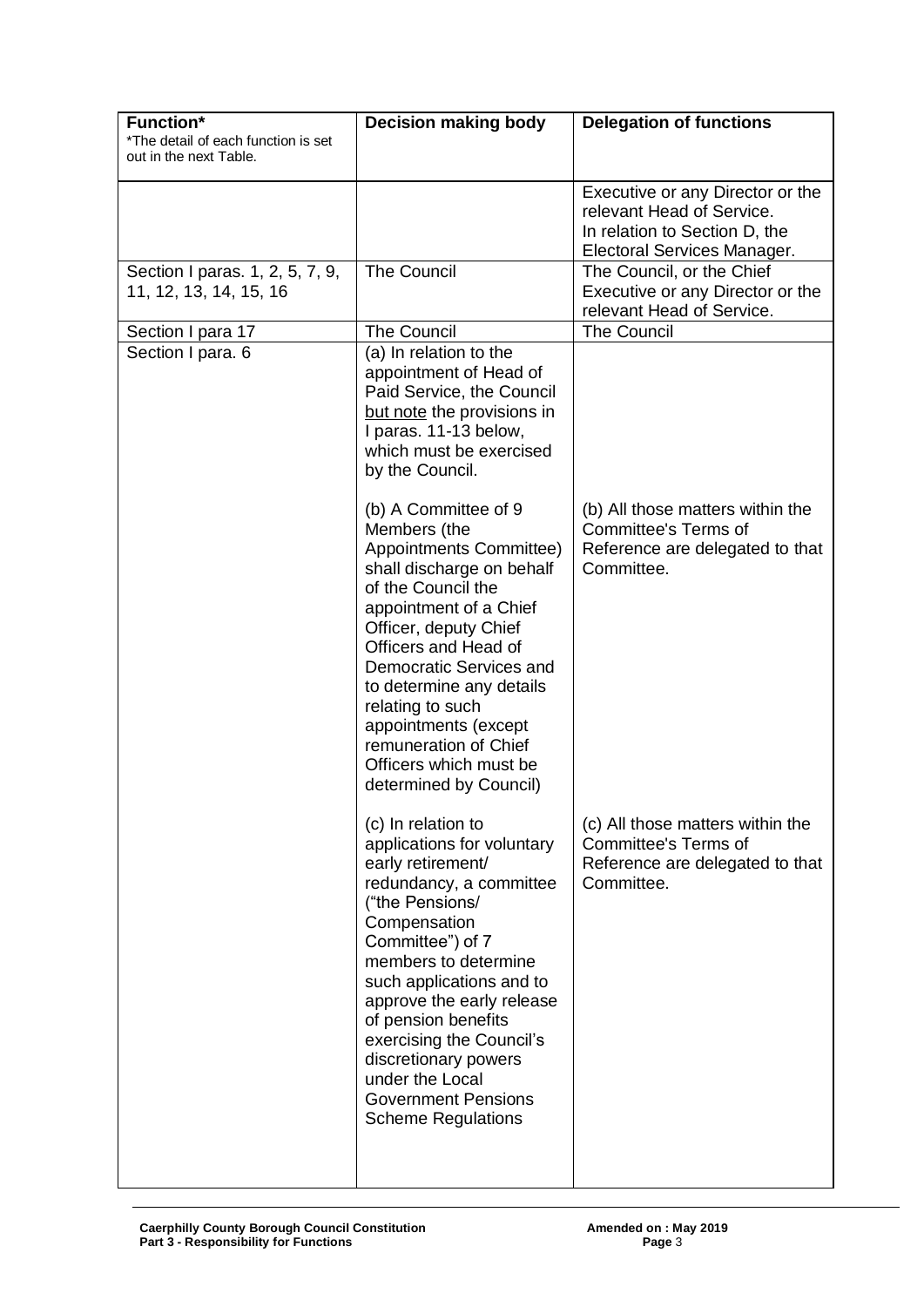| <b>Function*</b><br>*The detail of each function is set<br>out in the next Table.                                                                                                                                                                                                                                                                                                                                                                                                                                                                                                                             | <b>Decision making body</b>                                                              | <b>Delegation of functions</b>                                                             |
|---------------------------------------------------------------------------------------------------------------------------------------------------------------------------------------------------------------------------------------------------------------------------------------------------------------------------------------------------------------------------------------------------------------------------------------------------------------------------------------------------------------------------------------------------------------------------------------------------------------|------------------------------------------------------------------------------------------|--------------------------------------------------------------------------------------------|
|                                                                                                                                                                                                                                                                                                                                                                                                                                                                                                                                                                                                               | (d) In relation to all other<br>staff the Head of Paid<br>Service or his/her<br>nominee. | (d) The Chief Executive and<br>any person nominated by the<br>Chief Executive.             |
| Section I paras, 3 & 4.                                                                                                                                                                                                                                                                                                                                                                                                                                                                                                                                                                                       | The Planning Committee<br>as described in Article 8.                                     | As set out in Article 8.                                                                   |
| Section I para. 8                                                                                                                                                                                                                                                                                                                                                                                                                                                                                                                                                                                             | The Standards Committee<br>as described in Article 9.                                    | As set out in Article 9.                                                                   |
| Section I para. 10                                                                                                                                                                                                                                                                                                                                                                                                                                                                                                                                                                                            | Licensing Committee (as<br>set out in Article 8)                                         | As set out in Article 8.                                                                   |
| Those functions specified by<br>law as being the<br>responsibility of the Council<br>including:<br>(a) the setting of the Budget;<br>(b) the setting of the policy<br>framework;<br>(c) any housing land<br>transfers.                                                                                                                                                                                                                                                                                                                                                                                        | The Council (receiving<br>recommendations from<br>the Executive)                         | The Council, or the Chief<br>Executive or any Director or the<br>relevant Head of Service. |
| The functions of -<br>(a) imposing any condition,<br>limitation or other<br>restriction on an<br>approval, consent,<br>licence, permission or<br>registration granted -<br>(i) in the exercise of a<br>function specified in<br>column (1) of<br>Schedule 1; or<br>(ii) otherwise than by an<br>executive of the<br>authority, in the<br>exercise of any<br>function under a local<br>Act; or<br>(b) determining any other<br>terms to which any such<br>approval, consent,<br>licence, permission or<br>registration is subject, are<br>not to be the<br>responsibility of an<br>executive of the authority. | The Council (receiving<br>recommendations from<br>the Executive)                         | The Council, or the Chief<br>Executive or any Director or the<br>relevant Head of Service. |
| The functions of determining<br>whether, and in what<br>manner, to enforce -<br>(a) any failure to comply with<br>an approval, consent,                                                                                                                                                                                                                                                                                                                                                                                                                                                                       | The Council (receiving<br>recommendations from<br>the Executive)                         | The Council, or the Chief<br>Executive or any Director or the<br>relevant Head of Service. |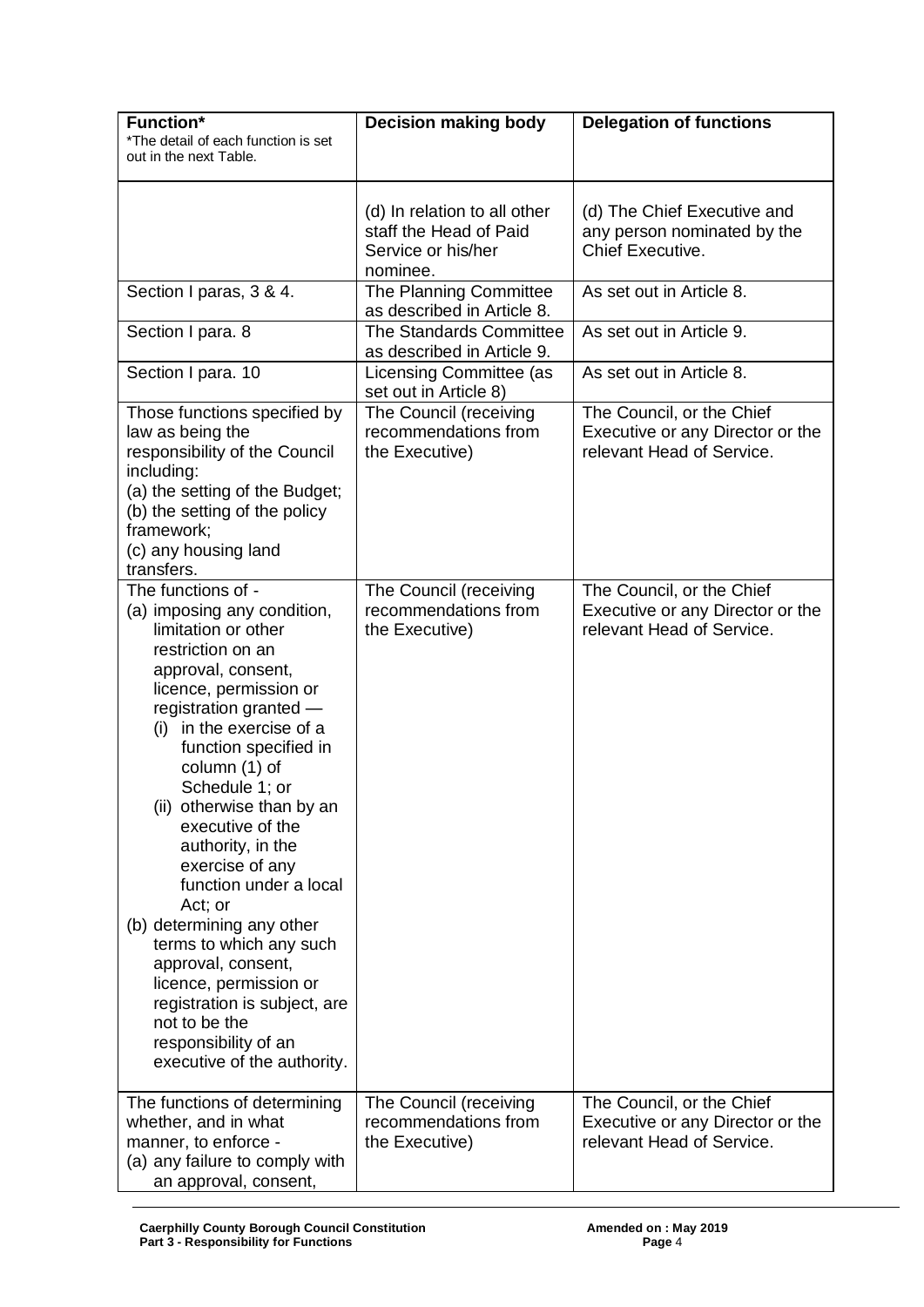| <b>Function*</b><br>*The detail of each function is set<br>out in the next Table.                                                                                                                                                                                                                                                                                                                                                                                                                                                                                                                                                                                                                                                                                                                                                                                                                                                                                                    | <b>Decision making body</b>                                      | <b>Delegation of functions</b>                                                             |
|--------------------------------------------------------------------------------------------------------------------------------------------------------------------------------------------------------------------------------------------------------------------------------------------------------------------------------------------------------------------------------------------------------------------------------------------------------------------------------------------------------------------------------------------------------------------------------------------------------------------------------------------------------------------------------------------------------------------------------------------------------------------------------------------------------------------------------------------------------------------------------------------------------------------------------------------------------------------------------------|------------------------------------------------------------------|--------------------------------------------------------------------------------------------|
| licence, permission or<br>registration granted in the<br>exercise of a function<br>specified in column (1) of<br>Schedule 1.<br>(b) any failure to comply with<br>a condition, limitation or<br>term to which any such<br>approval, consent,<br>licence, permission or<br>registration is subject, or<br>(c) any other contravention in<br>relation to a matter with<br>regard to which the function<br>of determining an application<br>for approval, consent,<br>licence, permission or<br>registration would not be the<br>responsibility of an executive<br>of the authority<br>is not to be the responsibility<br>of the executive of the<br>authority.<br>The function of -<br>(a) amending, modifying or<br>varying any such<br>approval, consent,<br>licence, permission or<br>registration granted or<br>any condition, limitation,<br>restriction or term as<br>mentioned in paragraph<br>(2) to which it is subject;<br>or<br>(b) revoking any such<br>approval, consent, | The Council (receiving<br>recommendations from<br>the Executive) | The Council, or the Chief<br>Executive or any Director or the<br>relevant Head of Service. |
| licence, permission or<br>registration,<br>is not to be the responsibility<br>of an executive of the<br>authority.                                                                                                                                                                                                                                                                                                                                                                                                                                                                                                                                                                                                                                                                                                                                                                                                                                                                   |                                                                  |                                                                                            |
| The function of making any<br>scheme authorised or<br>required by regulations<br>under section 18 of the Local<br>Government and Housing<br>Act 1989 (schemes for basic,<br>attendance and special<br>responsibility allowances for<br>local authority members), or                                                                                                                                                                                                                                                                                                                                                                                                                                                                                                                                                                                                                                                                                                                  | The Council (receiving<br>recommendations from<br>the Executive) |                                                                                            |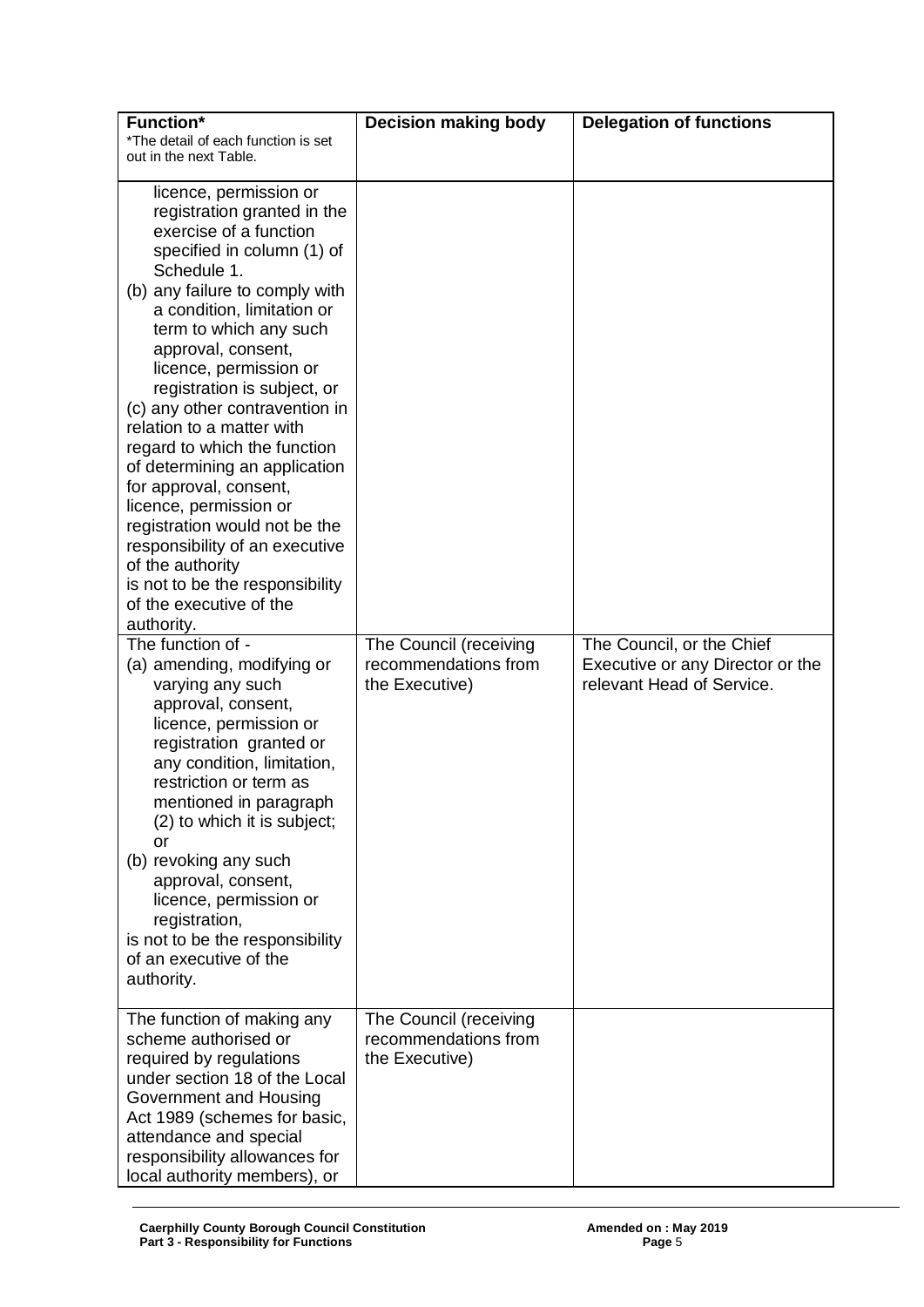| <b>Function*</b>                                              | <b>Decision making body</b> | <b>Delegation of functions</b> |
|---------------------------------------------------------------|-----------------------------|--------------------------------|
| *The detail of each function is set<br>out in the next Table. |                             |                                |
| of amending, revoking or                                      |                             |                                |
| replacing any such scheme,                                    |                             |                                |
| is not to be the responsibility                               |                             |                                |
| of an executive of the                                        |                             |                                |
| authority.                                                    |                             |                                |
| Section 101 of the<br>$\bullet$                               |                             |                                |
| <b>Local Government</b><br>Act 1972 (Powers to                |                             |                                |
| Delegate Functions)                                           |                             |                                |
| does not apply in                                             |                             |                                |
| relation to this                                              |                             |                                |
| provision.                                                    |                             |                                |
| The functions of determining                                  | The Council (receiving      |                                |
| (a) the amount of any                                         | recommendations from        |                                |
| allowance payable                                             | the Executive)              |                                |
| $under -$                                                     |                             |                                |
| $(i)$ subsection $(5)$ of<br>section 22 of the                |                             |                                |
| 1972 Act (chairman's                                          |                             |                                |
| expenses);                                                    |                             |                                |
| (ii) subsection (4) of                                        |                             |                                |
| section 24 of that Act                                        |                             |                                |
| (vice-chairman's                                              |                             |                                |
| expenses);                                                    |                             |                                |
| (iii) subsection (4) of                                       |                             |                                |
| section 173 (financial<br>loss allowance) of                  |                             |                                |
| that $Act(1);$                                                |                             |                                |
| (iv) section 175 of that                                      |                             |                                |
| Act (allowances for                                           |                             |                                |
| attending                                                     |                             |                                |
| conferences and                                               |                             |                                |
| meetings);                                                    |                             |                                |
| (b) the rates at which                                        |                             |                                |
| payments are to be made<br>under section 174 of that          |                             |                                |
| Act (travelling and                                           |                             |                                |
| subsistence allowances);                                      |                             |                                |
| (c) the amount of any                                         |                             |                                |
| allowance payable                                             |                             |                                |
| pursuant to a scheme                                          |                             |                                |
| under section 18 of the                                       |                             |                                |
| <b>Local Government and</b>                                   |                             |                                |
| Housing Act 1989 or<br>regulations made under                 |                             |                                |
| section 100 of the 2000                                       |                             |                                |
| Act, or the rates at which                                    |                             |                                |
| payments by way of any                                        |                             |                                |
| such allowance are to be                                      |                             |                                |

<u>.</u>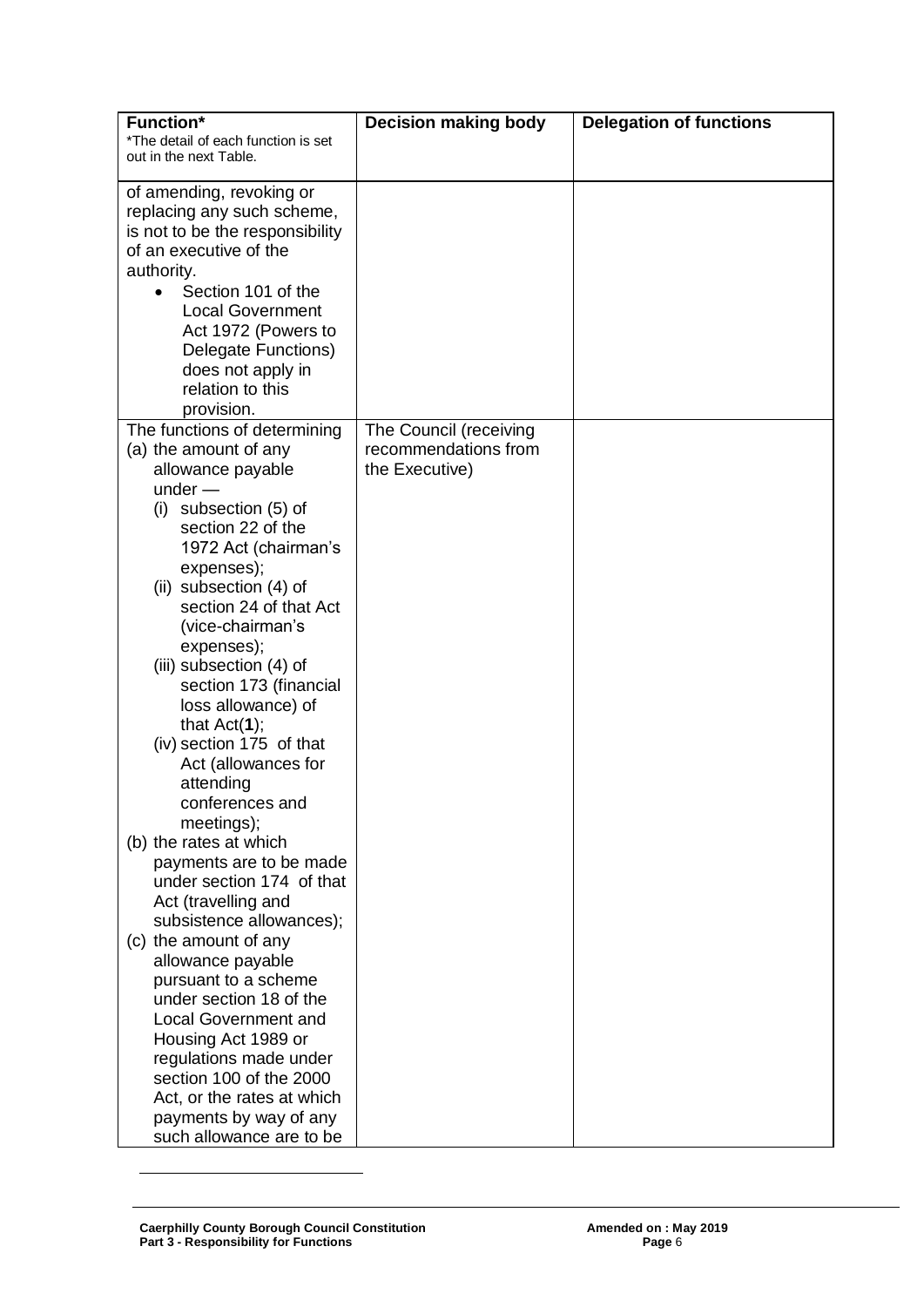| <b>Function*</b><br>*The detail of each function is set<br>out in the next Table.                                                                                                                                                                                                                                                                                                                                                                                                                                                                                      | <b>Decision making body</b> | <b>Delegation of functions</b>                                             |
|------------------------------------------------------------------------------------------------------------------------------------------------------------------------------------------------------------------------------------------------------------------------------------------------------------------------------------------------------------------------------------------------------------------------------------------------------------------------------------------------------------------------------------------------------------------------|-----------------------------|----------------------------------------------------------------------------|
| made;<br>(d) whether a charge should<br>be made for any<br>approval, consent,<br>licence, permit or<br>registration the issue of<br>which is not the<br>responsibility of an<br>executive of the authority;<br>and<br>(e) where a charge is made<br>for any such approval,<br>consent, licence, permit<br>or registration, the<br>amount of the charge;<br>are not to be the<br>responsibility of an executive<br>of the authority.<br>* Section 101 of the Local<br>Government Act 1972<br>(Powers to Delegate) does<br>not apply in relation to (a) to<br>(c) above. |                             |                                                                            |
| Subject to any provision of<br>regulations under section 20<br>(joint exercise of functions)<br>of the 2000 Act the function<br>of making arrangements for<br>the discharge of functions by<br>a committee or officer under<br>section 101(5) of the 1972<br>Act is not to be the<br>responsibility of an executive<br>of the authority.                                                                                                                                                                                                                               | <b>The Council</b>          | The Chief Executive or any<br>Director or the relevant Head of<br>Service. |
| The function of making<br>appointments under section<br>102 (appointment of<br>committees) of the 1972 Act<br>is not to be the responsibility<br>of an executive of the<br>authority.                                                                                                                                                                                                                                                                                                                                                                                  | <b>The Council</b>          | The Chief Executive or any<br>Director or the relevant Head of<br>Service. |

The detail of the functions set out above is as follows:-

|                                                                                  | (2)                                             |
|----------------------------------------------------------------------------------|-------------------------------------------------|
| <b>Function</b>                                                                  | <b>Provision of Act or Statutory Instrument</b> |
| A. Functions relating to town and<br>country planning and development<br>control |                                                 |
| 1. Power to determine applications for                                           | Sections $70(1)(a)$ and (b) and 72 of the       |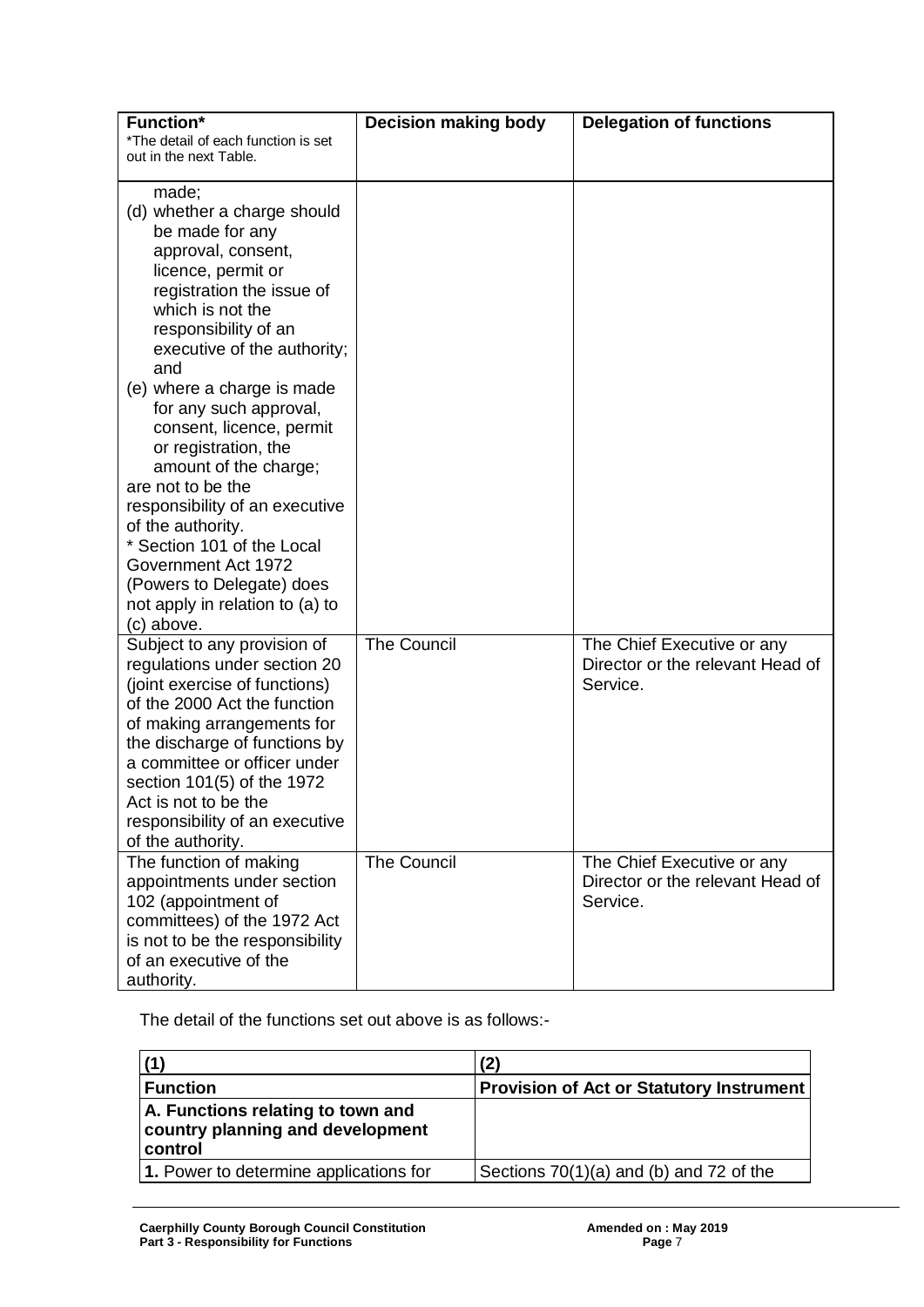| planning permission.                                                                                                                               | Town and Country Planning Act 1990<br>$(C.8)$ .                                                                                                   |
|----------------------------------------------------------------------------------------------------------------------------------------------------|---------------------------------------------------------------------------------------------------------------------------------------------------|
| 2. Power to determine applications to<br>develop land without compliance with<br>conditions previously attached.                                   | Section 73 of the Town and Country<br>Planning Act 1990.                                                                                          |
| 3. Power to grant planning permission for<br>development already carried out.                                                                      | Section 73A of the Town and Country<br>Planning Act 1990.                                                                                         |
| 4. Power to decline to determine<br>application for planning permission &<br>overlapping applications.                                             | Sections S70A & S70B of the Town and<br>Country Planning Act 1990.                                                                                |
| 5. Duties relating to the making of<br>determinations of planning applications.                                                                    | Sections 69, 74, 76, 91 and 92 of the<br>Town and Country Planning Act 1990 and<br>supporting regulations                                         |
| 6. Power to determine applications for<br>planning permission made by a local<br>authority, alone or jointly with another<br>person.               | Section 316 of the Town and Country<br>Planning Act 1990 and the Town and<br><b>Country Planning General Regulations</b><br>1992 (S.I. 1992/1492) |
| 7. Power to make determinations, give<br>approvals and agree certain other matters<br>relating to the exercise of permitted<br>development rights. | Town and Country Planning (General<br>Permitted Development) Order 1995 (S.I.<br>1995/418) (as amended).                                          |
| 8. Power to enter into planning obligation,<br>regulating development or use of land.                                                              | Section 106 of the Town and Country<br>Planning Act 1990.                                                                                         |
| 9. Power to issue a certificate of existing or<br>proposed lawful use or development.                                                              | Sections $191(4)$ and $192(2)$ of the Town<br>and Country Planning Act 1990.                                                                      |
| <b>10.</b> Power to serve a completion notice.                                                                                                     | Section 94(2) of the Town and Country<br>Planning Act 1990.                                                                                       |
| 11. Power to control the display of<br>advertisements.                                                                                             | Section 220 of the Town and Country<br>Planning Act 1990 and the Town and<br>Country Planning (Control of<br>Advertisements) Regulations 1992.    |
| 12. Power to authorise entry onto land.                                                                                                            | Section 196A of the Town and Country<br>Planning Act 1990.                                                                                        |
| 13. Power to require the discontinuance of<br>a use of land or alteration or renewal of<br>buildings or works.                                     | Section 102 of the Town and Country<br>Planning Act 1990.                                                                                         |
| 14. Power to serve a planning<br>contravention notice, breach of condition<br>notice or stop notice.                                               | Sections 171C, 187A and 183(1) of the<br>Town and Country Planning Act 1990.                                                                      |
| 15. Power to issue an enforcement notice.                                                                                                          | Section 172 of the Town and Country                                                                                                               |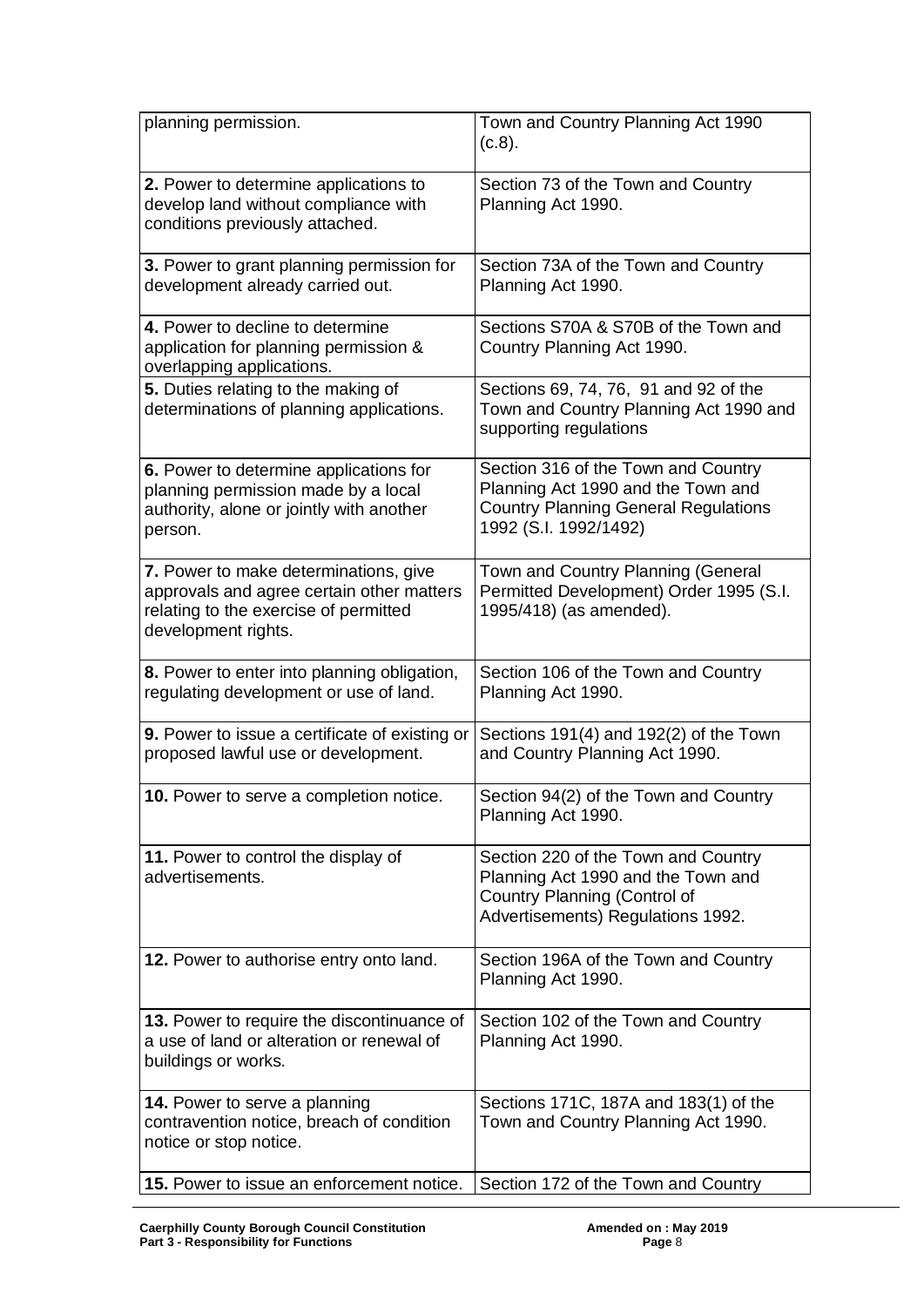|                                                                                                                                                                                                                                                                 | Planning Act 1990.                                                                                                                                                                                                                                                                                                                                                       |
|-----------------------------------------------------------------------------------------------------------------------------------------------------------------------------------------------------------------------------------------------------------------|--------------------------------------------------------------------------------------------------------------------------------------------------------------------------------------------------------------------------------------------------------------------------------------------------------------------------------------------------------------------------|
| 16. Power to apply for an injunction<br>restraining a breach of planning control.                                                                                                                                                                               | Section 187B of the Town and Country<br>Planning Act 1990.                                                                                                                                                                                                                                                                                                               |
| 17. Power to determine applications for<br>hazardous substances consent, and<br>related powers.                                                                                                                                                                 | Sections 9(1) and 10 of the Planning<br>(Hazardous Substances) Act 1990 (c. 10).                                                                                                                                                                                                                                                                                         |
| 18. Duty to determine conditions to which<br>old mining permissions, relevant planning<br>permissions relating to dormant sites or<br>active Phase I or II sites, or mineral<br>permissions relating to mining sites, as the<br>case may be, are to be subject. | Paragraph 2(6)(a) of Schedule 2 to the<br>Planning and Compensation Act 1991,<br>paragraph 9(6) of Schedule 13 to the<br>Environment Act 1995 (c. 25) and<br>paragraph 6(5) of Schedule 14 to that Act.                                                                                                                                                                  |
| 19. Power to require proper maintenance<br>of land.                                                                                                                                                                                                             | Section 215(1) of the Town and Country<br>Planning Act 1990.                                                                                                                                                                                                                                                                                                             |
| 20. Power to determine applications for<br>listed building consent, and related<br>powers.                                                                                                                                                                      | Sections 16(1) and (2), 17, 19 and 33(1) of<br>the Planning (Listed Buildings and<br>Conservation Areas) Act 1990 (c.9).                                                                                                                                                                                                                                                 |
| 21. Power to determine applications for<br>conservation area consent.                                                                                                                                                                                           | Section 16(1) of the Planning (Listed<br><b>Buildings and Conservation Areas) Act</b><br>1990, as applied by section 74(3) of that<br>Act.                                                                                                                                                                                                                               |
| 22. Duties relating to applications for listed<br>building consent and conservation area<br>consent.                                                                                                                                                            | Section 13(1) of the Planning (Listed<br><b>Buildings and Conservation Areas) Act</b><br>1990 and regulations 3 to 13 of the<br>Planning (Listed Buildings and<br><b>Conservation Areas) Regulations 1990</b><br>and paragraph 127 of the Welsh Office<br>circular 61/96: Planning and the Historic<br>Environment: Historic Buildings and<br><b>Conservation Areas.</b> |
| 23. Power to serve a building preservation<br>notice, and related powers.                                                                                                                                                                                       | Sections 3(1) and 4(1) of the Planning<br>(Listed Buildings and Conservation Areas)<br>Act 1990.                                                                                                                                                                                                                                                                         |
| 24. Power to issue a listed building<br>enforcement notice.                                                                                                                                                                                                     | Section 38 of the Planning (Listed<br><b>Buildings and Conservation Areas) Act</b><br>1990.                                                                                                                                                                                                                                                                              |
| 25. Powers to acquire a listed building in<br>need of repair and to serve a repairs<br>notice.                                                                                                                                                                  | Sections 47 and 48 of the Planning (Listed<br><b>Buildings and Conservation Areas) Act</b><br>1990.                                                                                                                                                                                                                                                                      |
| 26. Power to apply for an injunction in<br>relation to a listed building                                                                                                                                                                                        | Section 44A of the Planning (Listed<br><b>Buildings and Conservation Areas) Act</b><br>1990.                                                                                                                                                                                                                                                                             |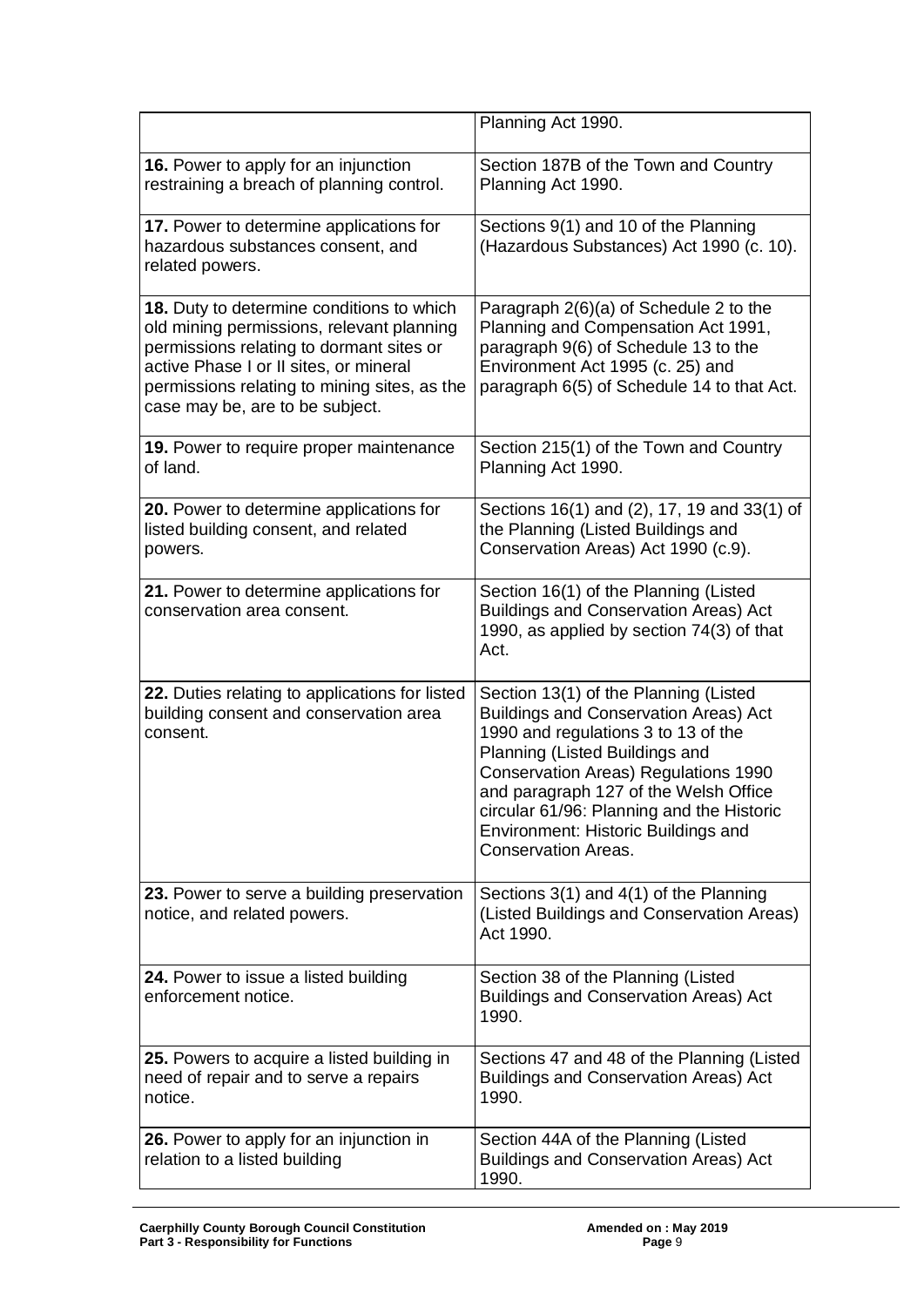| 27. Power to execute urgent works and<br>recovery of expenses.                                                                       | Section 54 & 55 of the Planning (Listed<br><b>Buildings and Buildings in Conservation</b><br>Areas) Act 1990.        |
|--------------------------------------------------------------------------------------------------------------------------------------|----------------------------------------------------------------------------------------------------------------------|
| 28. Power related to discontinuance of<br>mineral workings.                                                                          | Schedule 9 of the Town and Country<br>Planning Act 1990.                                                             |
| 29. Power related to footpaths and<br>bridleways.                                                                                    | Section 257 & 258 of the Town and<br>Country Planning Act 1990.                                                      |
| 30. Power as to certification of appropriate<br>alternative development.                                                             | Section 17 of the Land Compensation Act<br>1961 (c.33).                                                              |
| 31. Duties in relation to purchase notices.                                                                                          | Sections 137-144 of the Town and Country<br>Planning Act 1990.                                                       |
| 32. Powers related to blight notices.                                                                                                | Sections 149-171 of the Town and Country<br>Planning Act 1990.                                                       |
| 33. Local development orders                                                                                                         | Sections 61A to D of the Town and<br>Country Planning Act 1990 as amended                                            |
| 34. Simplified planning zones                                                                                                        | Sections 82 to 87 and Schedule 7 of the<br>Town and Country Planning Act 1990 as<br>amended                          |
| 35. Powers to revoke or modify a planning<br>permission                                                                              | Sections 97 to 99 of the Town and Country<br>Planning Act 1990 as amended                                            |
| 36. Duty of mineral planning authority to<br>review mineral workings                                                                 | Section 105 of the Town and Country<br>Planning Act 1990 as amended                                                  |
| 37. Screening and scoping of<br><b>Environmental Impact Assessment</b><br>applications and other duties in respect of<br><b>EIAs</b> | Town and Country Planning<br>(Environmental Impact Assessment)<br>(England and Wales) Regulations 1999 as<br>amended |
| 38. The determination of applications<br>submitted under the Building Regulations                                                    | The Building Act 1984 as amended and<br>associated Building Regulations                                              |
| 39. Duties as specified under the Building<br>Act 1984 including the service of notice on<br>dangerous structures.                   | The Building Act 1984 as amended and<br>associated Building Regulations                                              |
| 40. Power to deal with non-material<br>amendments                                                                                    | Section 96A of the Town & Country<br>Planning Act 1990                                                               |
| 41. Power to declare an application invalid                                                                                          | Section 62 of the Town & Country<br>Planning Act 1990                                                                |
| 42. Power to deal with statutory pre-<br>application enquiries                                                                       | The Town & Country Planning (Pre-<br><b>Application Services) (Wales)</b><br>(Regulations) 2016                      |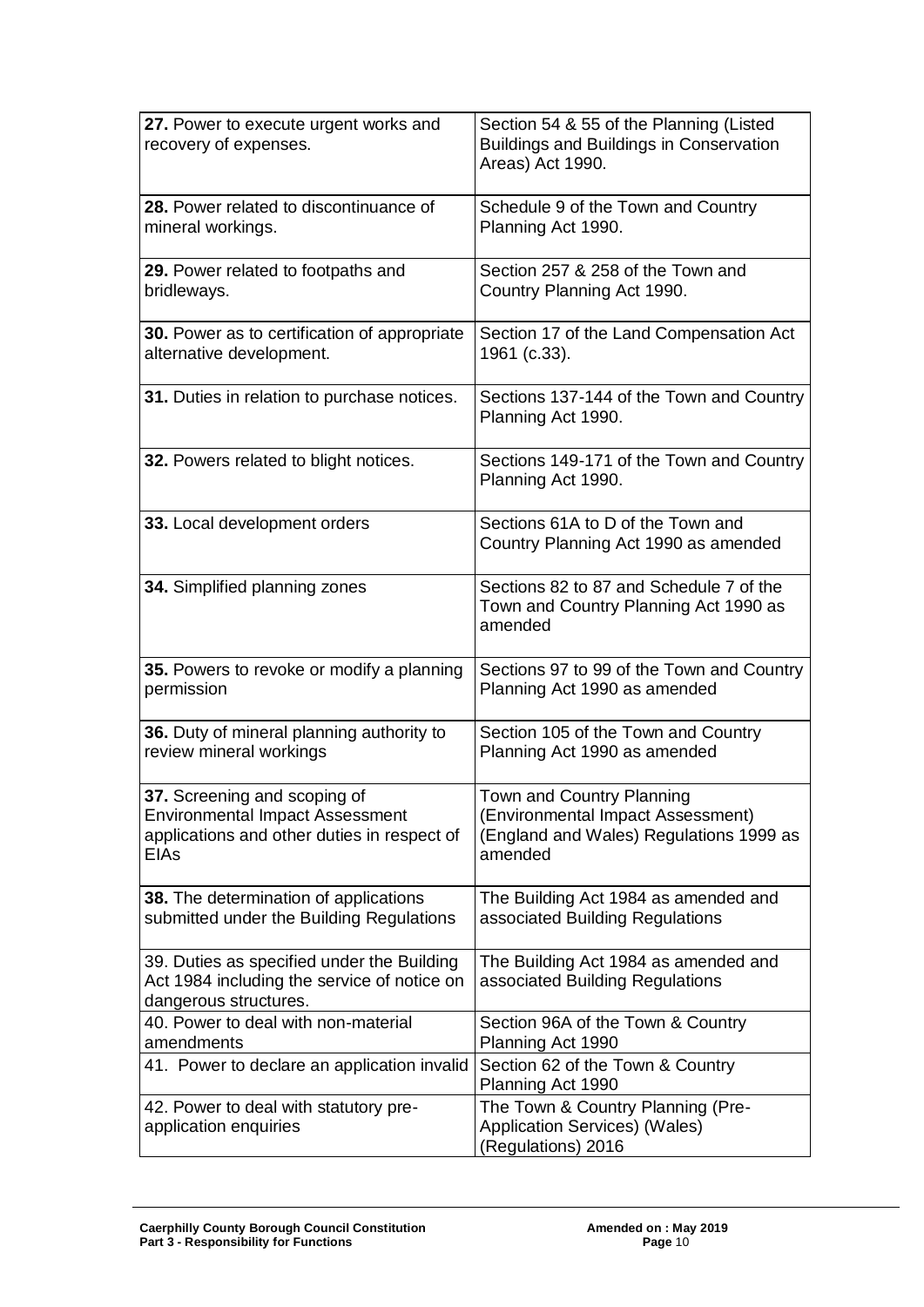| <b>B. Licensing and registration functions</b><br>(in so far as not covered by any other<br>paragraph of this Schedule) |                                                                                                                                                                                                                                                                                                                                                                                                                                                                                                    |
|-------------------------------------------------------------------------------------------------------------------------|----------------------------------------------------------------------------------------------------------------------------------------------------------------------------------------------------------------------------------------------------------------------------------------------------------------------------------------------------------------------------------------------------------------------------------------------------------------------------------------------------|
| 1. Power to issue licences authorising the<br>use of land as a caravan site or mobile<br>home site ("site licences").   | Section 3(3) of the Caravan Sites and<br>Control of Development Act 1960 (c. 62).<br>And Section 7(1) of the Mobile Homes<br>(Wales) Act 2013                                                                                                                                                                                                                                                                                                                                                      |
| 2. Power to licence the use of moveable<br>dwellings and camping sites.                                                 | Section 269(1) of the Public Health Act<br>1936 (c.49).                                                                                                                                                                                                                                                                                                                                                                                                                                            |
| 3. Power to licence hackney carriages and<br>private hire vehicles.                                                     | (a) as to hackney carriages, the Town<br>Police Clauses Act 1847 (10 & 11<br>Vict. c. 89), as extended by section<br>171 of the Public Health Act 1875<br>(38 & 39 Vict. c. 55), and section 15<br>of the Transport Act 1985 (c. 67);<br>and sections 47, 57, 58, 60 and 79<br>of the Local Government<br>(Miscellaneous Provisions) Act 1976<br>(c. 57);<br>(b) as to private hire vehicles, sections<br>48, 57, 58, 60 and 79 of the Local<br>Government (Miscellaneous<br>Provisions) Act 1976. |
| 4. Power to licence drivers of hackney<br>carriages and private hire vehicles.                                          | Sections 51, 53, 54, 59, 61 and 79 of the<br>Local Government (Miscellaneous<br>Provisions) Act 1976.                                                                                                                                                                                                                                                                                                                                                                                              |
| 5. Power to licence operators of hackney<br>carriages and private hire vehicles.                                        | Sections 55 to 58, 62 and 79 of the Local<br>Government (Miscellaneous Provisions)<br>Act 1976.                                                                                                                                                                                                                                                                                                                                                                                                    |
| 6. Power to issue licences, certificates and<br>permits in accordance with the Licensing<br>Act 2003                    | Licensing Act 2003                                                                                                                                                                                                                                                                                                                                                                                                                                                                                 |
| 7. Power to issues licences and permits in<br>accordance with the Gambling Act 2005                                     | Gambling Act 2005                                                                                                                                                                                                                                                                                                                                                                                                                                                                                  |
| There is no paragraph 8 duties are<br>incorporated into the Gambling Act 2005                                           |                                                                                                                                                                                                                                                                                                                                                                                                                                                                                                    |
| There is no paragraph 9 duties are<br>incorporated into the Gambling Act 2005                                           |                                                                                                                                                                                                                                                                                                                                                                                                                                                                                                    |
| There is no paragraph 10 duties are<br>incorporated into the Gambling Act 2005                                          |                                                                                                                                                                                                                                                                                                                                                                                                                                                                                                    |
| There is no paragraph 11 duties are<br>incorporated into the Gambling Act 2005                                          |                                                                                                                                                                                                                                                                                                                                                                                                                                                                                                    |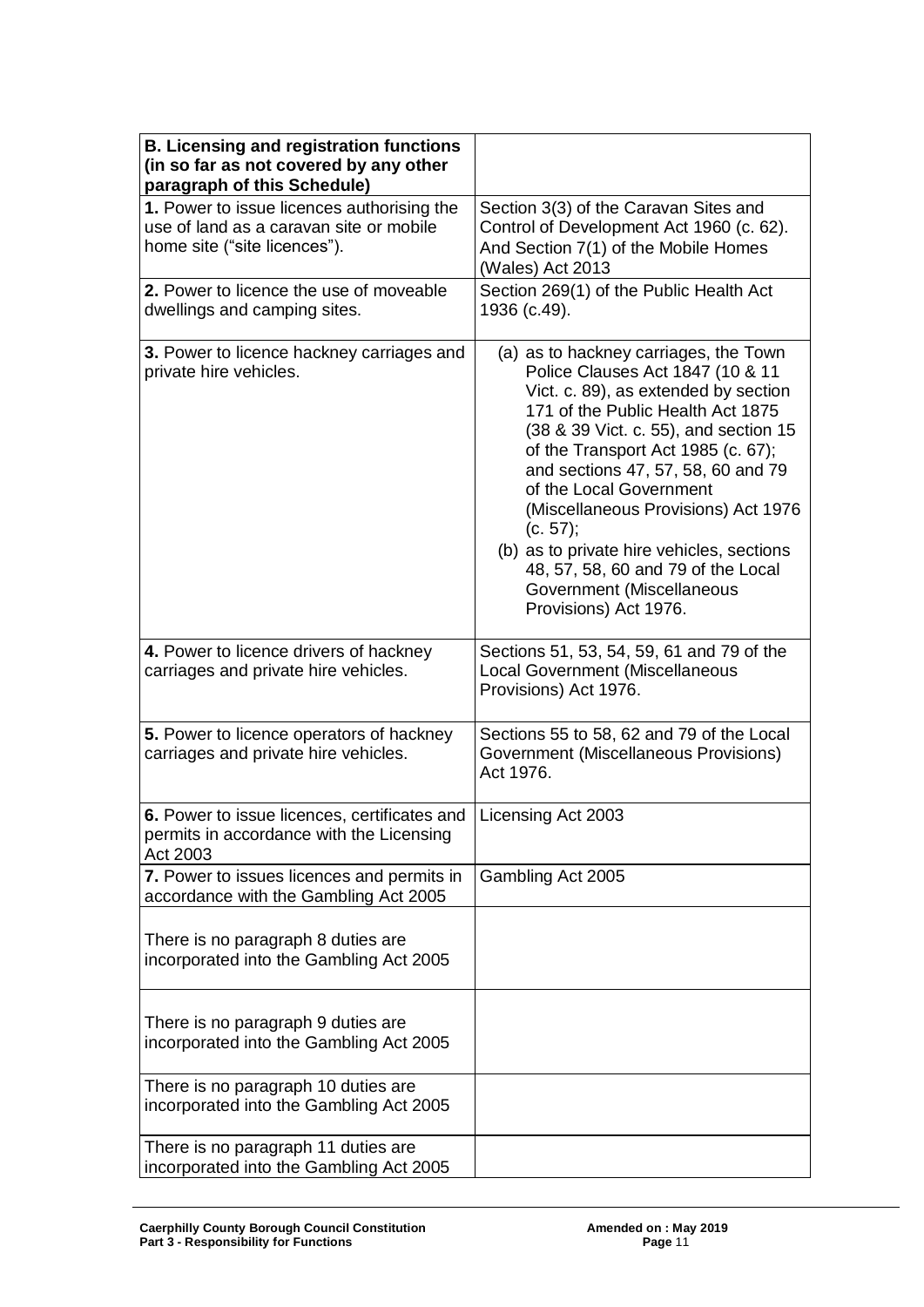| <b>12.</b> Power to issue entertainments<br>licences.                                                                                  | Section 12 of the Children and Young<br>Persons Act 1933 (c.12)                                                                     |
|----------------------------------------------------------------------------------------------------------------------------------------|-------------------------------------------------------------------------------------------------------------------------------------|
| 13. Power to licence sex shops and sex<br>cinemas & Sexual Entertainment Venues.                                                       | The Local Government (Miscellaneous<br>Provisions) Act 1982, section 2 and<br>Schedule 3 and S27 the Policing & Crime<br>Act 2009.  |
| 14. Power to licence performances of<br>hypnotism.                                                                                     | The Hypnotism Act 1952 (c. 46).                                                                                                     |
| 15. Power to licence premises for<br>acupuncture, tattooing, cosmetic piercing,<br>semi permanent skin colouring, and<br>electrolysis. | Sections 13 to 17 of the Local Government<br>(Miscellaneous Provisions) Act 1982 as<br>amended by the Local Government Act<br>2003. |
| 16. Power to licence pleasure boats and<br>pleasure vessels.                                                                           | Section 94 of the Public Health Acts<br>Amendment Act 1907 (c. 53).                                                                 |
| 17. Power to licence market and street<br>trading.                                                                                     | Part III of, and Schedule 4 to, the Local<br>Government (Miscellaneous Provisions)<br>Act 1982.                                     |
| 18. Blank                                                                                                                              |                                                                                                                                     |
| 19. Power to issue registrations or licences<br>for the manufacture and storage of<br>explosives                                       | The Explosive Regulations 2014                                                                                                      |
| <b>19A.</b> Power to issues licences for the<br>supply of fireworks                                                                    | Explosives Act 1875 and the Fireworks<br>Regulations 2004                                                                           |
| 19B. Power to issues licences for the<br>keeping of petroleum spirit                                                                   | The Petroleum (Consolidation)<br>Regulations 2014 Health & Safety at Work<br>etc Act 1974                                           |
| 20. Power of register and licence premises<br>for the preparation of food.                                                             | Section 19 of the Food Safety Act 1990 (c.<br>16).                                                                                  |
| 21. BLANK                                                                                                                              |                                                                                                                                     |
| 22. Power to issue, amend or replace<br>safety certificates (whether general or<br>special) for sports grounds.                        | The Safety of Sports Grounds Act 1975 (c.<br>52).                                                                                   |
| 23. Power to issue, cancel, amend or<br>replace safety certificates for regulated<br>stands at sports grounds.                         | Part III of the Fire Safety and Safety of<br>Places of Sport Act 1987 (c.27).                                                       |
| 24. Duty to promote fire safety                                                                                                        | Section 6 of the Fire and Rescue Services<br>Act 2004 (c.21)                                                                        |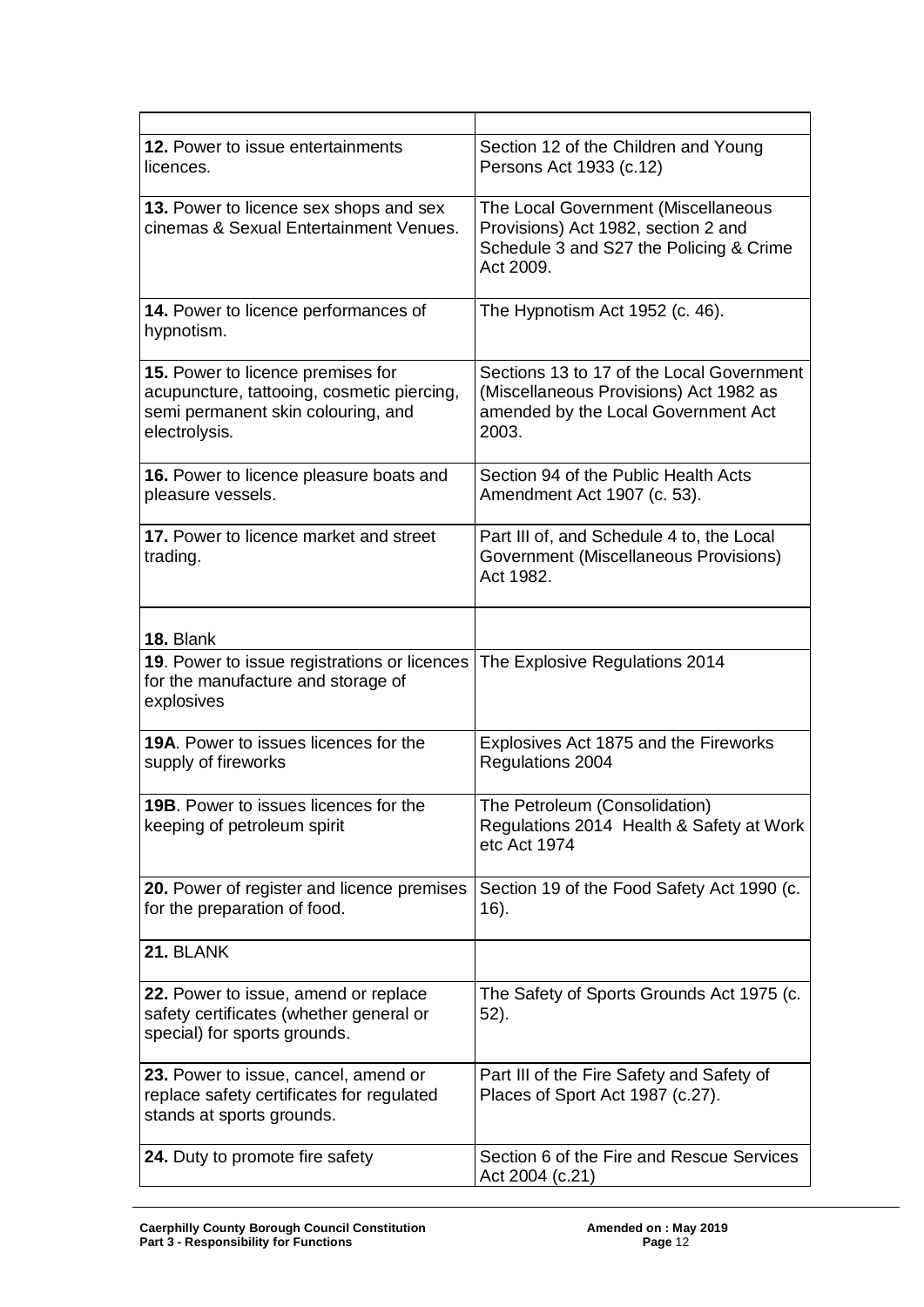| 25. BLANK                                                                                                                                                                                             |                                                                                                                                                                                                                                                                                    |  |
|-------------------------------------------------------------------------------------------------------------------------------------------------------------------------------------------------------|------------------------------------------------------------------------------------------------------------------------------------------------------------------------------------------------------------------------------------------------------------------------------------|--|
| 26. Power to licence pet shops and other<br>establishments where animals are bred or<br>kept for the purposes of carrying on a<br>business.                                                           | Section 1 of the Pet Animals Act 1951 (c.<br>35); section 1 of the Animal Boarding<br><b>Establishments Act</b><br>1963 (c. 43); the Riding Establishments<br>Acts 1964 and 1970 (1964 c. 70 and 1970<br>c. 70); The Animal Welfare (Breeding of<br>Dogs) (Wales) Regulations 2014 |  |
| 27. Power to register animal trainers and<br>exhibitors.                                                                                                                                              | Section 1 of the Performing Animals<br>(Regulation) Act 1925 (c. 38).                                                                                                                                                                                                              |  |
| 28. Power to licence zoos.                                                                                                                                                                            | Section 1 of the Zoo Licensing Act 1981 (c.<br>37).                                                                                                                                                                                                                                |  |
| 29. Power to licence dangerous wild<br>animals.                                                                                                                                                       | Section 1 of the Dangerous Wild Animals<br>Act 1976 (c. 38).                                                                                                                                                                                                                       |  |
| 29A. Power to licence riding<br>establishments                                                                                                                                                        | Riding Establishments Act 1964 & 1970                                                                                                                                                                                                                                              |  |
| 30. Power to enforce regulations in relation<br>to animal by-products.                                                                                                                                | The Animal By-Products (Enforcement)<br>(Wales) Regulations 2014                                                                                                                                                                                                                   |  |
| 31. Power to licence the employment of<br>children.                                                                                                                                                   | Part II of the Children and Young Persons<br>Act 1933 (c.12), byelaws made under that<br>Part, and Part II of the Children and Young<br>Persons Act 1963 (c. 37).                                                                                                                  |  |
| 32. Power to approve premises for the<br>solemnisation of marriages and the<br>registration of civil partnerships.                                                                                    | Marriages & Civil Partnerships (Approved<br>Premises) Regulations 2005 & 2011                                                                                                                                                                                                      |  |
| 33. Power to register common land or town Regulation 6 of the Commons Registration<br>or village greens, except where the power<br>is exercisable solely for the purpose of<br>giving effect<br>$to-$ | (New Land) Regulations 1969 (S.I.<br>1969/1843).                                                                                                                                                                                                                                   |  |
| (a) an exchange of lands effected by<br>an order under section 19(3) of, or<br>paragraph 6(4) of Schedule 3 to,<br>the Acquisition of Land Act 1981 (c.<br>67) or                                     |                                                                                                                                                                                                                                                                                    |  |
| (b) an order under section 147 of the<br>Inclosure Act 1845 (c. 8 & 9 Vict. c.<br>118).                                                                                                               |                                                                                                                                                                                                                                                                                    |  |
| 34. Power to register variation of rights of<br>common.                                                                                                                                               | Regulation 29 of the Commons<br><b>Registration (General) Regulations 1966</b><br>(S.I. 1966/1471).                                                                                                                                                                                |  |
| 35. Power to issue a permit to conduct a                                                                                                                                                              | Police, Factories etc (Miscellaneous                                                                                                                                                                                                                                               |  |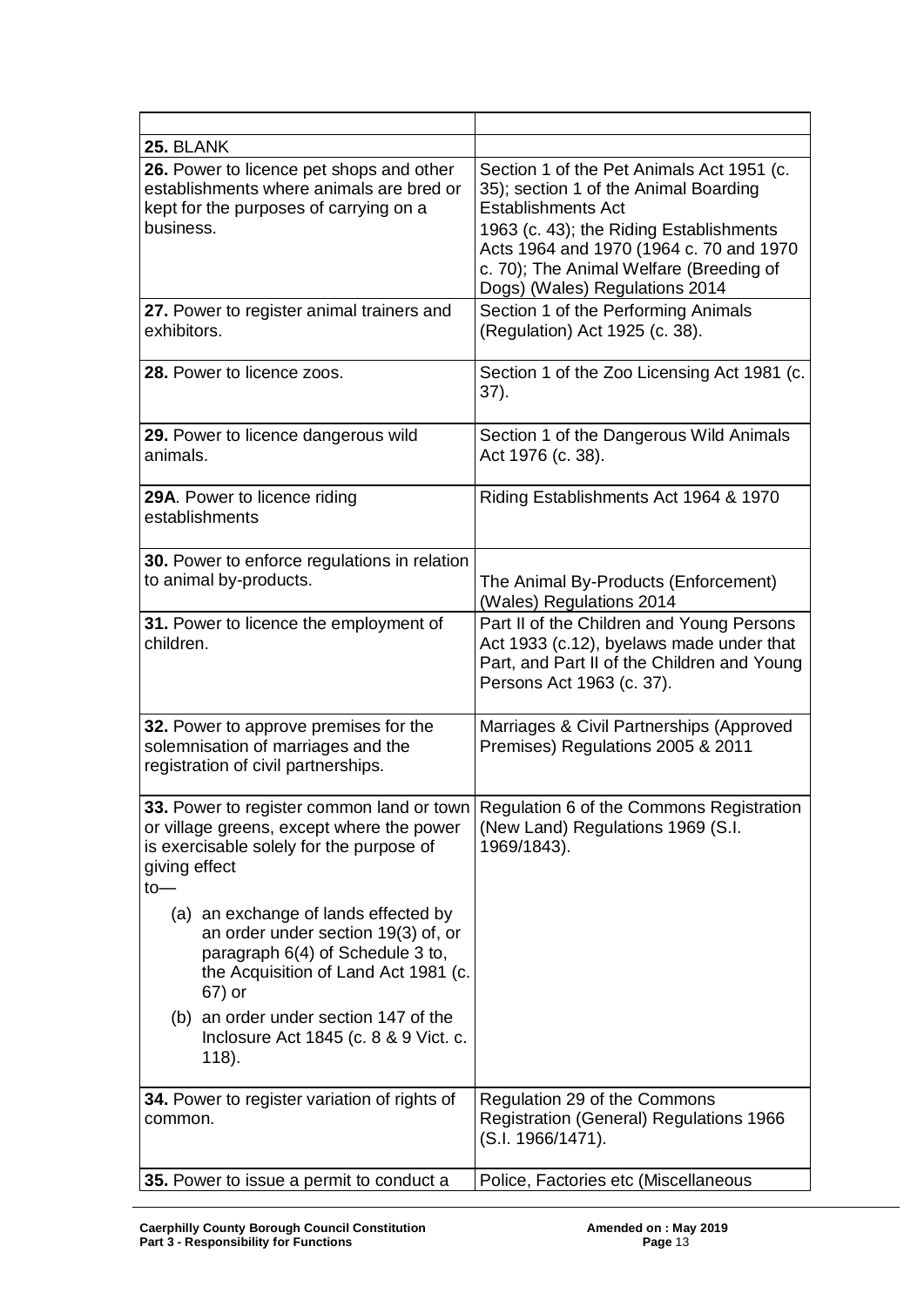| street collection.                                                                                                                                                                                                                                                                                                                                                     | Provisions Act) 1916                                                                                                                                             |  |
|------------------------------------------------------------------------------------------------------------------------------------------------------------------------------------------------------------------------------------------------------------------------------------------------------------------------------------------------------------------------|------------------------------------------------------------------------------------------------------------------------------------------------------------------|--|
| <b>35A.</b> Power to issue a licence to conduct a<br>house to house collection.                                                                                                                                                                                                                                                                                        | Section 2 of the House to House<br>Collections Act 1939 as amended by the<br>Local Government Act 1972 and the<br>House to House Collections Regulations<br>1947 |  |
| 36. Power to grant consent for the<br>operation of a loudspeaker.                                                                                                                                                                                                                                                                                                      | Schedule 2 to the Noise and Statutory<br>Nuisance Act 1993 (c. 40).                                                                                              |  |
| 37. Power to grant a street works licence.                                                                                                                                                                                                                                                                                                                             | Section 50 of the New Roads and Street<br>Works Act 1991 (c. 22).                                                                                                |  |
| 38. BLANK                                                                                                                                                                                                                                                                                                                                                              |                                                                                                                                                                  |  |
| 39. Power to enforce regulations in relation<br>to the movement of pigs.                                                                                                                                                                                                                                                                                               | Section 25 Pigs (Records, Identification<br>and Movement (Wales) Order 2011.                                                                                     |  |
| 40. Power to issue a licence to move cattle<br>from a market.                                                                                                                                                                                                                                                                                                          | Schedule 1 Para 3(3) of the Cattle<br>Identification (Wales) Regulations 2007.                                                                                   |  |
| 41BLANK                                                                                                                                                                                                                                                                                                                                                                |                                                                                                                                                                  |  |
| 42. Duty to enforce and execute<br>Regulations (EC) No. 852/2004 and<br>853/2004 in relation to food business<br>operators as further specified in regulation<br>5 of the Food (Hygiene) (Wales)<br>Regulations 2006.                                                                                                                                                  | Regulation 5 of the Food (Hygiene)<br>(Wales) Regulations 2006.                                                                                                  |  |
| 43. Functions in respect of establishing a<br>Licensing Committee.                                                                                                                                                                                                                                                                                                     | Section 6 of the Licensing Act 2003 (c.17).                                                                                                                      |  |
| C. Functions relating to health and<br>safety at work                                                                                                                                                                                                                                                                                                                  |                                                                                                                                                                  |  |
| Functions under any of the "relevant<br>statutory provisions" within the meaning of<br>Part I (health, safety and welfare in<br>connection with work, and control of<br>dangerous substances) of the Health and<br>Safety at Work etc. Act 1974, to the extent<br>that those functions are discharged<br>otherwise than in the authority's capacity<br>as an employer. | Part I of the Health and Safety at Work etc.<br>Act 1974 (c. 37).                                                                                                |  |
| D. Functions relating to elections                                                                                                                                                                                                                                                                                                                                     |                                                                                                                                                                  |  |
| 1. Duty to appoint an electoral registration<br>officer.                                                                                                                                                                                                                                                                                                               | Section 8(2A) of the Representation of the<br>People Act 1983 (c. 2).                                                                                            |  |
| 2. Power to assign officers in relation to<br>requisitions of the registration officer.                                                                                                                                                                                                                                                                                | Section 52(4) of the Representation of the<br>People Act 1983.                                                                                                   |  |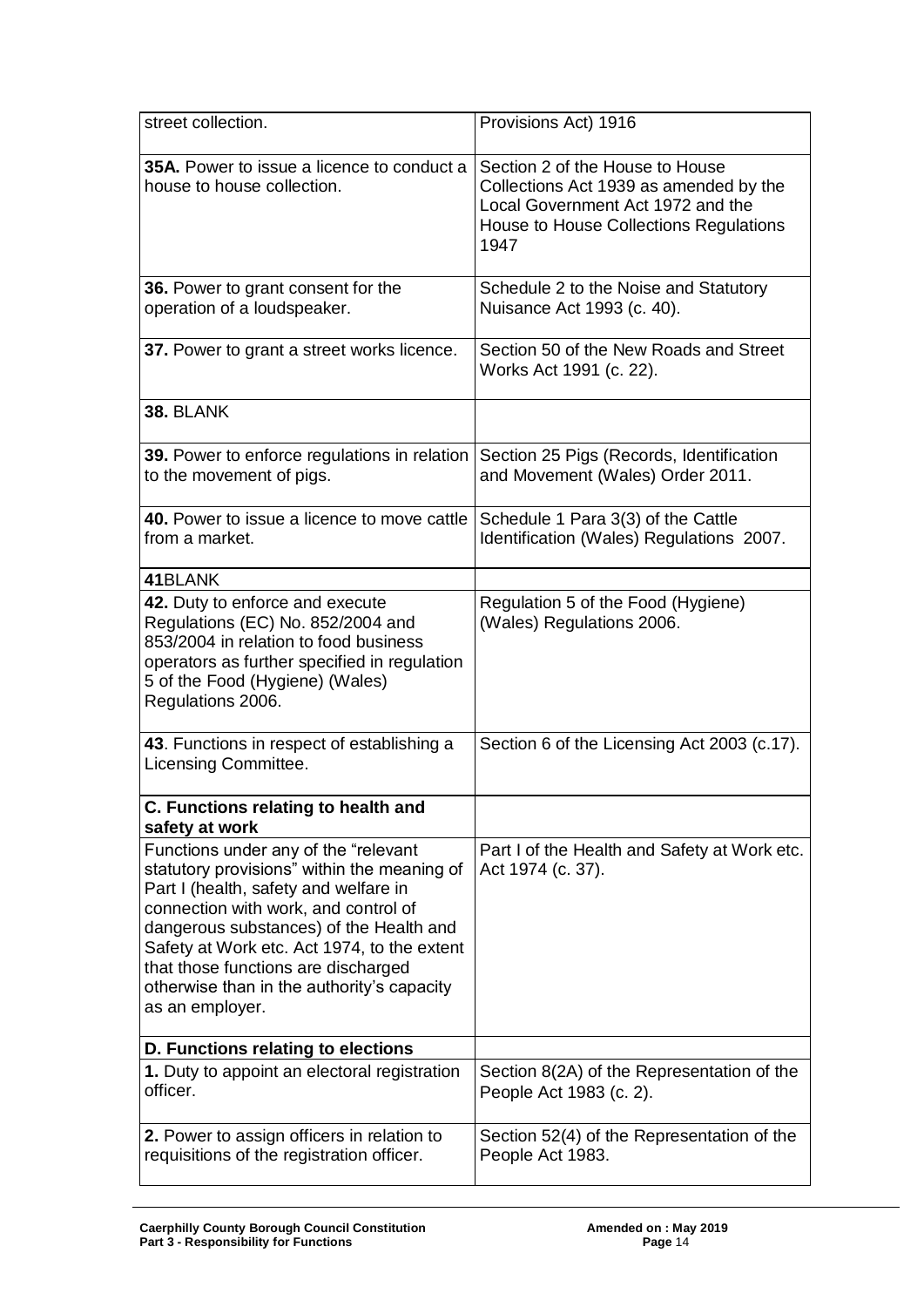| 3. Power to dissolve community councils.                                                                             | Section 28 of the Local Government Act<br>1972 (amended by Local Government<br>(Wales) Act 1994).                                                                                         |  |
|----------------------------------------------------------------------------------------------------------------------|-------------------------------------------------------------------------------------------------------------------------------------------------------------------------------------------|--|
| 4. Power to make orders for grouping<br>communities.                                                                 | Section 29 of the Local Government Act<br>1972 (amended by Local Government<br>(Wales) Act 1994).                                                                                         |  |
| 5. Power to make orders for dissolving                                                                               | Section 29A of the Local Government Act                                                                                                                                                   |  |
| groups and separating community councils                                                                             | 1972 (amended by Local Government                                                                                                                                                         |  |
| from groups.                                                                                                         | (Wales) Act 1994).                                                                                                                                                                        |  |
| 6. Duty to appoint returning officer for local                                                                       | Section 35 of the Representation of the                                                                                                                                                   |  |
| government elections.                                                                                                | People Act 1983.                                                                                                                                                                          |  |
| 7. Duty to provide assistance at European                                                                            | Section 6(7) and (8) of the European                                                                                                                                                      |  |
| Parliamentary elections.                                                                                             | Parliamentary Elections Act 2002.                                                                                                                                                         |  |
| 8. Duty to divide constituency into polling                                                                          | Section 18 of the Representation of the                                                                                                                                                   |  |
| districts.                                                                                                           | People Act 1983.                                                                                                                                                                          |  |
| 9. Power to divide electoral divisions into<br>polling districts at local government<br>elections.                   | Section 31 of the Representation of the<br>People Act 1983.                                                                                                                               |  |
| 10. Powers in respect of holding of                                                                                  | Section 39(4) of the Representation of the                                                                                                                                                |  |
| elections.                                                                                                           | People Act 1983.                                                                                                                                                                          |  |
| 11. Power to pay expenses properly                                                                                   | Section 54 of the Representation of the                                                                                                                                                   |  |
| incurred by electoral registration officers.                                                                         | People Act 1983.                                                                                                                                                                          |  |
| 12. Power to fill vacancies in the event of                                                                          | Section 21 of the Representation of the                                                                                                                                                   |  |
| insufficient nominations.                                                                                            | People Act 1985.                                                                                                                                                                          |  |
| 13. Duty to declare vacancy in office in                                                                             | Section 86 of the Local Government Act                                                                                                                                                    |  |
| certain cases.                                                                                                       | 1972.                                                                                                                                                                                     |  |
| 14. Duty to give public notice of a casual                                                                           | Section 87 of the Local Government Act                                                                                                                                                    |  |
| vacancy.                                                                                                             | 1972.                                                                                                                                                                                     |  |
| <b>15.</b> Power to make temporary                                                                                   | Section 91 of the Local Government Act                                                                                                                                                    |  |
| appointments to community councils.                                                                                  | 1972.                                                                                                                                                                                     |  |
| 16. Power to determine fees and<br>conditions for supply of copies of, or<br>extracts from, elections documents.     | Rule 48(3) of the Local Elections (Principal<br>Areas) Rules 1986 (S.I. 1986/2214) and<br>rule 48(3) of the Local Elections (Parishes<br>and Communities) Rules 1986 (S.I.<br>1986/2215). |  |
| 17. Power to submit proposals to the<br>Secretary of State for an order under<br>section 10 (pilot schemes for local | Section 10 of the Representation of the<br>People Act 2000 (c. 2).                                                                                                                        |  |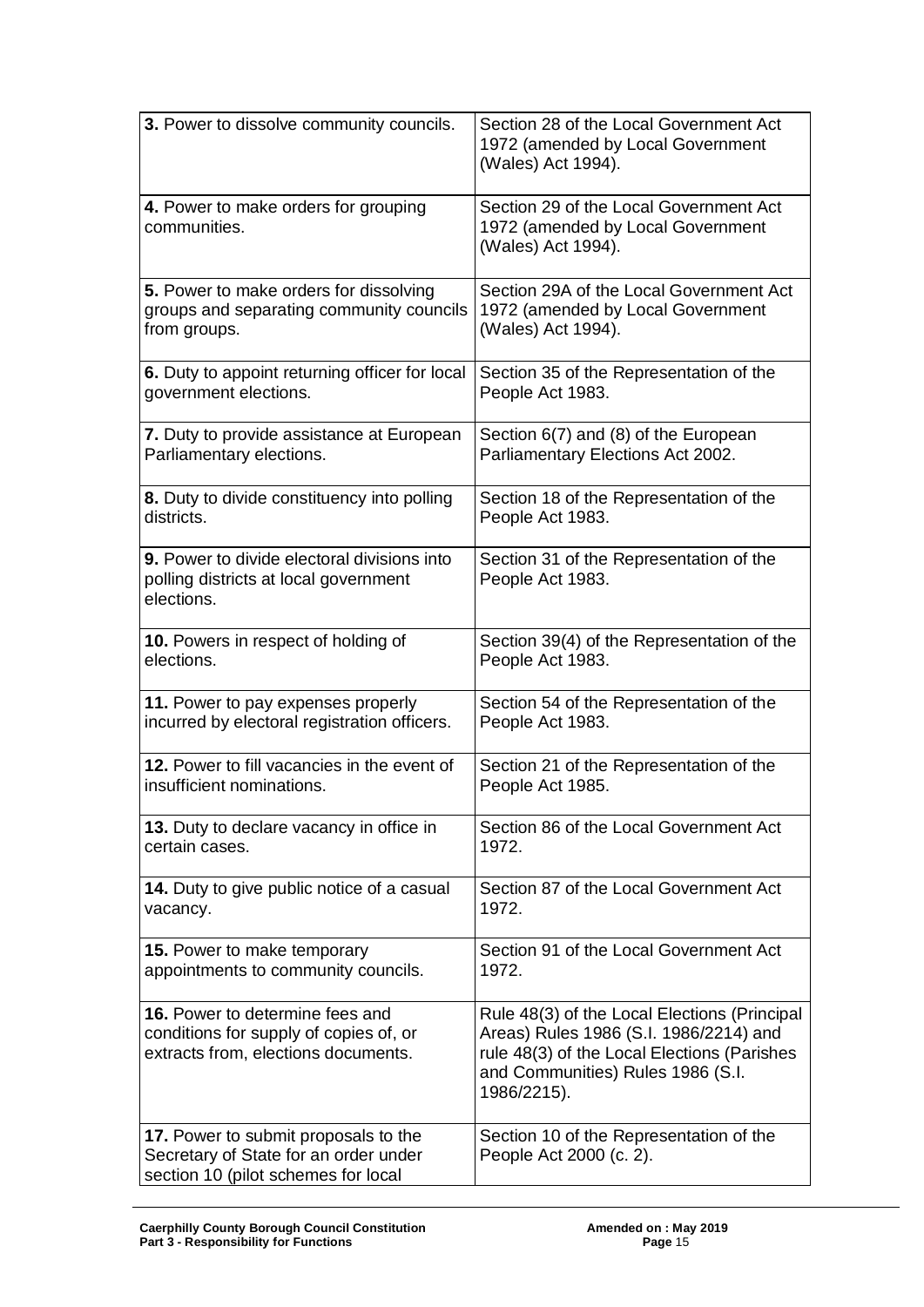| elections in England and Wales) of the<br>Representation of the People Act 2000.                                                                                                        |                                                                                                                                        |
|-----------------------------------------------------------------------------------------------------------------------------------------------------------------------------------------|----------------------------------------------------------------------------------------------------------------------------------------|
| 18. Miscellaneous electoral functions<br>under Part II, S.I. 2003/284.                                                                                                                  | The National Assembly for Wales<br>(Representation of the People) Order<br>2003, S.I. (2003/284).                                      |
| 19. Duty to assign officers to assist at the<br>elections of the Police & Crime<br>Commissioner                                                                                         | Section 54(4) Police Reform & Social<br><b>Responsibility Act 2011</b>                                                                 |
| E. Functions relating to name and<br>status of areas and individuals                                                                                                                    |                                                                                                                                        |
| 1. Power to change the name of a county<br>or county borough.                                                                                                                           | Section 74 of the Local Government Act<br>1972.                                                                                        |
| 2. Power to change the name of a<br>community.                                                                                                                                          | Section 76 of the Local Government Act<br>1972.                                                                                        |
| 3. Power to confer title of honorary<br>alderman or to admit to be an honorary<br>freeman.                                                                                              | Section 249 of the Local Government Act<br>1972.                                                                                       |
| 4. Power to petition for a charter to confer<br>county borough status.                                                                                                                  | Section 245A of the Local Government Act<br>1972.                                                                                      |
| F. Power to make, amend, revoke or re-<br>enact byelaws                                                                                                                                 | Any provision of any enactment (including<br>a local Act), whenever passed, and section<br>14 of the Interpretation Act 1978 (c. 300). |
| G. Power to promote or oppose local or<br>personal Bills.                                                                                                                               | Section 239 of the Local Government Act<br>1972.                                                                                       |
| H. Functions relating to pensions etc.                                                                                                                                                  |                                                                                                                                        |
| 1. Functions relating to local government<br>pensions, etc.                                                                                                                             | Regulations under section 7, 12 or 24 of<br>the Superannuation Act 1972 (c. 11)                                                        |
| 2. Functions relating to pensions,<br>allowances and gratuities.                                                                                                                        | Regulations under section 18 (3A) of the<br>Local Government and Housing Act 1989<br>(c.42).                                           |
| 3. Functions under existing pension<br>schemes as respects persons employed<br>by the fire and rescue authorities pursuant<br>to section 1 of the Fire and Rescue<br>Services Act 2004. | Sections 34 and 36 of the Fire and Rescue<br>Services Act 2004.                                                                        |
| I. Miscellaneous functions                                                                                                                                                              |                                                                                                                                        |
| 1. Duty to approve authority's statement of<br>accounts, income and expenditure and<br>balance sheet or record of receipts and<br>payments (as the case may be).                        | The Accounts and Audit (Wales)<br>Regulations 2005.                                                                                    |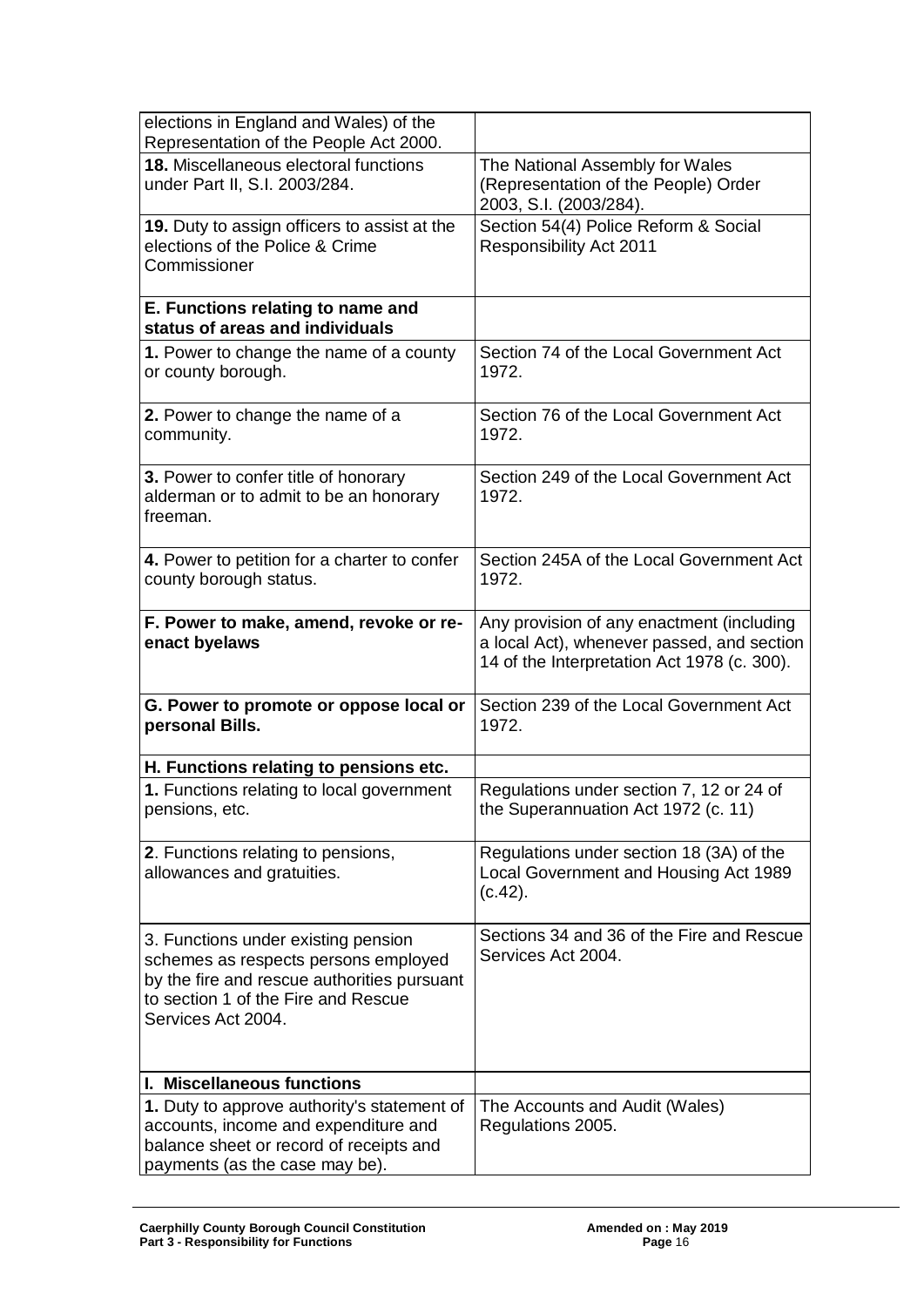| 2. Functions relating to sea fisheries.                                                                                                                   | Sections 1, 2, 10 and 19 of the Sea<br>Fisheries Regulation Act 1966 (c. 38).                                                                        |  |
|-----------------------------------------------------------------------------------------------------------------------------------------------------------|------------------------------------------------------------------------------------------------------------------------------------------------------|--|
| 3. Powers relating to the preservation of<br>trees.                                                                                                       | Sections 197 to 214D of the Town and<br>Country Planning Act 1990 and the Town<br>and Country Planning (Trees) Regulations<br>1999 (S.I. 1999/1892). |  |
| 4. Powers relating to the protection of                                                                                                                   | The Hedgerows Regulations 1997 (S.I.                                                                                                                 |  |
| important hedgerows.                                                                                                                                      | 1997/1160).                                                                                                                                          |  |
| 5. Power to make standing orders.                                                                                                                         | Section 106 of, and paragraph 42 of<br>Schedule 12 to, the Local Government Act<br>1972.                                                             |  |
| 6. Appointment and dismissal of staff.                                                                                                                    | Section 112 of the Local Government Act<br>1972 and sections 7 and 8 of the Local<br>Government and Housing Act 1989.                                |  |
| 7. Power to make standing orders as to                                                                                                                    | Section 135 of the Local Government Act                                                                                                              |  |
| contracts.                                                                                                                                                | 1972.                                                                                                                                                |  |
| 8. Power to consider reports from the                                                                                                                     | Section 19 of the Public Services                                                                                                                    |  |
| Public Services Ombudsman for Wales.                                                                                                                      | Ombudsman (Wales) Act 2005 (c.10).                                                                                                                   |  |
| 9. Power to make an order identifying a<br>place as a designated public place for the<br>purposes of police powers in relation to<br>alcohol consumption. | Section 13(2) of the Criminal Justice and<br>Police Act 2001 (c.16).                                                                                 |  |
| 10. Powers in respect of motor salvage                                                                                                                    | Part 1 of the Vehicles (Crime) Act 2001                                                                                                              |  |
| operators.                                                                                                                                                | (c.3).                                                                                                                                               |  |
| 11. Power to appoint officers for particular<br>purposes (appointment of "proper<br>officers").                                                           | Section 270(3) of the Local Government<br>Act 1972 (c.42).                                                                                           |  |
| 12. Duty to designate an officer as the<br>head of the authority's paid service, and to<br>provide staff, etc.                                            | Section 4(1) of the Local Government and<br>Housing Act 1989 (c.42).                                                                                 |  |
| 13(a) Duty to designate an officer as the                                                                                                                 | Section 5(1) of the Local Government and                                                                                                             |  |
| monitoring officer and to provide staff, etc.                                                                                                             | Housing Act 1989.                                                                                                                                    |  |
| 13(b) Duty to designate an officer as Head                                                                                                                | Section 8 of the Local Government Wales                                                                                                              |  |
| of Democratic Services to provide staff etc                                                                                                               | Measure 2011                                                                                                                                         |  |
| 14. Duty to determine affordable borrowing                                                                                                                | Section 3 of the Local Government Act                                                                                                                |  |
| limit.                                                                                                                                                    | 2003 (c.22).                                                                                                                                         |  |
| 15. Approval of annual investment strategy                                                                                                                | Section 15 of the Local Government Act                                                                                                               |  |
| in accordance with guidance.                                                                                                                              | 2003.                                                                                                                                                |  |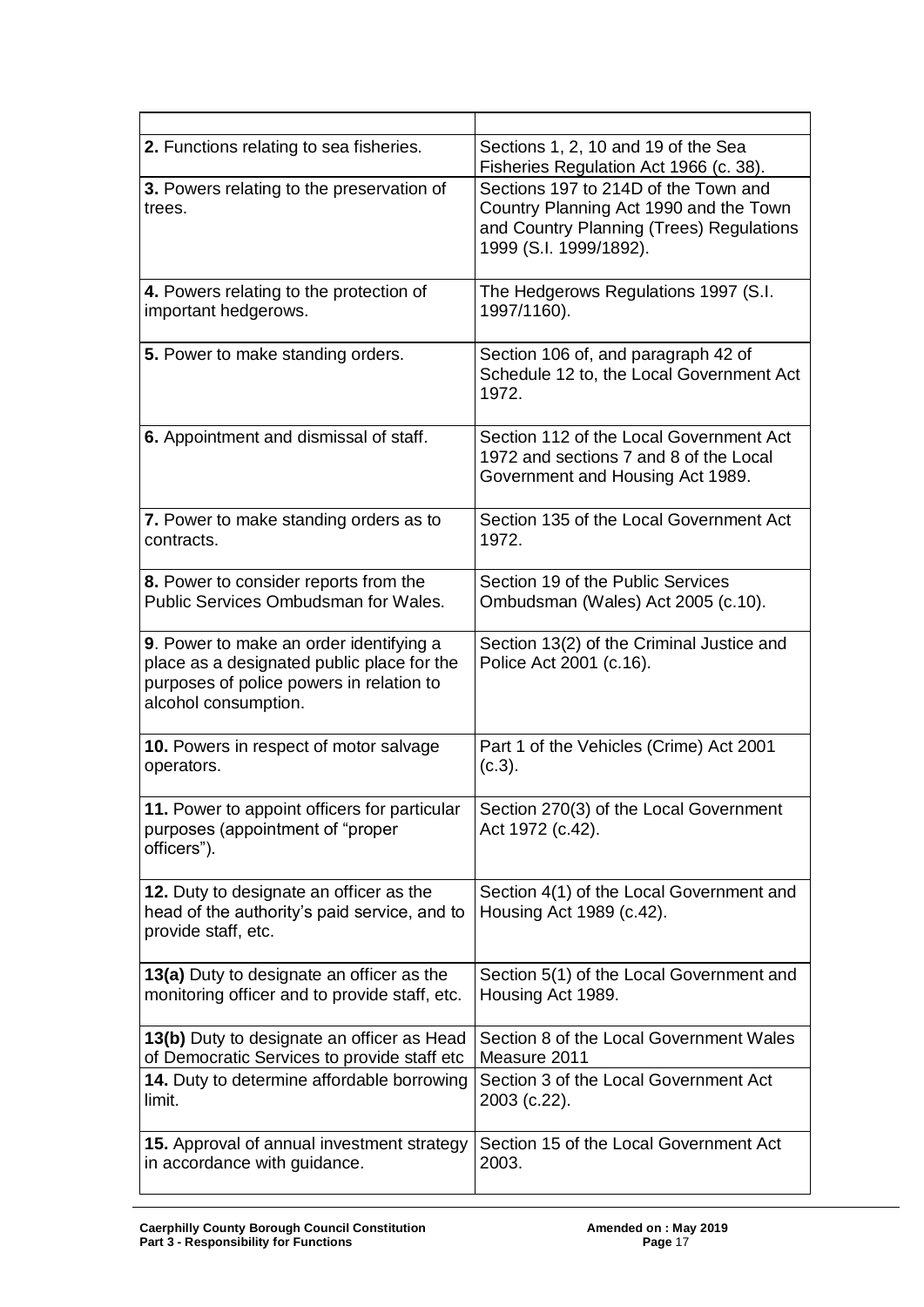| 16. Duty to make arrangements for proper                                                                          | Section 151 of the Local Government Act                                                                                                 |
|-------------------------------------------------------------------------------------------------------------------|-----------------------------------------------------------------------------------------------------------------------------------------|
| administration of financial affairs.                                                                              | 1972 (c.11).                                                                                                                            |
| 17. Determination of level and any change<br>in the level of remuneration to be paid to a<br><b>Chief Officer</b> | Regulation 7 of the Local Authorities<br>(Standing Orders) (Wales) Regulations<br>2006 as amended by the 2014 amendment<br>regulations. |

The Constitution establishes the following Committees to discharge some of the Council's functions. Their Terms of Reference and delegated powers are set out in detail in the parts of this Constitution as follows:

| <b>Committee</b>                                | In this Constitution at:                      |  |
|-------------------------------------------------|-----------------------------------------------|--|
|                                                 |                                               |  |
| <b>Audit Committee</b>                          | Article 8                                     |  |
| <b>Planning Committee</b>                       | Article 8                                     |  |
| <b>Rights of Way Cabinet Committee</b>          | Part 3 Responsibility for Executive Functions |  |
| Licensing & Gambling Committee                  | Article 8 and Part 3 Table 1                  |  |
| <b>Taxi &amp; General Committee</b>             | Article 8 and Part 3 Table 1                  |  |
| <b>Standards Committee</b>                      | Article 9                                     |  |
| <b>Appointments Committee</b>                   | Part 3 Table 1                                |  |
| <b>Appeals Panel</b>                            | Part 3 Table 2                                |  |
| Pensions/Compensation Committee                 | Part 3 Table 1                                |  |
| <b>Democratic Services Committee</b>            | Article 8                                     |  |
| <b>Investigating and Disciplinary Committee</b> | Officer Employment Procedure Rules Part 4     |  |

# **OTHER DELEGATED POWERS**

| <b>Power</b>                                                                                                                                                                                    | <b>Delegation</b>                                                                                           |
|-------------------------------------------------------------------------------------------------------------------------------------------------------------------------------------------------|-------------------------------------------------------------------------------------------------------------|
| 1. The power to fix criteria by which the<br>qualifications for authorisation to allow<br>individual staff are measured and applied,<br>and to issue and certify authorisations of<br>officers. | The Director or any Head of Service in that<br>Directorate in relation to any staff in that<br>Directorate. |
| 2. All other functions including emergency<br>action where this is necessary to protect the<br>Council's interests.                                                                             | The Council, or the Chief Executive or any<br>Director or the relevant Head of Service.                     |

The statutory functions referred to in the above table are as follows:-

Accommodation Agencies Act 1953 Agricultural Produce (Grading & Marking) Acts 1928, 1931 Agriculture (Miscellaneous Provisions) Act 1968 Agriculture Acts 1967 - 1970 Animal Boarding Establishments Act 1963 Animal Health Act 1981 Animal Welfare Act 2006 Anti Social Behaviour Act 2003 Anti Social Behaviour Crime & Policing Act 2014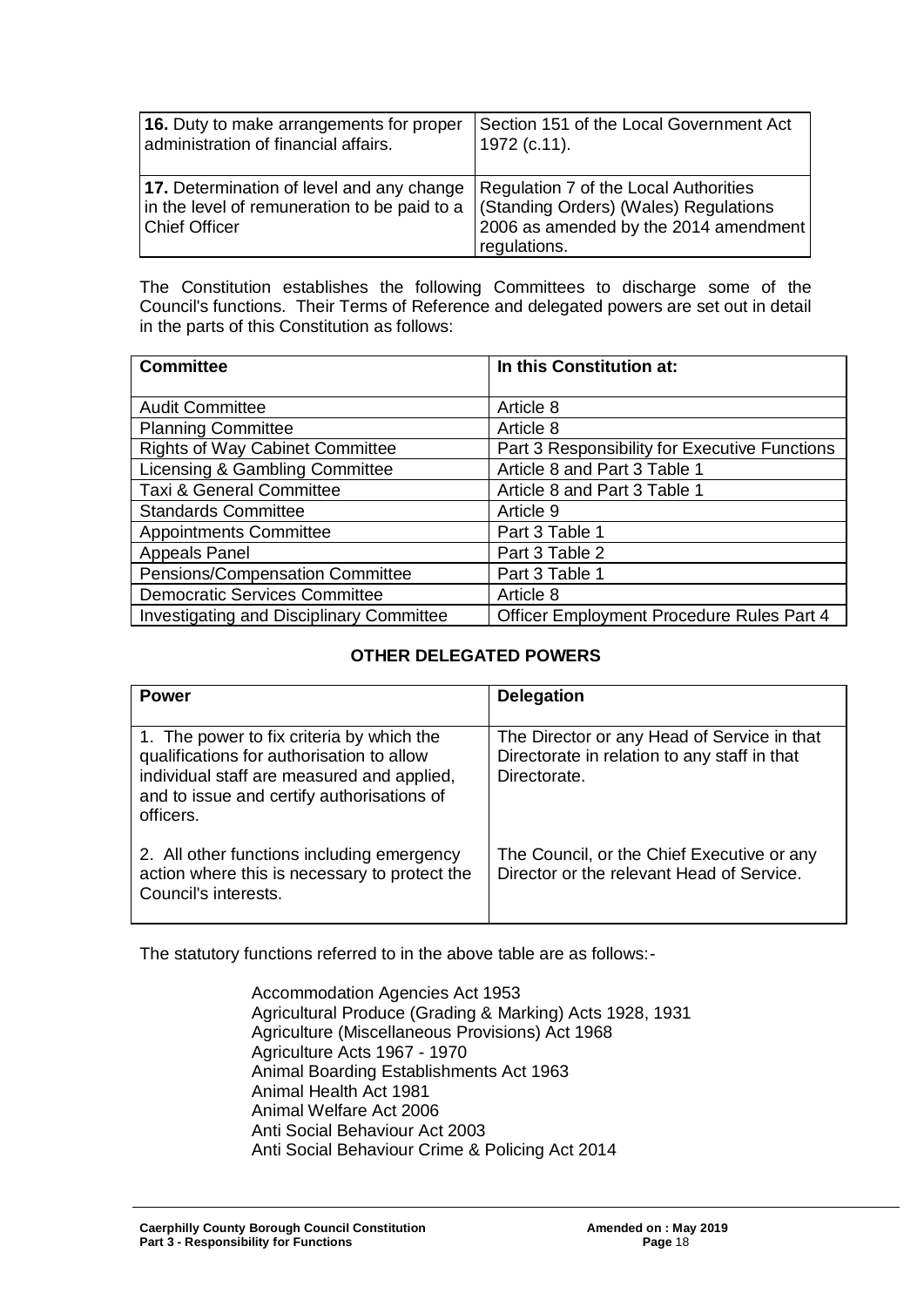Building Act 1984 Cancer Act 1939 Caravan Sites Act 1968 Caravan Sites and Control of Development Act 1960 Charities Acts 1992 and 2006 Children and Families Act 2014 Children and Young Persons (Protection from Tobacco) Act 1991 Children and Young Persons Acts 1933 - 1963 Children Act 1989 – 2004 Children Leaving Care Act 2000 Clean Air Acts 1956 - 1993 Clean Neighbourhood and Environment Act 2005 Climate Change Act 2005 Commons Registration Act 1965/2006 Companies Act 1985 and 2006 Consumer Credit Act 1974 & 2006 Consumer Protection Act 1987 Consumer Rights Act 2015 Control of Horses (Wales) Act 2014 Control of Pollution Acts 1974 – 1989 Copyright Designs and Patents Act 1988 Countryside and Rights of Way Act 2000 Criminal Justice Act 1982, 1988, 1991 Criminal Justice and Police Act 2001 Dangerous Wild Animals Act 1976 Data Protection Act 1998 Dogs (Fouling of Land) Act 1996 Education Act 1996 Education Act 1997 Education Act 2002 & 2005 Education (Fees & Awards) Act 1983 (Discretionary Award) Education Reform Act 1988 Education & Inspections Act 2006 Electricity at Work Act 1989 Energy Act 1976 Energy Conservation Act 1981 Enterprise Act 2002 Environment Act 1995 Environmental Protection Act 1990 Environment (Wales) Act 2016 Estate Agents Act 1979 European Communities Act 1972 Explosives Act 1875 Factories Act 1961 Farm and Garden Chemicals Act 1967 Fire Precautions Act 1971 Fire Safety and Safety of Places of Sports Act 1987 Fireworks Act 2003 Flood and Water Management Act 2010 Food and Environment Protection Act 1985 Food Hygiene Rating Wales Act 2013 Food Safety Act 1990 Forgery and Counterfeiting Act 1981 Fraud Act 2006 Freedom of Information Act 2000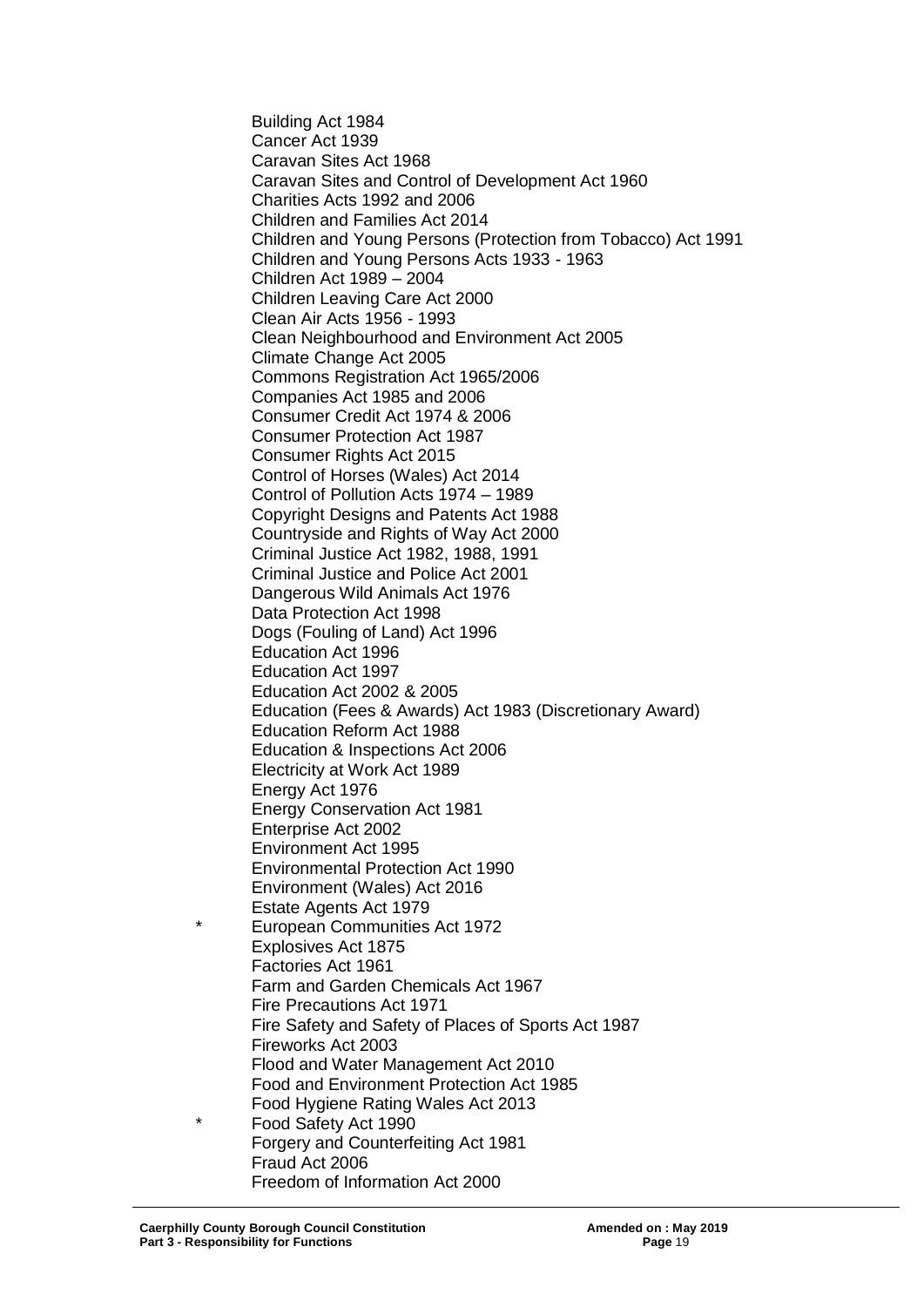Gambling Act 2005 Hallmarking Act 1973 Hazardous Substances Act 1990 Health Act 2006 Health and Safety at Work etc Act 1974 Highways Act 1980 Home Safety Act 1961 House to House Collections Act 1939 Housing Act 1985 Housing Act 1996 Housing Act 2004 Housing (Wales) Act 2014 Housing Grants, Construction and Regeneration Act 1996 The Hypnotism Act 1952 Insurance Brokers (Registration) Act 1977 Insurance Companies Act 1982 Intoxicating Substances (Supply) Act 1985 Land Drainage Act 1991 Law of Property Act 1925 Learning & Skills Act 2000 Licensing Act 2003 Local Government Byelaws (Wales) Act 2012 Local Government (Miscellaneous Provisions) Acts 1976 and 1982 Local Government Acts 1972 – 2003 Local Government and Housing Act 1989 Malicious Communications Act 1988 Medicines Act 1968 Mines & Quarries (Tips) Act 1969 Mobile Homes (Wales) Act 2013 Mock Auctions Act 1961 Motor Cycle Noise Act 1987 National Lotteries etc. Act 1993 Natural Environment and Rural Communities Act 2006 New Roads and Street Works Act 1991 Noise Act 1996 Noise and Statutory Nuisance Act 1993 Offices, Shops and Railway Premises Act 1963 Olympic Symbol etc., (Protection) Act 1995 Performance of Animals (Regs) Act 1925 Pet Animals Act 1951 Planning Act 2008 Planning & Compensation Act 1991 Planning and Compulsory Purchase Act 2004 Planning Listed Buildings and Conservation Areas Act 1990 Planning (Wales) Act 2015 Police Reform and Social Responsibility Act 2011 Pollution Prevention and Control Act 1999 Powers of the Criminal Courts (Sentencing) Act 2000 Prevention of Damage by Pests Act 1949 Prices Acts 1974 and 1975 Psychoactive Substances Act 2016 Public Health (Control of Disease) Act 1984 Public Health (Recurring Nuisances) Act 1969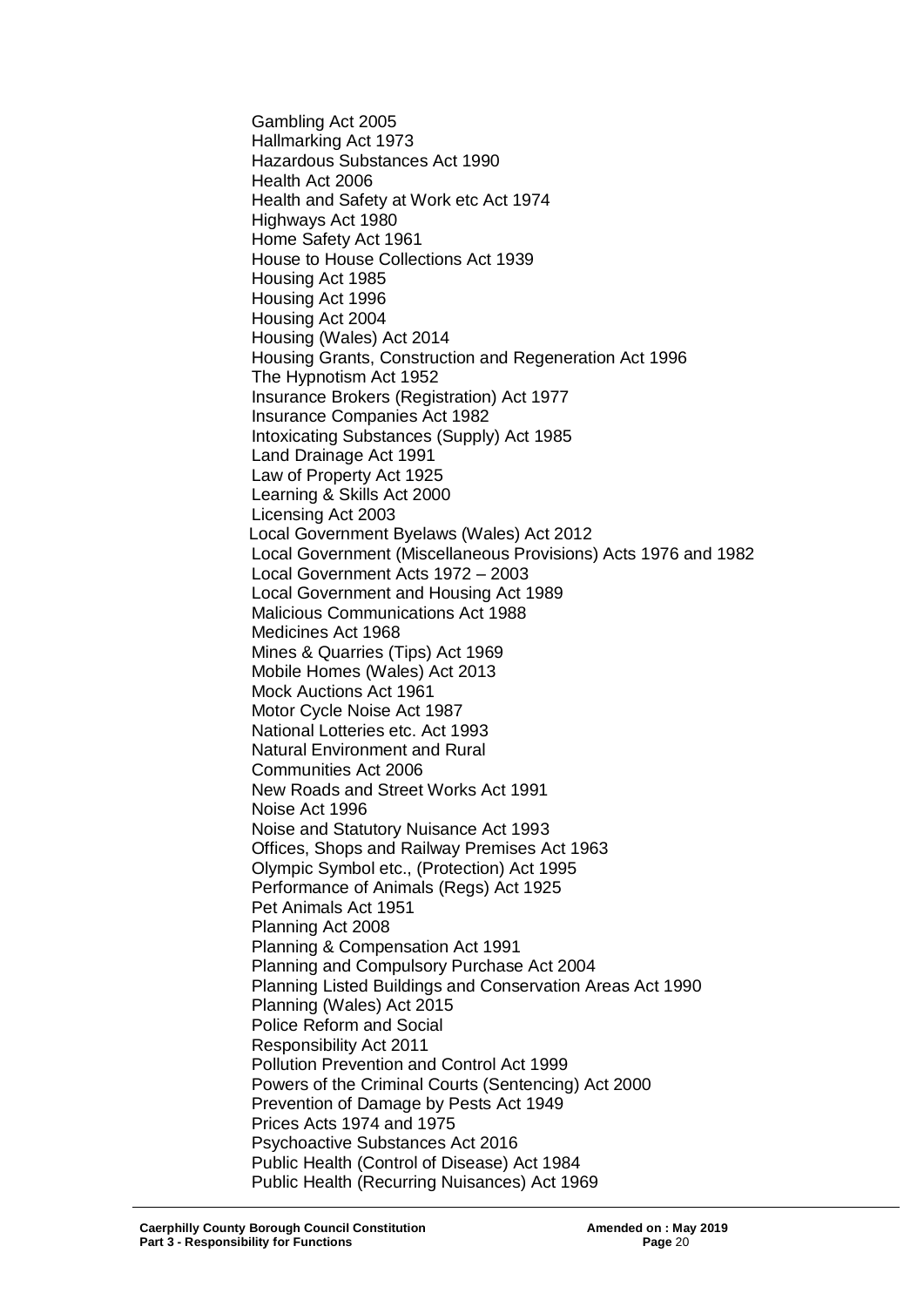Public Health Acts 1936 to 1961 Public Health (Wales) Act 2017 Refuse Disposal (Amenity) Act 1978 Registration Service Act 1953 Regulation and Inspection of Social Care (Wales) Act 2016 Reservoirs Act 1975 Riding Establishments Acts 1964 to 1970 Road Traffic (Foreign Vehicles) Act 1972 Road Traffic Acts 1974 - 1988 Safety of Sports Grounds Act 1975 School Standards & Framework Act 1998 School Standards and Organisation Wales Act 2013 Scrap Metal Dealers Act 2013 Scotch Whisky Act 1988 Slaughter of Poultry Act 1967 Slaughterhouses Act 1974 Social Services & Wellbeing (Wales) Act 2014 Solicitors Act 1974 Special Educational Needs & Disability Act 2001 Sunbeds (Regulation) Act 2010 Sunday Trading Act 1994 Tattooing of Minors Act 1969 Teaching & Higher Education Act 1998 Telecommunications Act 1984 Theft Acts 1968 and 1978 Timeshare Act 1992 Town and Country Planning Act 1990 Tobacco Advertising & Promotion Act 2002 Town Police Clauses Act 1847 Trade Marks Act 1994 Trading Representations (Disabled Persons) Acts 1958 and 1972 Trading Stamps Act 1964 Traffic Management Act 2004 Transport Act 1985, 2000 & 2006 Unsolicited Goods and Services Acts 1971 and 1975 Vehicles (Crime) Act 2001 Video Recordings Acts – 1984 Water Industry Act 1991 Water Act 1989 Weights and Measures Act 1985 Wellbeing of Future Generations Act 2015 Wildlife and Countryside Act 1981

The Food Hygiene (Wales) Regulations which enact in regulations the provisions under the Food Safety Act and European Communities Act regulations.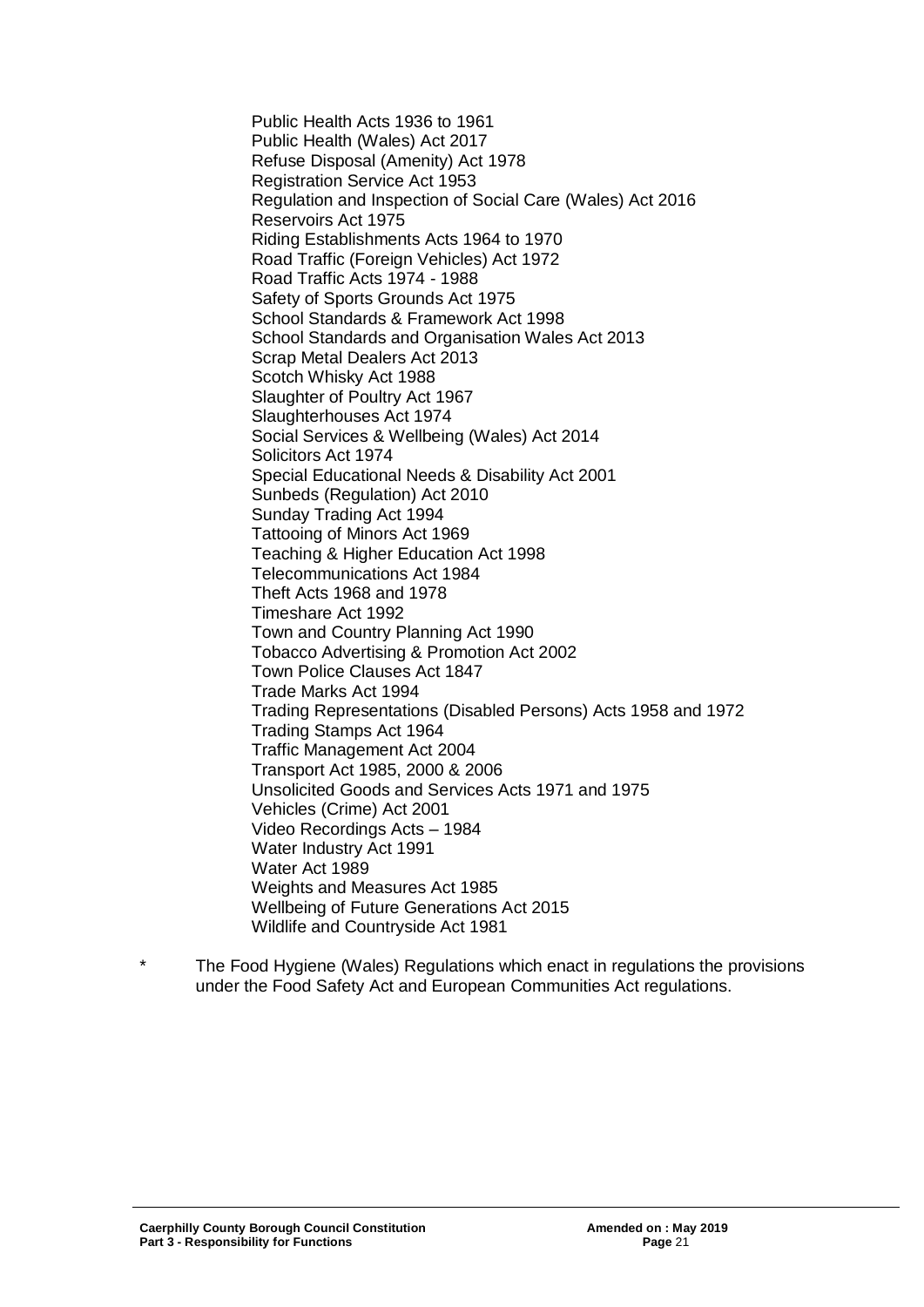#### **2. FUNCTIONS WHICH MAY BE (BUT NEED NOT BE) THE RESPONSIBILITY OF AN AUTHORITY'S EXECUTIVE - "LOCAL CHOICE FUNCTIONS"**

| <b>Function</b>                                                                                                                                                                                                                                                                                            | <b>Decision making</b><br>body                                                                                                                                                                                                                                                                                                                                                                                                                                    | <b>Membership</b>                                                                 | <b>Delegation of</b><br><b>Functions</b>                                                                                                                                         |
|------------------------------------------------------------------------------------------------------------------------------------------------------------------------------------------------------------------------------------------------------------------------------------------------------------|-------------------------------------------------------------------------------------------------------------------------------------------------------------------------------------------------------------------------------------------------------------------------------------------------------------------------------------------------------------------------------------------------------------------------------------------------------------------|-----------------------------------------------------------------------------------|----------------------------------------------------------------------------------------------------------------------------------------------------------------------------------|
| 1. Any function under a<br>local Act other than a<br>function specified or<br>referred to in Schedule<br>1 of the Local<br><b>Authorities Executive</b><br>Arrangements<br>(Functions and<br>Responsibilities)<br>(Wales) Regulations<br>2007 (as amended)                                                 | The Executive                                                                                                                                                                                                                                                                                                                                                                                                                                                     | The Executive<br>as defined in<br>Article 7 of<br>Part 2 of this<br>Constitution. | (a) The Cabinet<br>(b) The Chief Executive<br>or a Director or the<br>relevant Head of Service<br>after consultation with<br>the Leader or the<br>appropriate Cabinet<br>member. |
| 2. The determination of<br>an appeal against any<br>decision made by or on<br>behalf of the authority.                                                                                                                                                                                                     | (a) The Council in<br>relation to matters of<br>disciplinary appeals a<br>committee<br>designated "the<br>Appeals Panel"<br>whose terms of<br>reference are to hear<br>and determine<br>appeals from<br>decisions connected<br>with officer dismissal;<br>(b) In relation to other<br>appeals or<br>applications as may<br>fall to be considered<br>by the Council in a<br>quasi judicial<br>manner, the<br><b>Licensing Committee</b><br>described in Article 8; | (a) 3 members<br>$(b)$ 15<br>members                                              | (a) All those matters<br>within the Panels<br><b>Committee's Terms of</b><br>Reference.<br>(b) All those matters<br>within the Committee's<br>Terms of Reference.                |
| 3. Functions in relation<br>to the revision of<br>decisions made in<br>connection with claims<br>for housing benefit or<br>council tax benefit and<br>for appeals against<br>such decisions under<br>section 68 of and<br>Schedule 7 to the Child<br>Support, Pensions and<br>Social Security Act<br>2000. | The Executive                                                                                                                                                                                                                                                                                                                                                                                                                                                     | The Executive<br>as defined in<br>Article 7 of<br>Part 2 of this<br>Constitution. | (a) The Cabinet<br>(b) The Chief Executive<br>or a Director or the<br>relevant Head of Service<br>after consultation with<br>the Leader or the<br>appropriate Cabinet<br>member. |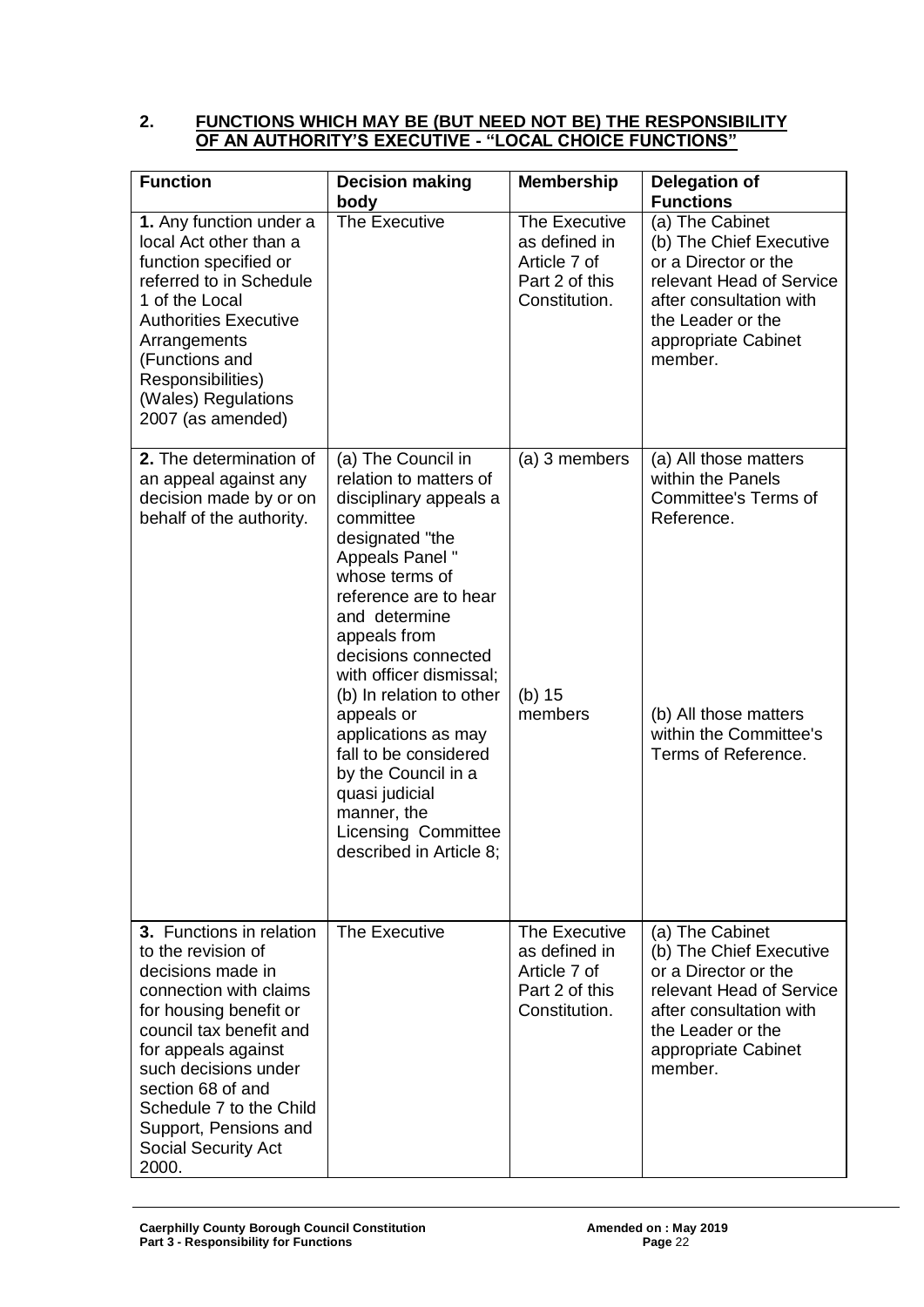| <b>Function</b>                                                                                                                                                                                    | <b>Decision making</b><br>body | <b>Membership</b>                                                                 | <b>Delegation of</b><br><b>Functions</b>                                                                                                                                                                                                                                                                                                                                      |
|----------------------------------------------------------------------------------------------------------------------------------------------------------------------------------------------------|--------------------------------|-----------------------------------------------------------------------------------|-------------------------------------------------------------------------------------------------------------------------------------------------------------------------------------------------------------------------------------------------------------------------------------------------------------------------------------------------------------------------------|
| 4. The making of<br>arrangements in<br>relation to appeals<br>against the exclusion of<br>pupils in maintained<br>schools under section<br>52 of the Education Act<br>2002.                        | <b>The Executive</b>           | The Executive<br>as defined in<br>Article 7 of<br>Part 2 of this<br>Constitution. | (a) The Cabinet<br>(b) The Chief Executive<br>or a Director or the<br>relevant Head of Service<br>after consultation with<br>the Leader or the<br>appropriate Cabinet<br>member.                                                                                                                                                                                              |
| 5. The making of<br>arrangements pursuant<br>to section $94(1)$ , $(1A)$<br>and (4) of, and<br>Schedule 24 to, the<br><b>School Standards and</b><br>Framework Act 1998<br>(admission appeals).    | The Executive                  | The Executive<br>as defined in<br>Article 7 of<br>Part 2 of this<br>Constitution. | (a) The Cabinet<br>(b) The Chief Executive<br>or a Director or the<br>relevant Head of Service<br>after consultation with<br>the Leader or the<br>appropriate Cabinet<br>member.                                                                                                                                                                                              |
| 6. The making of<br>arrangements pursuant<br>to section 95(2) of the<br>School Standards and<br>Framework Act 1998<br>(children to whom<br>section 87 applies:<br>appeals by governing<br>bodies). | <b>The Executive</b>           | The Executive<br>as defined in<br>Article 7 of<br>Part 2 of this<br>Constitution. | (a) The Cabinet<br>(b) The Chief Executive<br>or a Director or the<br>relevant Head of Service<br>after consultation with<br>the Leader or the<br>appropriate Cabinet<br>member.                                                                                                                                                                                              |
| 7. Any function relating<br>to contaminated land.                                                                                                                                                  | The Executive                  | The Executive<br>as defined in<br>Article 7 of<br>Part 2 of this<br>Constitution  | (a) The Cabinet<br>(b) The Chief Executive<br>or a Director or the<br>relevant Head of Service<br>or any of the following:-<br><b>Environmental Health</b><br>Manager;<br><b>Senior Environmental</b><br>Health Officer;<br><b>Environmental Health</b><br>Officer;<br>Enforcement Officer)<br>after consultation with<br>the Leader or the<br>appropriate Cabinet<br>member. |
| 8. The discharge of any<br>function relating to the<br>control of pollution or<br>the management of air<br>quality                                                                                 | The Executive                  | The Executive<br>as defined in<br>Article 7 of<br>Part 2 of this<br>Constitution. | (a) The Cabinet<br>(b) The Chief Executive<br>or a Director or the<br>relevant Head of Service<br>or any of the following:-<br><b>Environmental Health</b><br>Manager;                                                                                                                                                                                                        |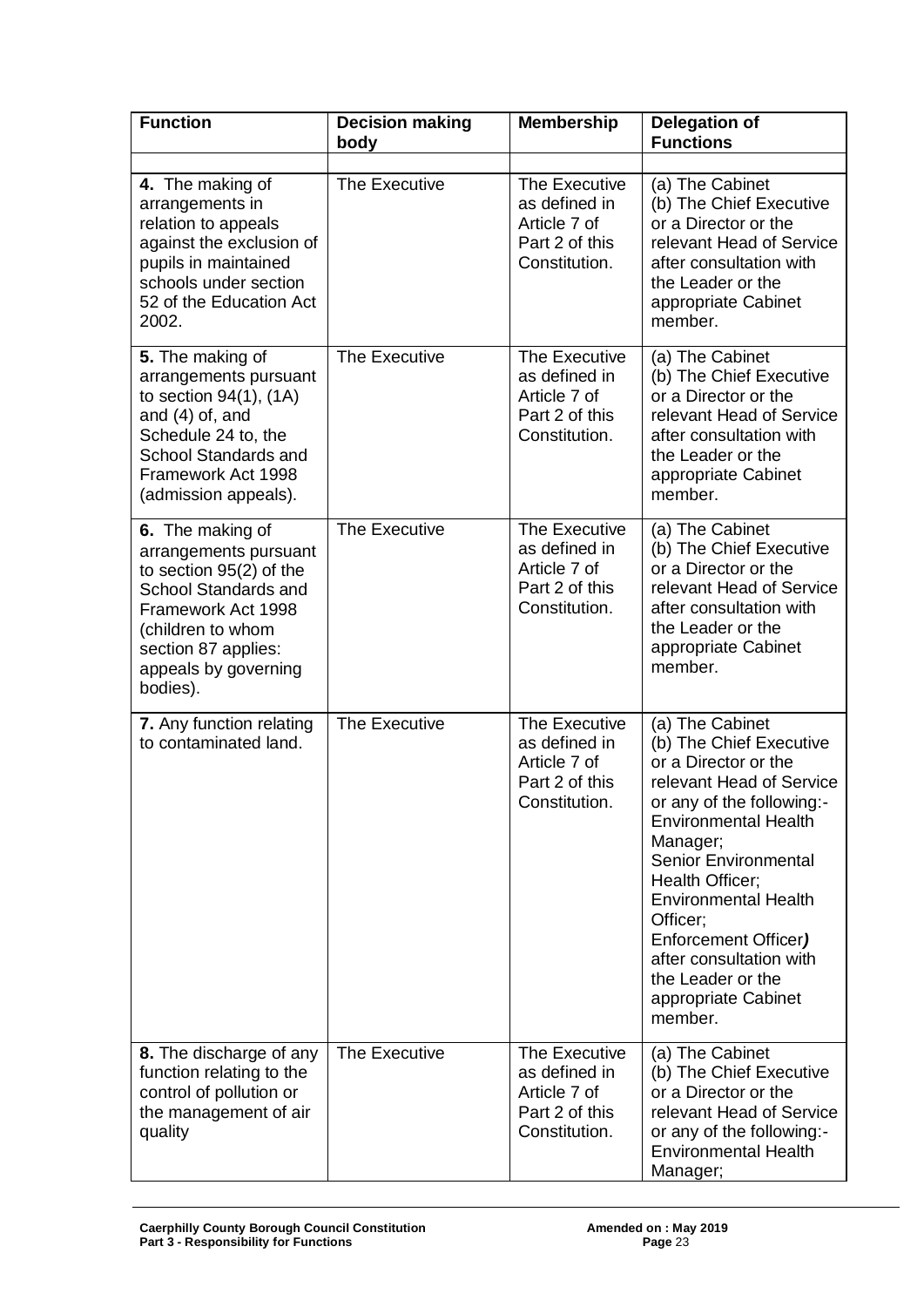| <b>Function</b>                                                                                                                                      | <b>Decision making</b><br>body | <b>Membership</b>                                                                 | <b>Delegation of</b><br><b>Functions</b>                                                                                                                                                                                                                                                                                                                                |
|------------------------------------------------------------------------------------------------------------------------------------------------------|--------------------------------|-----------------------------------------------------------------------------------|-------------------------------------------------------------------------------------------------------------------------------------------------------------------------------------------------------------------------------------------------------------------------------------------------------------------------------------------------------------------------|
|                                                                                                                                                      |                                |                                                                                   | <b>Senior Environmental</b><br>Health Officer;<br><b>Environmental Health</b><br>Officer;<br><b>Enforcement Officer</b><br>after consultation with<br>the Leader or the<br>appropriate Cabinet<br>member.                                                                                                                                                               |
| <b>9.</b> The service of an<br>abatement notice in<br>respect of a statutory<br>nuisance                                                             | The Executive                  | The Executive<br>as defined in<br>Article 7 of<br>Part 2 of this<br>Constitution. | (a) The Cabinet<br>(b) The Chief Executive<br>or a Director or the<br>relevant Head of Service<br>or any of the following:-<br><b>Environmental Health</b><br>Manager;<br>Senior Environmental<br>Health Officer;<br><b>Housing Services</b><br>Manager<br><b>Private Sector Housing</b><br>Manager:<br><b>Environmental Health</b><br>Officer;<br>Enforcement Officer) |
| 10. The passing of a<br>resolution that<br>Schedule 2 to the<br>Noise and Statutory<br>Nuisance Act 1993<br>should apply in the<br>authority's area. | The Executive                  | The Executive<br>as defined in<br>Article 7 of<br>Part 2 of this<br>Constitution. | (a) The Cabinet<br>(b) The Chief Executive<br>or a Director or the<br>relevant Head of Service<br>after consultation with<br>the Leader or the<br>appropriate Cabinet<br>member.                                                                                                                                                                                        |
| 11. The inspection of<br>the authority's area to<br>detect any statutory<br>nuisance.                                                                | The Executive                  | The Executive<br>as defined in<br>Article 7 of<br>Part 2 of this<br>Constitution. | (a) The Cabinet<br>(b) The Chief Executive<br>or a Director or the<br>relevant Head of Service<br>or any of the following:-<br><b>Environmental Health</b><br>Manager;<br><b>Senior Environmental</b><br>Health Officer;<br><b>Environmental Health</b><br>Officer;<br>Enforcement Officer)                                                                             |
| 12. The investigation of<br>any complaint as to the<br>existence of a statutory                                                                      | The Executive                  | The Executive<br>as defined in<br>Article 7 of<br>Part 2 of this                  | (a) The Cabinet<br>(b) The Chief Executive<br>or a Director or the<br>relevant Head of Service                                                                                                                                                                                                                                                                          |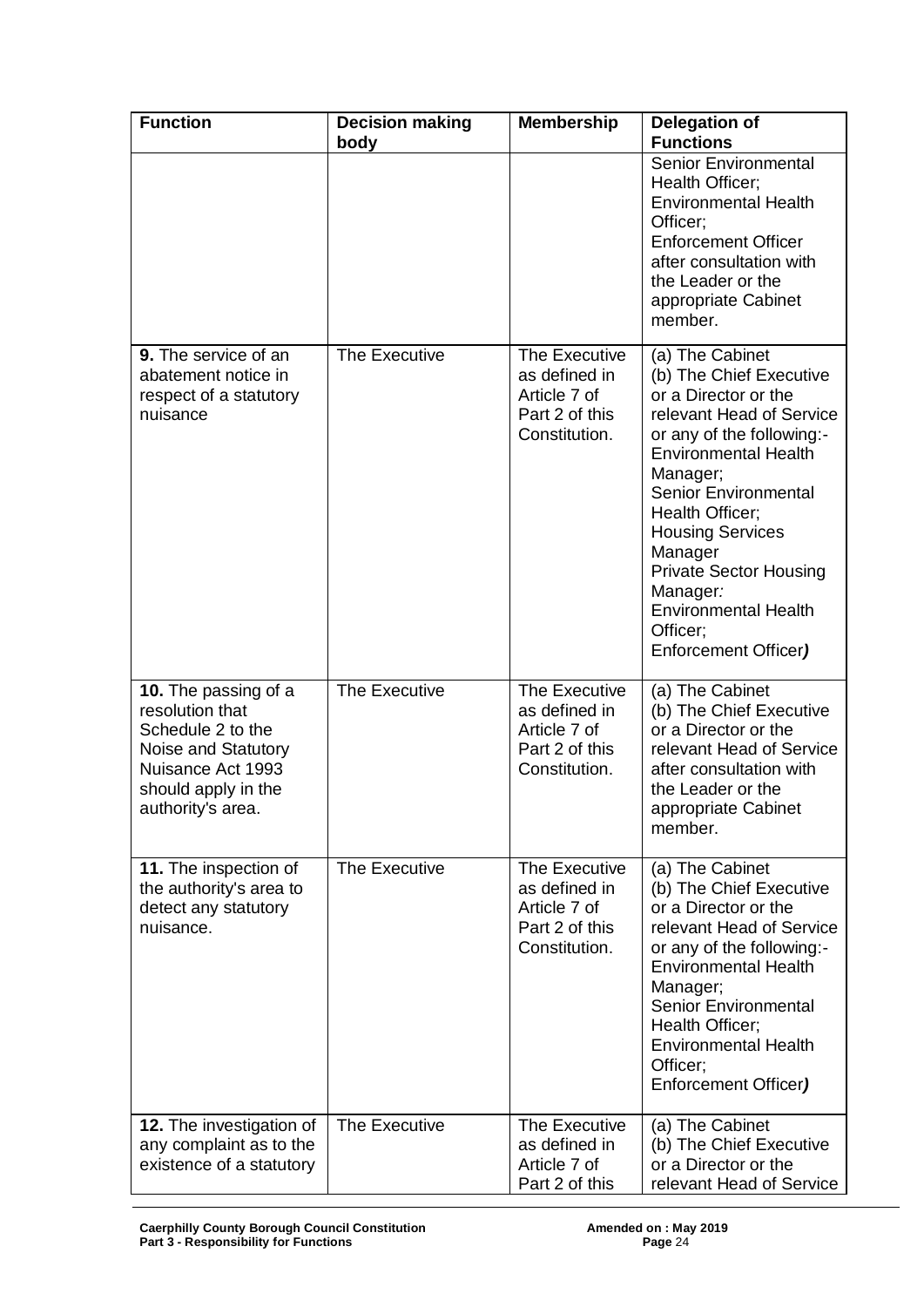| <b>Function</b>                                                                                                                                                | <b>Decision making</b><br>body | <b>Membership</b>                                                                 | <b>Delegation of</b><br><b>Functions</b>                                                                                                                                                                                                                                                               |
|----------------------------------------------------------------------------------------------------------------------------------------------------------------|--------------------------------|-----------------------------------------------------------------------------------|--------------------------------------------------------------------------------------------------------------------------------------------------------------------------------------------------------------------------------------------------------------------------------------------------------|
| nuisance.                                                                                                                                                      |                                | Constitution.                                                                     | or any of the following:-<br><b>Environmental Health</b><br>Manager;<br><b>Senior Environmental</b><br>Health Officer;<br><b>Housing Services</b><br>manager;<br><b>Private Sector Housing</b><br>Manager<br><b>Environmental Health</b><br>Officer;<br><b>Enforcement Officer</b>                     |
| 13. The obtaining of<br>information under<br>section 330 of the<br>Town and Country<br>Planning Act 1990 as<br>to interests in land                            | The Executive                  | The Executive<br>as defined in<br>Article 7 of<br>Part 2 of this<br>Constitution. | (a) The Cabinet<br>(b) The Chief Executive<br>or a Director or the<br>relevant Head of Service<br>or the Development<br>Control Manager after<br>consultation with the<br>Leader or the<br>appropriate Cabinet<br>member.                                                                              |
| 14. The obtaining of<br>particulars of persons<br>interested in land under<br>section 16 of the Local<br>Government<br>(Miscellaneous<br>Provisions) Act 1976. | The Executive                  | The Executive<br>as defined in<br>Article 7 of<br>Part 2 of this<br>Constitution. | (a) The Cabinet<br>(b) The Chief Executive<br>or a Director or the<br>relevant Head of<br>Service.                                                                                                                                                                                                     |
| 15. The making of<br>agreements for the<br>execution of highways<br>works                                                                                      | The Executive                  | The Executive<br>as defined in<br>Article 7 of<br>Part 2 of this<br>Constitution. | (a) The Cabinet<br>(b) The Chief Executive<br>or a Director or the<br>relevant Head of Service<br>or the Transportation<br><b>Engineering Group</b><br>Manager or the<br><b>Highways Operations</b><br>Group Manager after<br>consultation with the<br>Leader or the<br>appropriate Cabinet<br>member. |
| <b>16.</b> The appointment of<br>any individual:-<br>(a) to any office other<br>than an office in which<br>he is employed by the                               | The Executive                  | The Executive<br>as defined in<br>Article 7 of<br>Part 2 of this<br>Constitution. | (a) The Cabinet                                                                                                                                                                                                                                                                                        |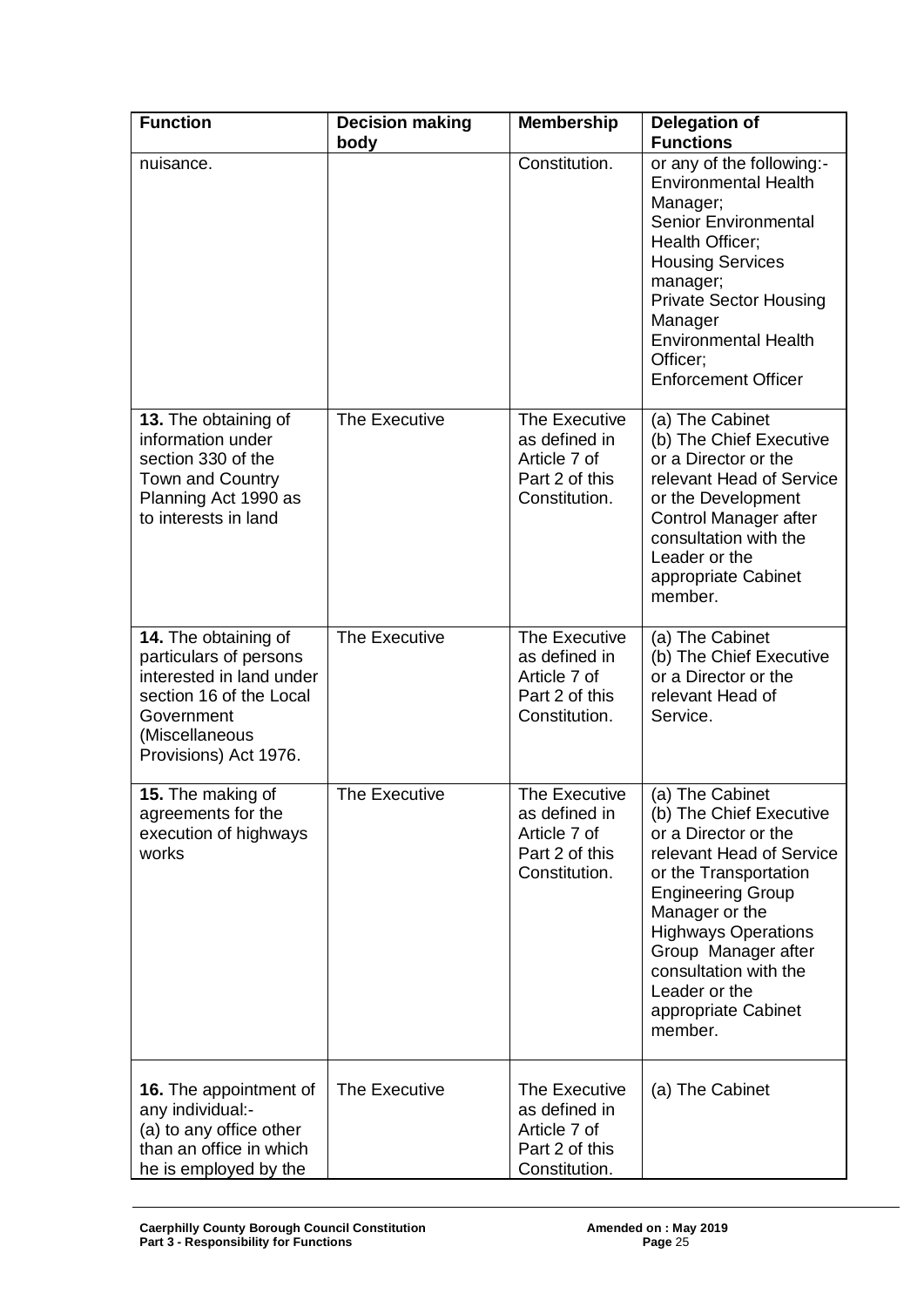| <b>Function</b>                                                                                                                                                                                                                                                                                                                                                                                                                                                                                                                                                        | <b>Decision making</b><br>body                                                                                                                                      | <b>Membership</b>                                                                                 | <b>Delegation of</b><br><b>Functions</b>                                                                                                                                         |
|------------------------------------------------------------------------------------------------------------------------------------------------------------------------------------------------------------------------------------------------------------------------------------------------------------------------------------------------------------------------------------------------------------------------------------------------------------------------------------------------------------------------------------------------------------------------|---------------------------------------------------------------------------------------------------------------------------------------------------------------------|---------------------------------------------------------------------------------------------------|----------------------------------------------------------------------------------------------------------------------------------------------------------------------------------|
| authority;<br>(b) to any body other<br>than:-<br>(i) the authority;<br>(ii) a joint committee of<br>two or more authorities;<br>or<br>(c) to any committee or<br>sub-committee of such<br>a body,<br>and the revocation of<br>any such appointment.                                                                                                                                                                                                                                                                                                                    |                                                                                                                                                                     |                                                                                                   | (b) The Chief Executive<br>or a Director or the<br>relevant Head of Service<br>after consultation with<br>the Leader or the<br>appropriate Cabinet<br>member.                    |
| 17. Power to make<br>payments or provide<br>other benefits in cases<br>of maladministration<br>etc.                                                                                                                                                                                                                                                                                                                                                                                                                                                                    | The Council acting<br>through the<br><b>Standards</b><br>Committee<br>(Standards<br>Committee may<br>approve payments of<br>up to £10,000 total in<br>any one case. | <b>Standards</b><br>Committee as<br>defined in<br>Article 9 of<br>Part 2 of this<br>Constitution. | As set out in the terms<br>of reference of the<br>Standards Committee.                                                                                                           |
| 18. Functions in<br>respect of the<br>calculation of council<br>tax base in accordance<br>with any of the<br>following-<br>(a) the determination of<br>an item for T in<br>section 33(1) and<br>44(1) of the Local<br>Government<br>Finance Act 1992;<br>(b) the determination of<br>an amount for item<br>TP in sections<br>34(3), 45(3) 48(3)<br>and $48(4)$ of the<br><b>Local Government</b><br>Finance Act 1992;<br>(c) the determination of<br>an amount required<br>for determining an<br>amount for the item<br>mentioned in<br>paragraph (a) or (b)<br>above. | The Executive                                                                                                                                                       | The Executive<br>as defined in<br>Article 7 of<br>Part 2 of this<br>Constitution.                 | (a) The Cabinet<br>(b) The Chief Executive<br>or a Director or the<br>relevant Head of Service<br>after consultation with<br>the Leader or the<br>appropriate Cabinet<br>member. |
| 19. Licensing functions<br>in accordance with Part                                                                                                                                                                                                                                                                                                                                                                                                                                                                                                                     | Council (through the<br>Licensing &                                                                                                                                 | As in Article 8.                                                                                  | Licensing & Gambling<br>Committee. As set out                                                                                                                                    |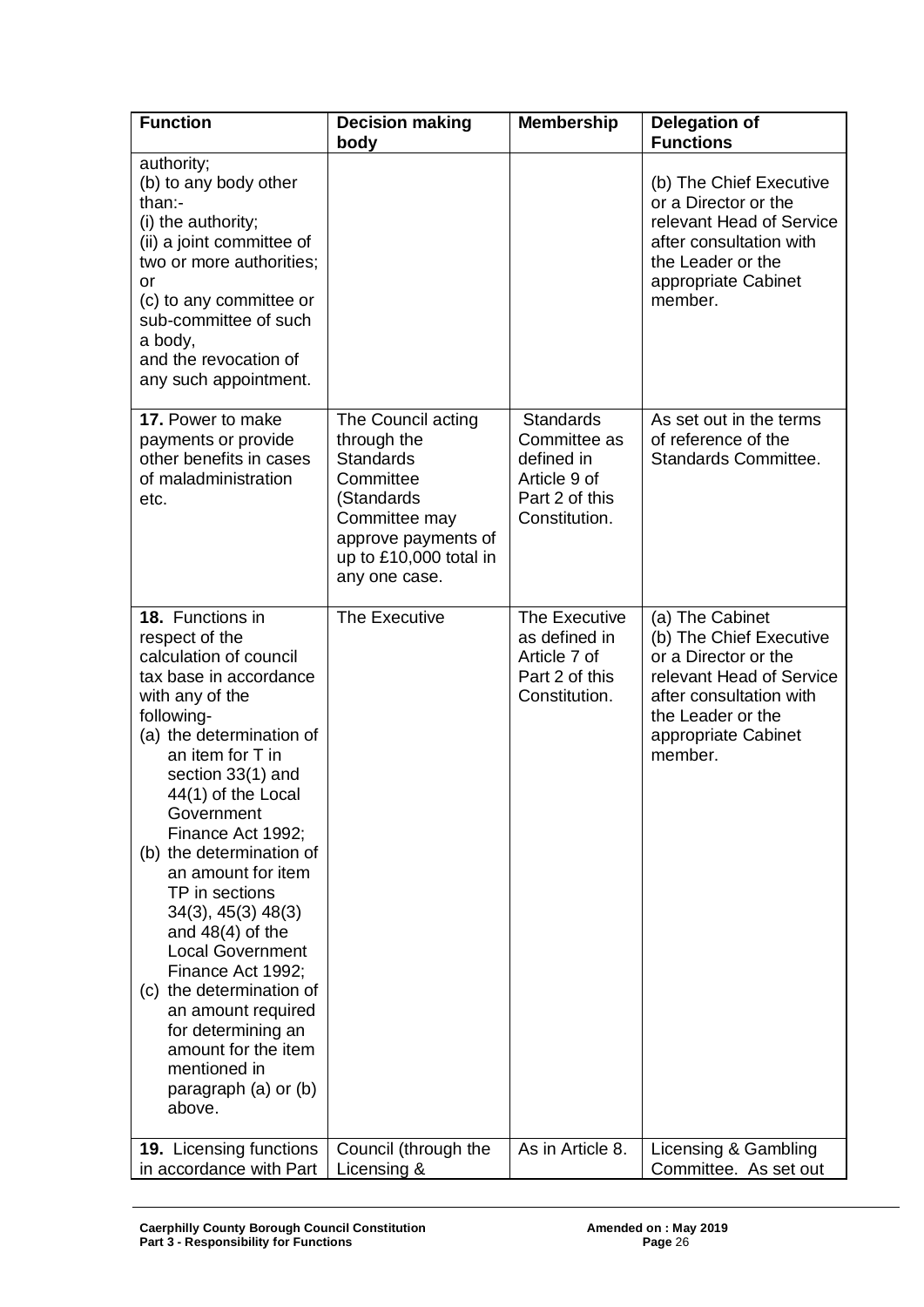| <b>Function</b>                                                                                                                                                                                                                                                                                                                                                                                                                                                                                                                                                                                                                                                                                                                                                               | <b>Decision making</b><br>body                                                                                                                                | <b>Membership</b>                                               | <b>Delegation of</b><br><b>Functions</b>                                                                                                                        |
|-------------------------------------------------------------------------------------------------------------------------------------------------------------------------------------------------------------------------------------------------------------------------------------------------------------------------------------------------------------------------------------------------------------------------------------------------------------------------------------------------------------------------------------------------------------------------------------------------------------------------------------------------------------------------------------------------------------------------------------------------------------------------------|---------------------------------------------------------------------------------------------------------------------------------------------------------------|-----------------------------------------------------------------|-----------------------------------------------------------------------------------------------------------------------------------------------------------------|
| 2 of the Licensing Act                                                                                                                                                                                                                                                                                                                                                                                                                                                                                                                                                                                                                                                                                                                                                        | Gambling                                                                                                                                                      |                                                                 | in Article 8.                                                                                                                                                   |
| 2003 except section 6.                                                                                                                                                                                                                                                                                                                                                                                                                                                                                                                                                                                                                                                                                                                                                        | Committee)                                                                                                                                                    |                                                                 |                                                                                                                                                                 |
| 20. Functions in<br>respect of gambling in<br>accordance with any of<br>the following-<br>(a) a resolution not to<br>issue casino<br>licenses in<br>accordance with<br>section 166 of the<br>Gambling Act 2005<br>(c.19);<br>(b) prescribing of fees<br>in accordance with<br>section 212 of the<br>Gambling Act 2005;<br>(c) making an order<br>disapplying section<br>279 or section<br>$282(1)$ of the<br>Gambling Act 2005<br>in accordance with<br>section 284 of the<br>Gambling Act 2005;<br>(d) authorised persons<br>in accordance with<br>section 304 of the<br>Gambling Act 2005;<br>(e) prosecutions by a<br>licensing authority<br>in accordance with<br>section 346 of the<br>Gambling Act 2005;<br>three-year licensing<br>(f)<br>policy in<br>accordance with | The Council in<br>respect of (a) and (f).<br>The Council through<br>the Licensing &<br><b>Gambling Committee</b><br>in respect of $(b)$ , $(c)$ ,<br>(d), (e) | As in Article 8.                                                | None in relation to (a)<br>and $(f)$<br>The Licensing &<br><b>Gambling Committee as</b><br>set out in Article 8 in<br>respect of $(b)$ , $(c)$ , $(d)$ ,<br>(e) |
| Gambling Act 2005.<br>21. The approval                                                                                                                                                                                                                                                                                                                                                                                                                                                                                                                                                                                                                                                                                                                                        | The Executive                                                                                                                                                 | The Executive                                                   | <b>The Cabinet</b>                                                                                                                                              |
| and/or determination of<br>school organisation<br>proposals (including<br>those which receive<br>objections (except for<br>those that are required<br>to be considered by<br>Welsh Ministers).                                                                                                                                                                                                                                                                                                                                                                                                                                                                                                                                                                                |                                                                                                                                                               | as defined in<br>Article 7 of<br>Part 2 of this<br>Constitution |                                                                                                                                                                 |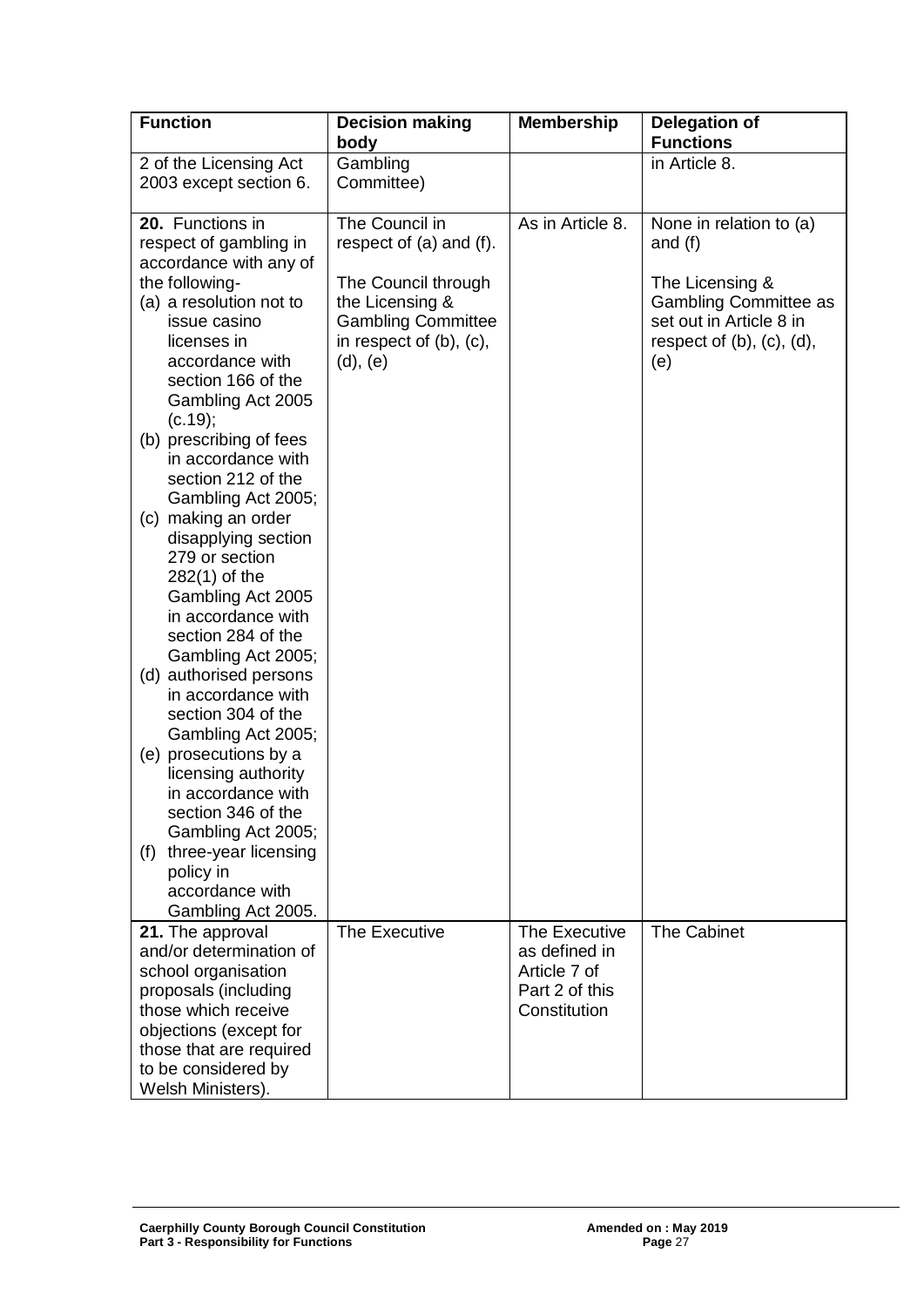#### **3. FUNCTIONS NOT TO BE THE SOLE RESPONSIBILITY OF AN AUTHORITY'S EXECUTIVE**

These relate to the approval of specified plans which the law, or separate decision of the Council, requires that the Executive will consider those plans but pass them by way of a recommendation to the Council to finally determine.

| (1)                                                                         | (2)                                                                                                                   |
|-----------------------------------------------------------------------------|-----------------------------------------------------------------------------------------------------------------------|
| Plans, schemes and strategies                                               | <b>Reference</b>                                                                                                      |
| The Caerphilly We Want Well-being Plan<br>2018 to 2023                      | Shared Purpose - Shared Future Guidance<br>On planning under the Well-being of<br>Future Generations (Wales) Act 2015 |
| Crime and Disorder Reduction Strategy                                       | Sections 5 and 6 of the Crime and<br>Disorder Act 1998 (c.37).                                                        |
| Local Transport Plan                                                        | Section 108 of the Transport Act 2000<br>(c.38).                                                                      |
| Plans and alterations which together<br>comprise the Local Development Plan | Section 10A of the Town and Country<br>Planning Act 1990 (c.8).                                                       |
| Plan 2018-2021                                                              | Blaenau Gwent & Caerphilly Youth Justice Section 40 of the Crime and Disorder Act<br>1998 (c.37).                     |
| <b>Local Housing Strategy</b>                                               | Section 87 of the Local Government Act<br>2003 (c.26).                                                                |
|                                                                             |                                                                                                                       |

**Note: the provisions of regulation 5 of the 2007 regulations in relation to the above table.**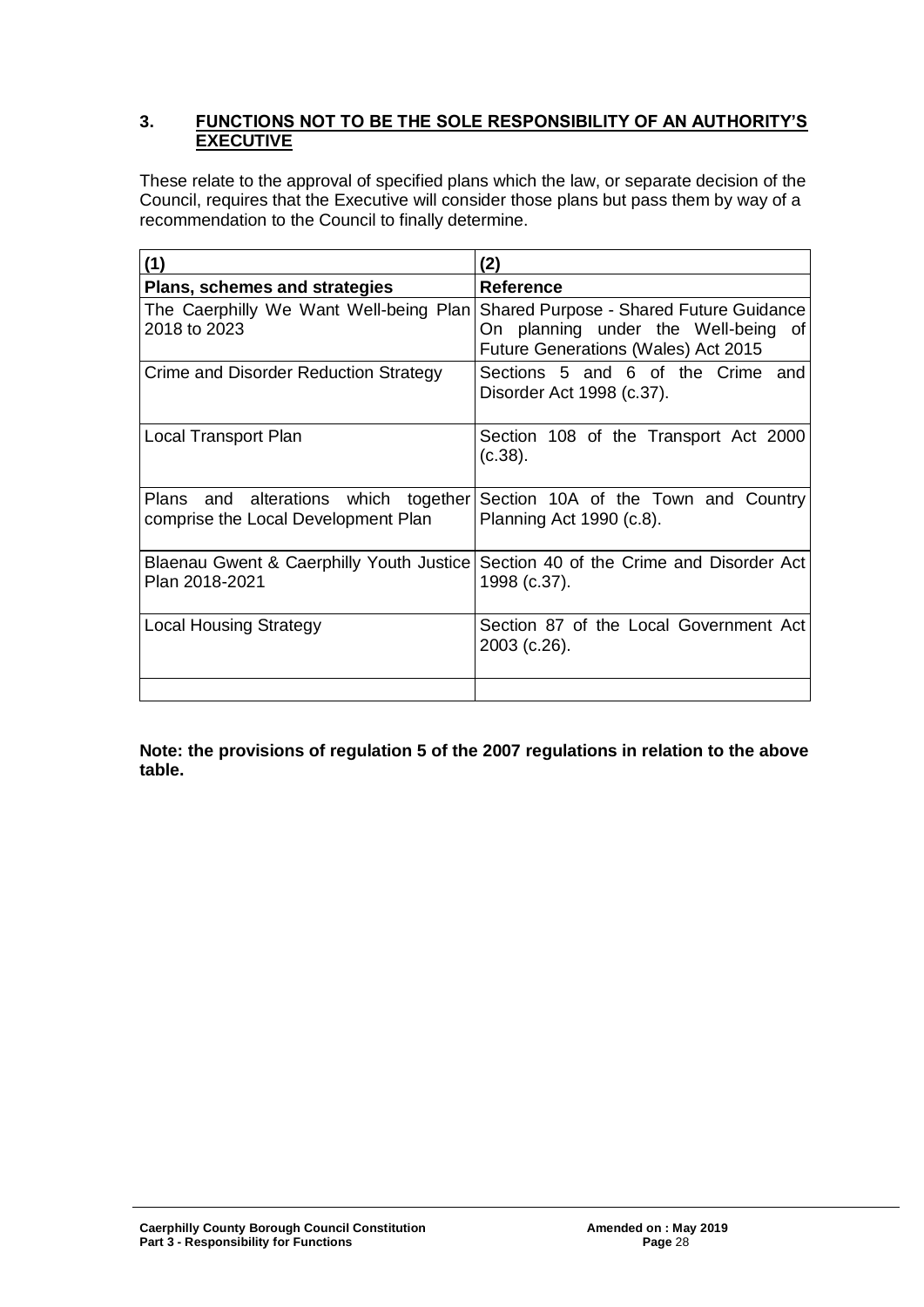#### **CIRCUMSTANCES IN WHICH THE FUNCTIONS ARE NOT TO BE THE RESPONSIBILITY OF AN AUTHORITY'S EXECUTIVE**

These provisions limit the right of the Executive to take a decision under certain circumstances (e.g. not in accordance with approved budget or policy framework). In these circumstances the Executive will refer the matter by way of a recommendation to the Council, for final determination.

| (1)                                                                                                                                                                                                                                    | (2)                                                                                                                                                                                                                                                                                                                                                                                                                                                                                                                                                                                                                                                                                                        |
|----------------------------------------------------------------------------------------------------------------------------------------------------------------------------------------------------------------------------------------|------------------------------------------------------------------------------------------------------------------------------------------------------------------------------------------------------------------------------------------------------------------------------------------------------------------------------------------------------------------------------------------------------------------------------------------------------------------------------------------------------------------------------------------------------------------------------------------------------------------------------------------------------------------------------------------------------------|
| <b>Function</b>                                                                                                                                                                                                                        | <b>Circumstances</b>                                                                                                                                                                                                                                                                                                                                                                                                                                                                                                                                                                                                                                                                                       |
| 1. The adoption or approval of a plan or<br>strategy (whether statutory or non-<br>statutory), other than a plan or strategy for<br>the control of the authority's borrowing or<br>capital expenditure or referred to in Article<br>4. | The authority determines that the decision<br>whether the plan or strategy should be<br>adopted or approved should be taken by<br>them.                                                                                                                                                                                                                                                                                                                                                                                                                                                                                                                                                                    |
| 2. The determination of any matter in the<br>discharge of a function which -<br>(a) is the responsibility of the executive;<br>and<br>(b) is concerned with the authority's<br>budget, or their borrowing or capital<br>expenditure.   | The individual or body by whom, by virtue<br>of any of sections 14 to 17 of the Local<br>Government Act 2000 or provision made<br>under section 18 or 20 of that Act, the<br>determination is to be made -<br>is minded to determine the matter<br>(a)<br>contrary to, or not wholly in<br>$accordance$ with $-$<br>(i) the authority's budget; or<br>(ii) the plan or strategy for the time<br>being approved or adopted by<br>the authority in relation to their<br>borrowing or capital<br>expenditure; and<br>(b) is not authorised by the authority's<br>executive arrangements, financial<br>regulations, standing orders or<br>other rules or procedures to make<br>a determination in those terms. |

**Note: the provisions of regs 6(2) to (5) of the 2007 regulations in relation to the above table.**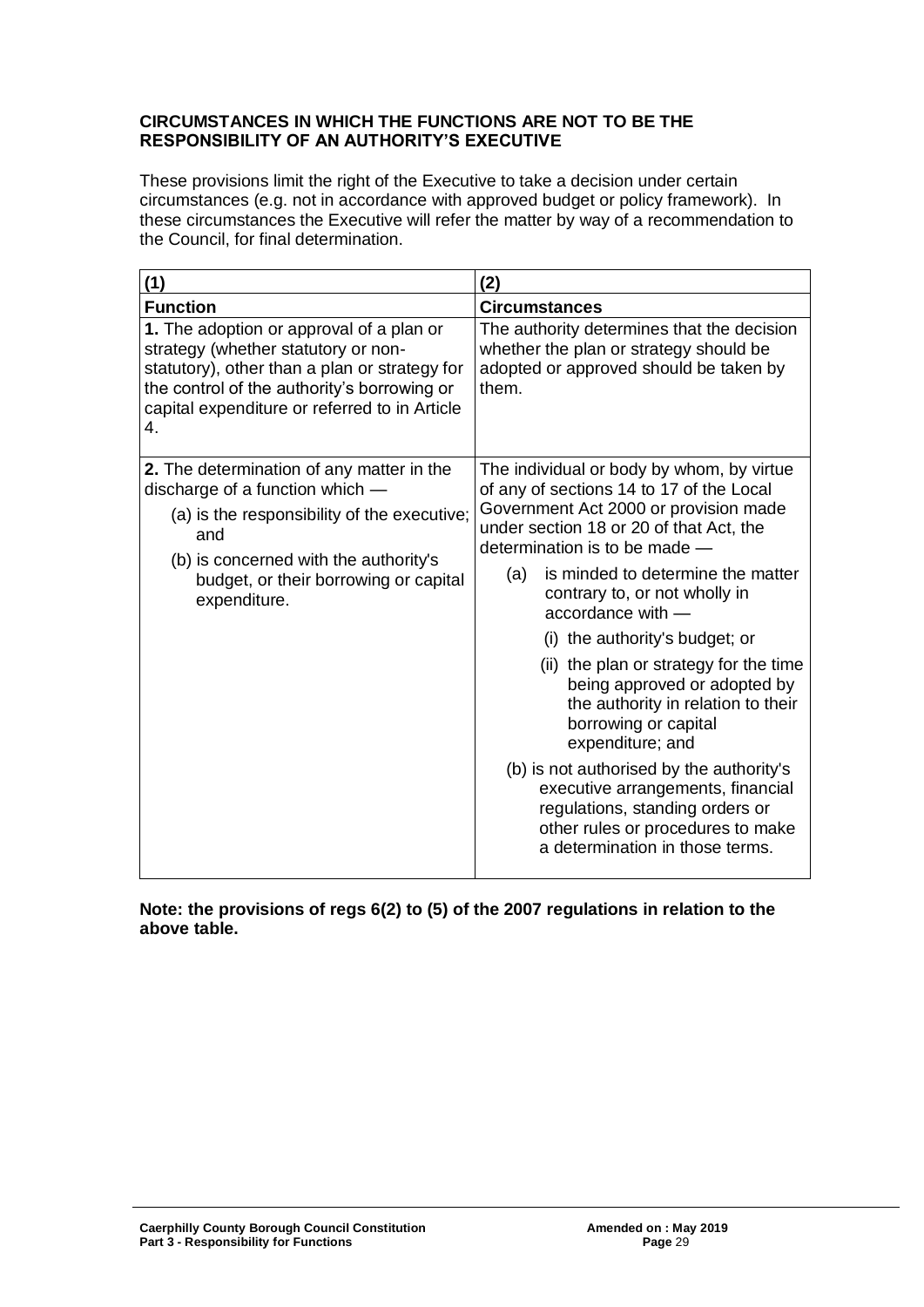# **4. RESPONSIBILITY FOR EXECUTIVE FUNCTIONS**

"Executive functions" are all the functions of the Council except:-

- (a) those which the law says are functions of the Council alone (Section 1 of this part of the Constitution);
- (b) the "local choice functions" (Section 2 of this part of the Constitution) which have been allocated to the Council rather than to the Executive. Note that Section 2 lists specific functions which have been allocated to the Executive;
- (c) functions which are not to be the sole responsibility of an authority's Executive. These are set out in the table below;
- (d) Circumstances in which functions are not to be the responsibility of an authority's Executive. These are set out in a table below and generally relate to circumstances where the decision would conflict with the Council's budget or its overall strategy policy framework.

## **EXECUTIVE FUNCTIONS**

**NOTE THAT** the Executive powers delegated to any officer is subject to the right of the appropriate Cabinet member, or the Leader in any matter, to require that the proposed decision be taken by the Cabinet.

**NOTE THAT** each delegation includes the power to take any steps in relation to the delegated function, including the authorisation of or defence of any proceedings in any court, tribunal, board or panel.

| <b>Function</b>                                                                                                                                                                                                                                                                                                                                                                                                                                                                                                                                                                                                                                                                                                                                                                                  | <b>Responsible</b> | <b>Delegation</b>                                                                                                                                                                                                                                                                                                                                                                                                                  |
|--------------------------------------------------------------------------------------------------------------------------------------------------------------------------------------------------------------------------------------------------------------------------------------------------------------------------------------------------------------------------------------------------------------------------------------------------------------------------------------------------------------------------------------------------------------------------------------------------------------------------------------------------------------------------------------------------------------------------------------------------------------------------------------------------|--------------------|------------------------------------------------------------------------------------------------------------------------------------------------------------------------------------------------------------------------------------------------------------------------------------------------------------------------------------------------------------------------------------------------------------------------------------|
| (a) The Finance and Resources function<br>The proper financial planning<br>budgeting and control<br>Control of the Authority's resources<br>$\bullet$<br><b>Information Technology Services</b><br>$\bullet$<br><b>Personnel Services</b><br><b>Financial Services</b><br><b>Electoral Registration</b><br><b>Legal Services</b><br><b>Audit Services</b><br><b>Procurement Services</b><br><b>Democratic Services</b><br>Corporate Policy (including<br>$\bullet$<br>Equalities & Welsh Language see<br>paragraph (f)<br><b>Property Services</b><br>Corporate Asset Management<br>$\bullet$<br>Corporate Health & Safety including<br>$\bullet$<br>liaison with the Health & Safety<br>Executive<br>Information Governance including<br>$\bullet$<br>Data Protection/Freedom of<br>Information | The Cabinet        | The Cabinet, or the Chief<br>Executive or any Director or the<br>relevant Head of Service and in<br>relation to Financial Services<br>any of the following:<br>Finance Managers (Revenues,<br>Corporate Services, Education,<br><b>Environment &amp; Social Services)</b><br><b>Housing Benefits Manager</b><br>Internal Audit Manager and in<br>relation to Information<br>Governance the Senior<br><b>Information Risk Owner</b> |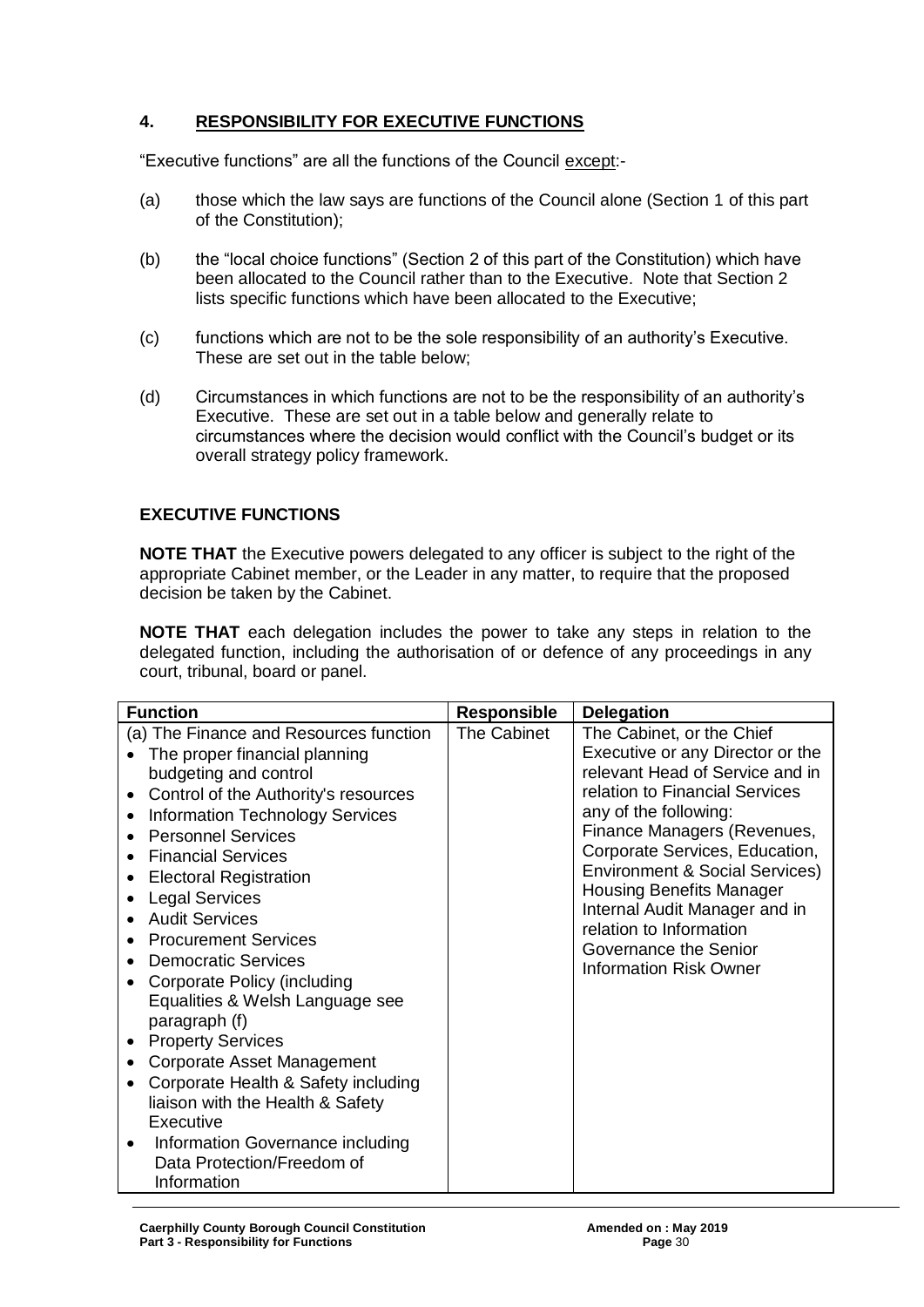| <b>Function</b>                                                                                                                                                                                                                                                                                                                                                                                                                                                                                                                                                                                                                                                                                                                                                                                                                                                                                                                                                      | <b>Responsible</b> | <b>Delegation</b>                                                                                                                                                                                                                                                                                                                                                                                                                                                                            |
|----------------------------------------------------------------------------------------------------------------------------------------------------------------------------------------------------------------------------------------------------------------------------------------------------------------------------------------------------------------------------------------------------------------------------------------------------------------------------------------------------------------------------------------------------------------------------------------------------------------------------------------------------------------------------------------------------------------------------------------------------------------------------------------------------------------------------------------------------------------------------------------------------------------------------------------------------------------------|--------------------|----------------------------------------------------------------------------------------------------------------------------------------------------------------------------------------------------------------------------------------------------------------------------------------------------------------------------------------------------------------------------------------------------------------------------------------------------------------------------------------------|
| (b) The Personnel function<br>All aspects of the Council's functions as<br>an employer including the oversight of<br>recruitment, terms and conditions of<br>employment, conduct and discipline,<br>structural review and the consequences<br>thereof.                                                                                                                                                                                                                                                                                                                                                                                                                                                                                                                                                                                                                                                                                                               | <b>The Cabinet</b> | The Cabinet, or the Chief<br>Executive or any Director or the<br>relevant Head of Service.                                                                                                                                                                                                                                                                                                                                                                                                   |
| (c) The Housing function<br><b>Private Housing Enforcement</b><br>(including but not limited to HMO's,<br>clearance, compulsory purchase<br>orders)<br>Area regeneration<br>٠<br>To approve or refuse applications for<br>funding for all types of housing grants<br>and loans)<br><b>Housing Agency Service</b><br>٠<br>Homelessness & Housing Advice<br>$\bullet$<br><b>Landlord Services</b><br>$\bullet$<br>Housing Strategy including but not<br>limited to Local Housing Market<br>Assessments, affordable housing,<br>Gypsy and Traveller Accommodation<br>Assessments and securing grants<br><b>Older Persons Accommodation</b><br>$\bullet$<br><b>Services</b><br><b>Housing Repair Operations</b><br>$\bullet$<br>Delivery of Welsh Housing Quality<br>$\bullet$<br><b>Standards</b><br>Power to deal with all aspects of<br>٠<br><b>HMO Licensing</b><br><b>Common Housing Register</b><br>٠<br>Public Health (statutory nuisances,<br>sewers and drains) | The Cabinet        | The Cabinet, or the Chief<br>Executive, or any Director or<br>the relevant Head of Service or<br>any of the following:<br><b>Housing Repair Operations</b><br>Manager (in relation to Housing<br><b>Repair Operations)</b><br><b>Chief Housing Officer</b><br><b>Housing Services Manager</b><br><b>Housing Technical Manager</b><br><b>Private Sector Housing</b><br>Manager<br><b>Housing Solutions Manager</b><br><b>Principal Housing Officer</b><br><b>Environmental Health officer</b> |
| (d) The Social Services function                                                                                                                                                                                                                                                                                                                                                                                                                                                                                                                                                                                                                                                                                                                                                                                                                                                                                                                                     | <b>The Cabinet</b> | The Cabinet, or the Chief<br>Executive or any Director or the                                                                                                                                                                                                                                                                                                                                                                                                                                |
| Strategic issues in relation to the<br>provision of Children's & Adult Social<br>Services other than those functions<br>imposed by Section 2 and Schedule 1<br>of the Local Authority Social Services<br>Act 1970 which fall to be specifically<br>discharged by the Social Services<br><b>Scrutiny Committee</b><br>Provision of advice, guidance and<br>support<br>The assessment, care planning and<br>reviewing of all support packages for<br>service users meeting the defined<br>eligibility thresholds in line with current                                                                                                                                                                                                                                                                                                                                                                                                                                  |                    | relevant Head of Service.                                                                                                                                                                                                                                                                                                                                                                                                                                                                    |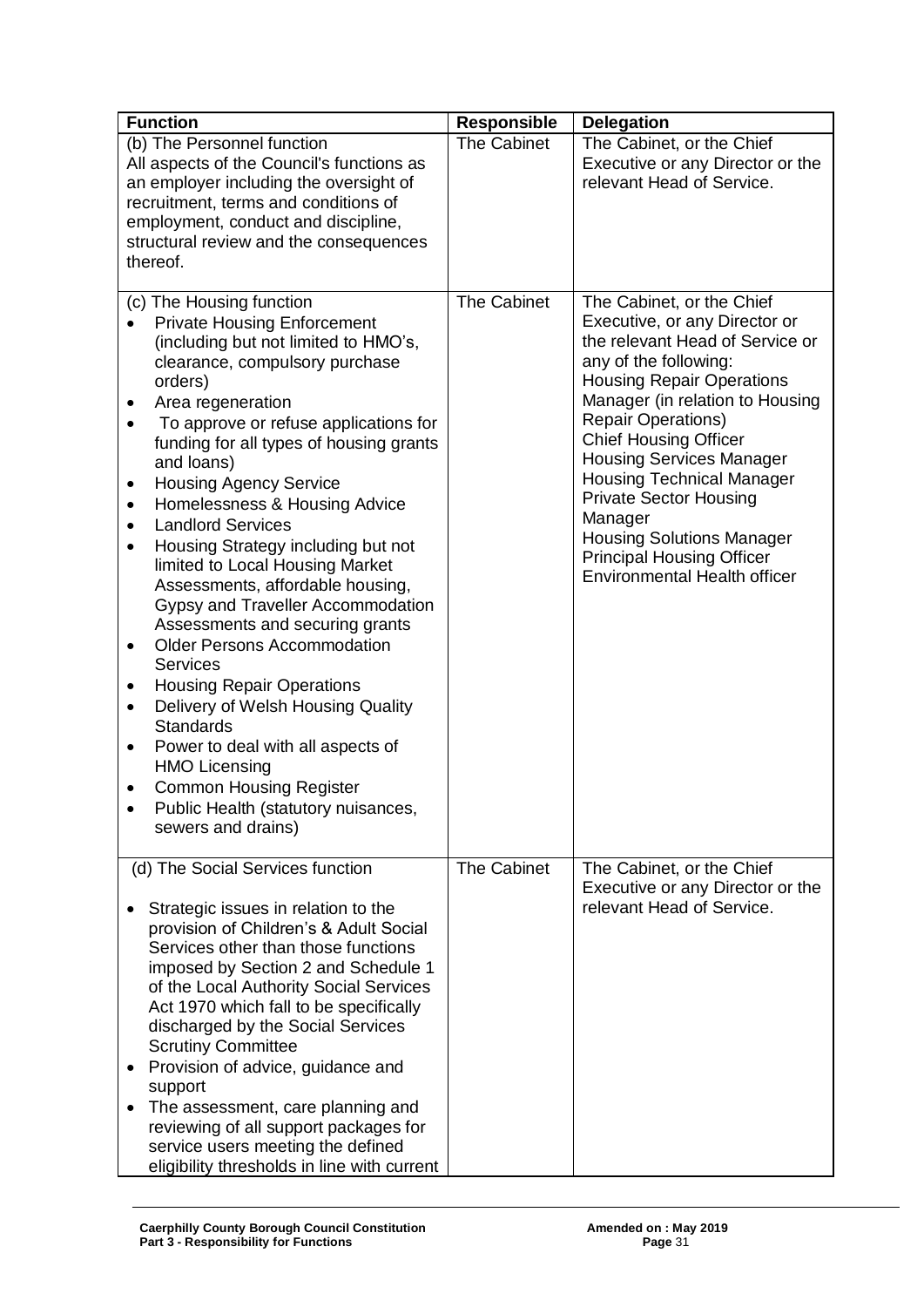| <b>Function</b>                                                                                                                                                                                                                                                                                                                                                                                                                                                                                                                                                                                                                                                                                                                                                                                                                                                                                                                                                                                                                                                                                                                                                                                                        | <b>Responsible</b>                       | <b>Delegation</b>                                                                                                                                                                                                                                                                                                     |
|------------------------------------------------------------------------------------------------------------------------------------------------------------------------------------------------------------------------------------------------------------------------------------------------------------------------------------------------------------------------------------------------------------------------------------------------------------------------------------------------------------------------------------------------------------------------------------------------------------------------------------------------------------------------------------------------------------------------------------------------------------------------------------------------------------------------------------------------------------------------------------------------------------------------------------------------------------------------------------------------------------------------------------------------------------------------------------------------------------------------------------------------------------------------------------------------------------------------|------------------------------------------|-----------------------------------------------------------------------------------------------------------------------------------------------------------------------------------------------------------------------------------------------------------------------------------------------------------------------|
| legislation, regulation and statutory<br>guidance<br>Commissioning and contracting for<br>٠<br><b>Social Services</b>                                                                                                                                                                                                                                                                                                                                                                                                                                                                                                                                                                                                                                                                                                                                                                                                                                                                                                                                                                                                                                                                                                  |                                          |                                                                                                                                                                                                                                                                                                                       |
| (e) The Education & Lifelong Learning<br>function<br>The discharge of the Council's<br>obligations as Local Education<br>Authority under statute<br>The implementation of the School<br>$\bullet$<br>Standards and Framework Act 1998<br>and associated legislation<br>The preparation and scrutiny of<br>٠<br>education and lifelong learning<br>strategic plans and best value<br>performance plans<br>Raising standards in schools,<br>$\bullet$<br>monitoring of schools' performance,<br>curriculum advice and support and<br>other activities set out in the LEA-<br><b>Schools Code of Conduct</b><br>Local Management of Schools and<br>٠<br><b>Fair Funding</b><br>Forward planning re. school places,<br>$\bullet$<br>school admissions, student awards<br>Learning Support Services including<br>educational psychology, education<br>welfare, behavioural support and<br>managing pupil exclusions<br>Governor support and training<br>٠<br><b>Welsh Language Education</b><br><b>Agreed RE Syllabus</b><br>Partnerships<br>Lifelong learning, and Adult education<br><b>Public libraries Library Service</b><br>$\bullet$<br><b>Music Service</b><br>$\bullet$<br>Securing grants<br><b>Youth Service</b> | <b>The Cabinet</b>                       | The Cabinet, or the Chief<br>Executive or any Director or the<br>relevant Head of Service.                                                                                                                                                                                                                            |
| (f) The Environment function<br><b>Emergency Planning</b><br><b>Community &amp; Leisure Services</b><br>including waste collection, waste<br>disposal, street cleansing, , public<br>conveniences, Cemeteries and<br>Bereavement Services, Parks &<br><b>Outdoor Sports Facilities, Fleet</b><br>Management & Maintenance, Sport &<br>Leisure Services, Community                                                                                                                                                                                                                                                                                                                                                                                                                                                                                                                                                                                                                                                                                                                                                                                                                                                      | <b>The Cabinet</b><br><b>The Cabinet</b> | The Cabinet or the Chief<br>Executive or any Director or<br>relevant Head of Service<br>The Cabinet, or the Chief<br>Executive or any Director or the<br>relevant Head of Service or any<br>of the following:<br><b>Waste Strategy &amp; Operations</b><br>Manager<br>Green Spaces and Transport<br>Services Manager, |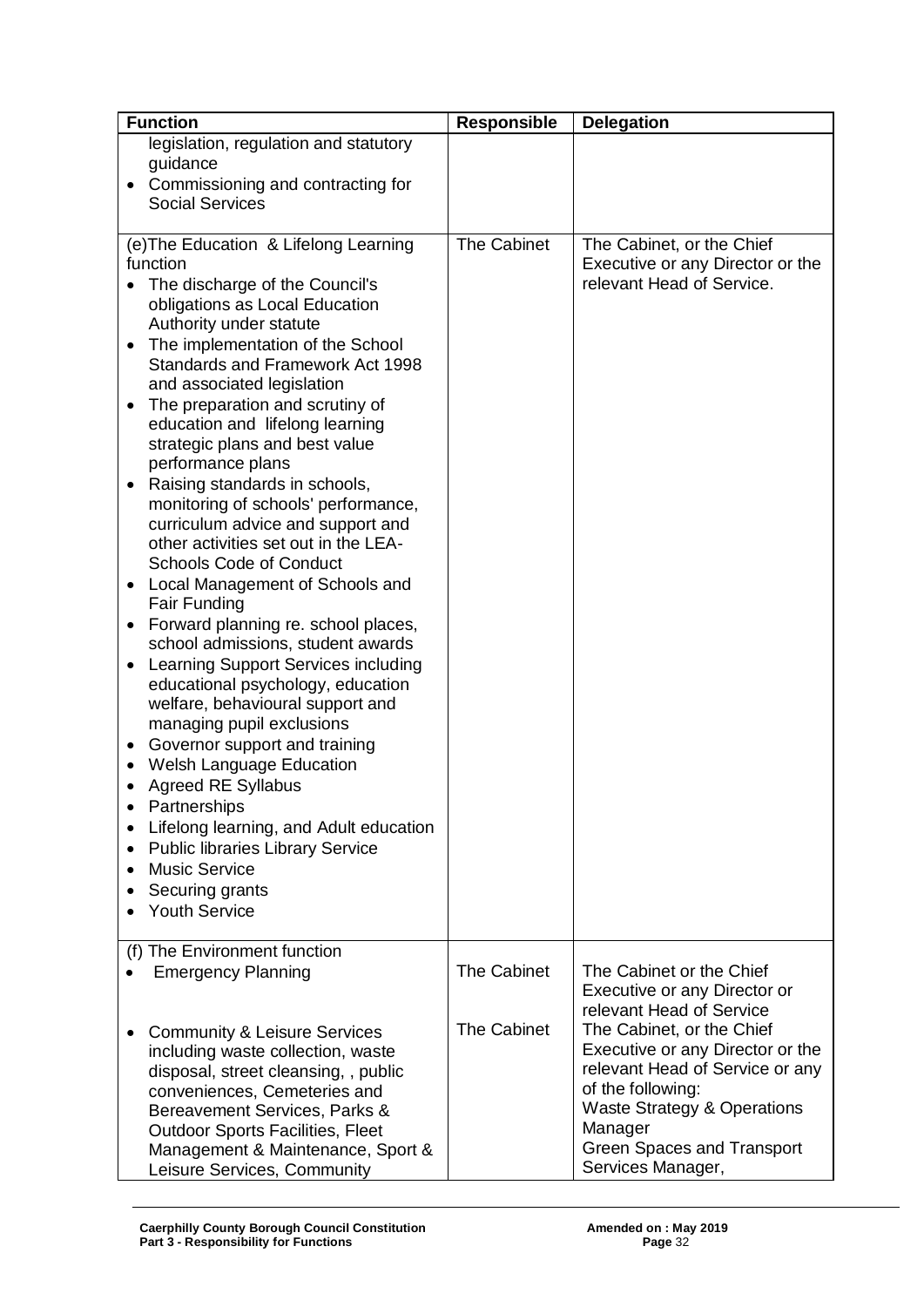| <b>Function</b>                                         | <b>Responsible</b> | <b>Delegation</b>                       |
|---------------------------------------------------------|--------------------|-----------------------------------------|
| Centres, Building Cleaning                              |                    | Parks and Countryside                   |
| <b>Countryside and Landscape Services</b><br>$\bullet$  |                    | <b>Operations Manager,</b>              |
| Public Rights of Way<br>$\bullet$                       |                    | Green Space Strategy and                |
| <b>Rural Development Programme</b><br>$\bullet$         |                    | Cemeteries Manager, Fleet               |
| <b>Functions</b>                                        |                    | Manager                                 |
|                                                         |                    | Sports and Leisure Facilities           |
| Planning and Biodiversity duties<br>٠                   |                    | Manager,                                |
| <b>Land Management</b><br>$\bullet$                     |                    | Sports & Leisure Development            |
| Pollution Control (including noise, litter<br>$\bullet$ |                    | Manager                                 |
| and illicit tipping, air and water quality,             |                    | Trading Standards Licensing &           |
| contaminated land)                                      |                    | <b>Registrars Manager</b>               |
| Public Health (including infectious<br>$\bullet$        |                    | <b>Civil Enforcement Officer</b>        |
| diseases, statutory nuisance,                           |                    | <b>Community Safety Warden</b>          |
| sewer/drains, health                                    |                    | <b>Community Safety Officer</b>         |
| promotion/education)                                    |                    | <b>Environmental Health Manager</b>     |
| <b>Trading Standards Enforcement</b><br>$\bullet$       |                    | <b>Senior Trading Standards</b>         |
| <b>Food Safety Enforcement</b><br>$\bullet$             |                    | Officer                                 |
| <b>Community Safety</b><br>$\bullet$                    |                    | <b>Senior Environmental Health</b>      |
| Pest Control, Dog Warden, Animal<br>$\bullet$           |                    | Officer                                 |
| <b>Trespassing Services</b>                             |                    | with delegated powers to the            |
| Animal Health and Welfare<br>$\bullet$                  |                    | <b>Head of Public Protection</b>        |
| Enforcement                                             |                    | <b>Community &amp; Leisure Services</b> |
| Power to issue Scrap Metal Dealers                      |                    | and the Head of Regeneration            |
| Licences (including enforcement                         |                    | & Planning to any authorised            |
| action)                                                 |                    | officer to take appropriate steps       |
| Licensing (other than those functions<br>$\bullet$      |                    | (including the service of any           |
| set out in the 'Council functions' and                  |                    | notices and taking of any               |
| the 'Local Choice functions' sections                   |                    | proceedings) under the                  |
| of this Part of the Constitution, when                  |                    | provisions of the Clean                 |
| the functions are Council functions.                    |                    | Neighbourhood and                       |
| Catering<br>$\bullet$                                   |                    | Environment Act 2005, the Anti-         |
|                                                         |                    | social Behaviour, Crime and             |
|                                                         |                    | Policing Act 2014 and the Anti-         |
|                                                         |                    | Social Behaviour Act 2003.              |
|                                                         |                    | The Head of Public Protection           |
|                                                         |                    | <b>Community &amp; Leisure Services</b> |
|                                                         |                    | is authorised to fix the level of       |
|                                                         |                    | fine for fixed penalty notices          |
|                                                         |                    | following consultation with             |
|                                                         |                    | relevant officers and Cabinet           |
|                                                         |                    | members.                                |
|                                                         |                    | <b>Trading Standards Officer</b>        |
|                                                         |                    | <b>Environmental Health Officer</b>     |
|                                                         |                    | <b>Licensing Manager</b>                |
|                                                         |                    | <b>Assistant Licensing Manager</b>      |
|                                                         |                    |                                         |
|                                                         |                    | Senior Fair Trading Officer             |
|                                                         |                    | <b>Fair Trading Officer</b>             |
|                                                         |                    | <b>Senior Commercial Safety</b>         |
|                                                         |                    | Officer                                 |
|                                                         |                    | <b>Commercial Safety Officer</b>        |
|                                                         |                    | <b>Enforcement Officer</b>              |
|                                                         |                    | <b>Technical Assistant</b>              |
|                                                         |                    | Senior Pest Control/Straying            |
|                                                         |                    |                                         |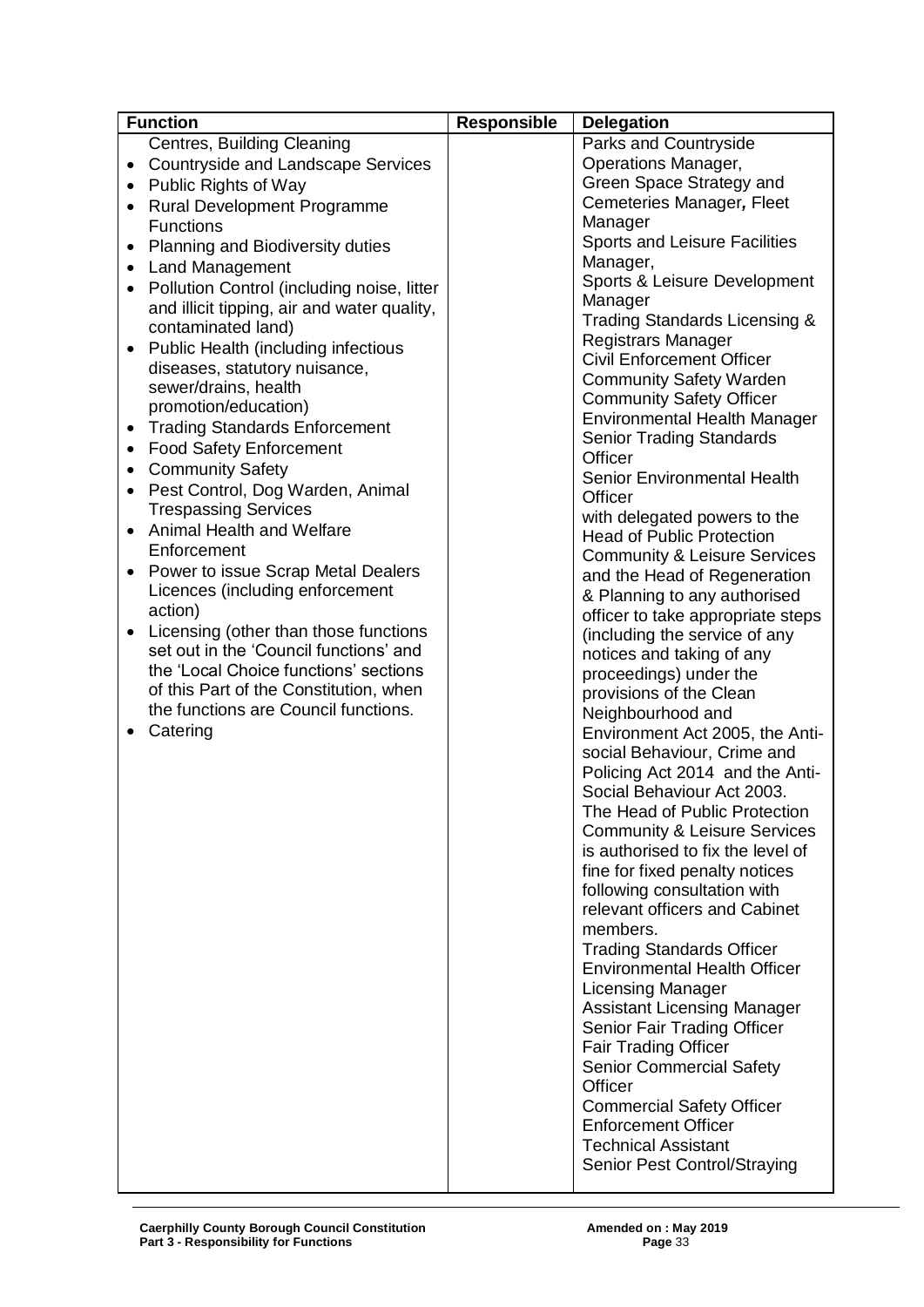| <b>Function</b>                             | <b>Responsible</b>   | <b>Delegation</b>                                                   |
|---------------------------------------------|----------------------|---------------------------------------------------------------------|
|                                             |                      | <b>Animals Officer</b>                                              |
|                                             |                      | <b>Pest Control/Animal</b>                                          |
|                                             |                      | Trespass/Dog Warden                                                 |
|                                             |                      | The above are authorised to                                         |
|                                             |                      | take any action in relation to the                                  |
|                                             |                      | functions in this section of the                                    |
|                                             |                      | table including the authorising                                     |
|                                             |                      | or defence of legal proceedings                                     |
|                                             |                      | of any nature and in any court,                                     |
|                                             |                      | tribunal, board or panel and                                        |
|                                             |                      | without prejudice to the                                            |
|                                             |                      | generality of this authorisation                                    |
|                                             |                      | to exercise functions from the                                      |
|                                             |                      | list of statutes appearing at the                                   |
|                                             |                      | end of this table, so far as those                                  |
|                                             |                      | functions are Executive                                             |
|                                             |                      | functions.                                                          |
| The power to grant, refuse, renew, vary,    |                      | <b>Licensing Officers</b>                                           |
| impose conditions and/or suspend a          |                      |                                                                     |
| licence for dog breeding establishments     |                      |                                                                     |
|                                             |                      |                                                                     |
| The power to determine disputed             |                      | Trading Standards, Licensing &                                      |
| decisions to suspend or vary and to         |                      | Registrar Manager                                                   |
| reinstate or revoke a licence for dog       |                      |                                                                     |
| breeding establishments                     |                      |                                                                     |
|                                             |                      |                                                                     |
| Corporate Policy including Equalities and   |                      | The Cabinet or the Chief                                            |
| Welsh Language                              |                      | Executive or any Director or the                                    |
|                                             |                      | relevant Head of Service                                            |
|                                             |                      |                                                                     |
| To approve or refuse applications for       |                      | The Cabinet or the Chief                                            |
| funding under the Technical Assistance      |                      | Executive or any Director or the                                    |
| <b>Fund Greener Caerphilly Small Grants</b> |                      | relevant Head of Service                                            |
| Fund                                        |                      |                                                                     |
| Proper Officer for the Administration of    |                      | <b>Trading Standards, Licensing</b>                                 |
| Registration of Births, Deaths and          |                      | and Registrars Manager                                              |
| Marriages under Section 13 of the           |                      |                                                                     |
| Registration Service Act 1953 and           |                      |                                                                     |
| Section 270 of the Local Government Act     |                      |                                                                     |
| 1972                                        |                      |                                                                     |
|                                             |                      |                                                                     |
|                                             |                      |                                                                     |
| Rights of Way matters including Local       | <b>Rights of Way</b> | See entry later in this section                                     |
| <b>Access Forum</b>                         | Cabinet              |                                                                     |
|                                             | Committee            |                                                                     |
|                                             |                      |                                                                     |
| (g) The Planning function                   | <b>The Cabinet</b>   | The Cabinet, or the Chief                                           |
| Planning - Development and Building         |                      | Executive or any Director or the<br>relevant Head of Service or the |
| Control                                     |                      |                                                                     |
| Planning - Strategic Planning and           |                      | <b>Planning Services Manager</b>                                    |
| <b>Urban Renewal</b>                        |                      |                                                                     |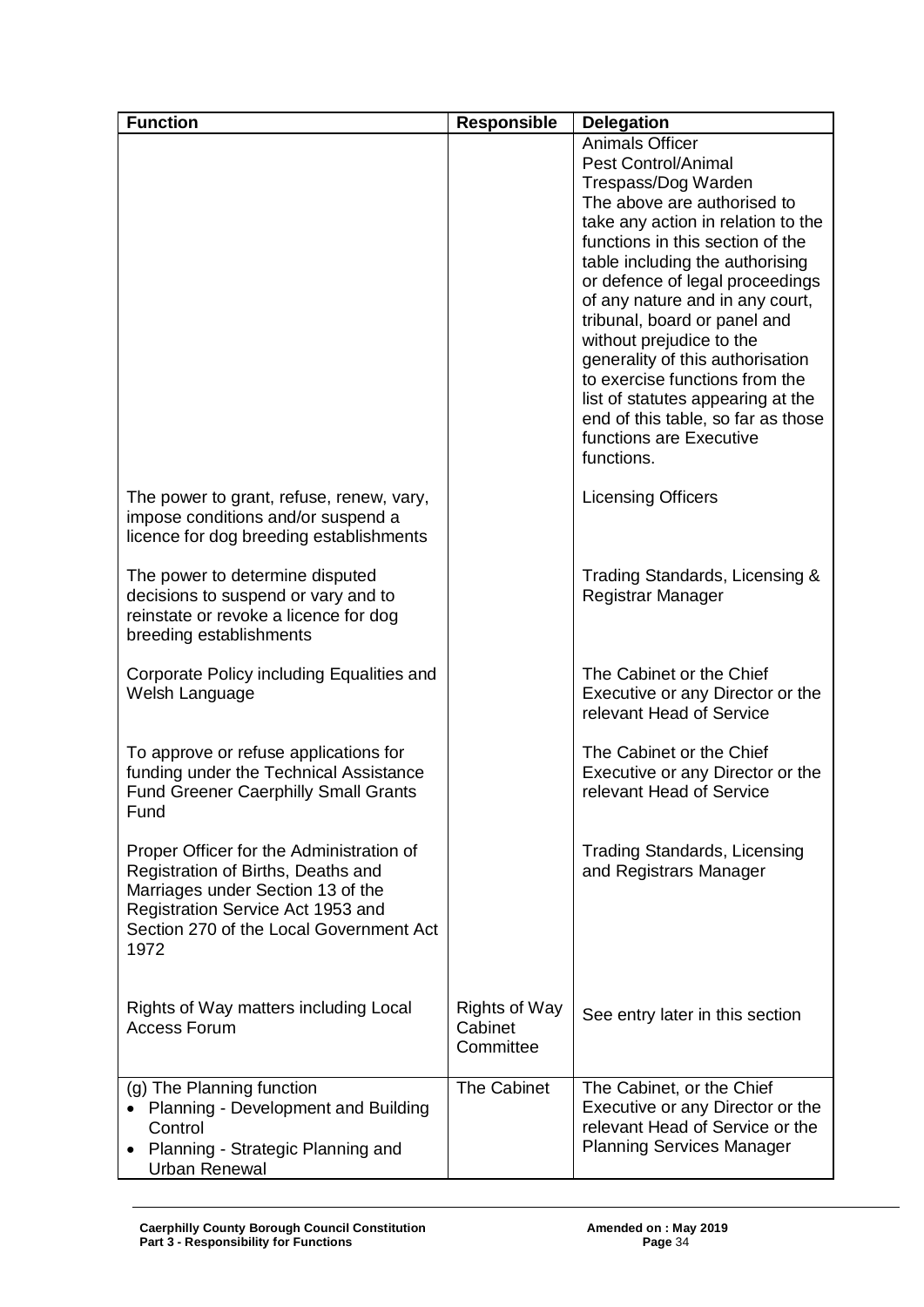| <b>Function</b>                                                                                                                                                                                                                                                                                                                                                                                                                                                                                                                                                                                                                                                                                                                                           | <b>Responsible</b> | <b>Delegation</b>                                                                                                                                                                                                                                                                                                                                               |
|-----------------------------------------------------------------------------------------------------------------------------------------------------------------------------------------------------------------------------------------------------------------------------------------------------------------------------------------------------------------------------------------------------------------------------------------------------------------------------------------------------------------------------------------------------------------------------------------------------------------------------------------------------------------------------------------------------------------------------------------------------------|--------------------|-----------------------------------------------------------------------------------------------------------------------------------------------------------------------------------------------------------------------------------------------------------------------------------------------------------------------------------------------------------------|
| <b>Planning Economic Development &amp;</b><br><b>Rural functions</b><br><b>Planning Economic Development</b><br>$\bullet$<br>including European functions<br>Planning - Tourism including inward<br>$\bullet$<br>investment and Arts Development<br><b>Planning Business Development</b><br>Planning maximisation of funding<br>opportunities from external funding<br>sources including funding from<br>Europe<br><b>Planning Sustainable Development</b><br>$\bullet$<br>Planning control of non-native species<br>٠<br><b>Regeneration including Communities</b><br>First                                                                                                                                                                              |                    |                                                                                                                                                                                                                                                                                                                                                                 |
| (h) Highways and Transportation<br><b>Functions</b><br><b>Highways Maintenance</b><br><b>Street Lighting</b><br>٠<br>Functions under the highways<br>legislation<br>Construction<br>$\bullet$<br>Civil Engineering Design and<br>$\bullet$<br>Procurement<br><b>Structures</b><br><b>Transportation Planning and</b><br>٠<br>Improvements<br><b>Engineering Services</b><br>$\bullet$<br><b>Public Transport</b><br><b>Education and Social Services</b><br><b>Transport Operations</b><br><b>Highway Development Control</b><br>Land Reclamation and Tips<br>٠<br><b>Land Drainage</b><br>٠<br>Road Safety Education and Training<br>٠<br><b>Traffic Management including Traffic</b><br><b>Regulation Orders and Notices</b><br>Car Parking/Enforcement | Cabinet            | The Cabinet, or the Chief<br>Executive of any Director or the<br>relevant Head of Service. In<br>relation to approval and signing<br>of emergency road closure<br>orders the Transportation<br><b>Engineering Group Manager or</b><br>the Highways Operations Group<br>Manager or the Engineering<br>Projects Group Manager<br><b>Civil Enforcement Officer</b> |
| (i) The development and implementation<br>of the Council's Corporate Plan and<br>corporate themes through a multi-agency<br>approach of community planning of the<br>delivery of services to achieve the<br>Council's strategic objectives                                                                                                                                                                                                                                                                                                                                                                                                                                                                                                                | The Cabinet        | The Cabinet, or the Chief<br>Executive or any Director or the<br>relevant Head of Service.                                                                                                                                                                                                                                                                      |
| (j) The power to enter into joint or<br>delegated function arrangements with<br>one or more other authorities or bodies                                                                                                                                                                                                                                                                                                                                                                                                                                                                                                                                                                                                                                   | <b>The Cabinet</b> | The Cabinet, or the Chief<br>Executive or any Director or the<br>relevant Head of Service.                                                                                                                                                                                                                                                                      |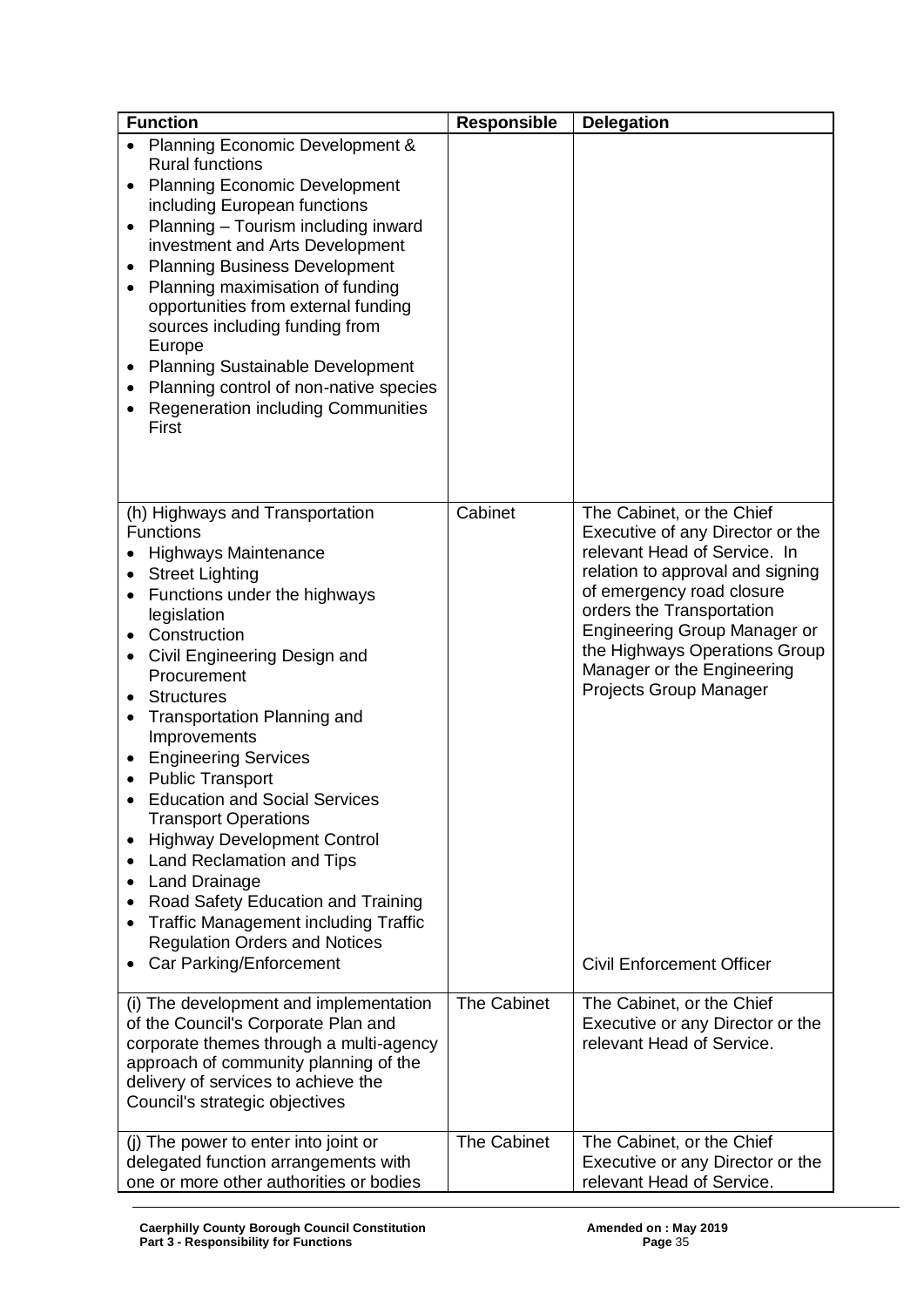| <b>Function</b>                                                                                                                                             | <b>Responsible</b>                                                                                                      | <b>Delegation</b>                                                                          |
|-------------------------------------------------------------------------------------------------------------------------------------------------------------|-------------------------------------------------------------------------------------------------------------------------|--------------------------------------------------------------------------------------------|
| as permitted by law from time to time and<br>to delegate executive functions.                                                                               |                                                                                                                         |                                                                                            |
| (k) Any executive functions not allocated<br>in accordance with the executive<br>arrangements of the Council.<br>Section 15(4) Local Government Act<br>2000 | The Leader<br>(NOTE: this<br>reflects a<br>delegated<br>power given<br>by $S.15(4)$<br>Local<br>Government<br>Act 2000) | The Leader                                                                                 |
| (I) The power to set up committees of the<br>Cabinet for any purpose and to delegate<br>to that committee such power or powers<br>as may be appropriate.    | The Cabinet                                                                                                             | <b>The Cabinet</b>                                                                         |
| (m) Emergency action where this is<br>necessary to protect the Council's<br>interests.                                                                      | <b>The Cabinet</b>                                                                                                      | The Cabinet, or the Chief<br>Executive or any Director or the<br>relevant Head of Service. |

The statutory functions referred to in the above table are as follows:-

Accommodation Agencies Act 1953 Agricultural Produce (Grading & Marking) Acts 1928, 1931 Agriculture (Miscellaneous Provisions) Act 1968 Agriculture Acts 1967 - 1970 Animal Boarding Establishments Act 1963 Animal Health Act 1981 Animal Welfare Act 2006 Anti-Social Behaviour Act 2003 Anti Social Behaviour Crime & Policing Act 2014 Building Act 1984 Cancer Act 1939 Caravan Sites Act 1968 Caravan Sites and Control of Development Act 1960 Charities Act 1992 and 2006 Children and Families Act 2014 Children and Young Persons (Protection from Tobacco) Act 1991 Children and Young Persons Acts 1933 - 1963 Children Act 1989 – 2004 Children Leaving Care Act 2000 Clean Air Acts 1956 - 1993 Clean Neighbourhoods and Environment Act 2005 Climate Change Act 2008 Commons Registration Act 1965/2006 Companies Act 1985 and 2006 Consumer Credit Act 1974 & 2006 Consumer Protection Act 1987 Consumer Rights Act 2015 Control of Horses (Wales) Act 2014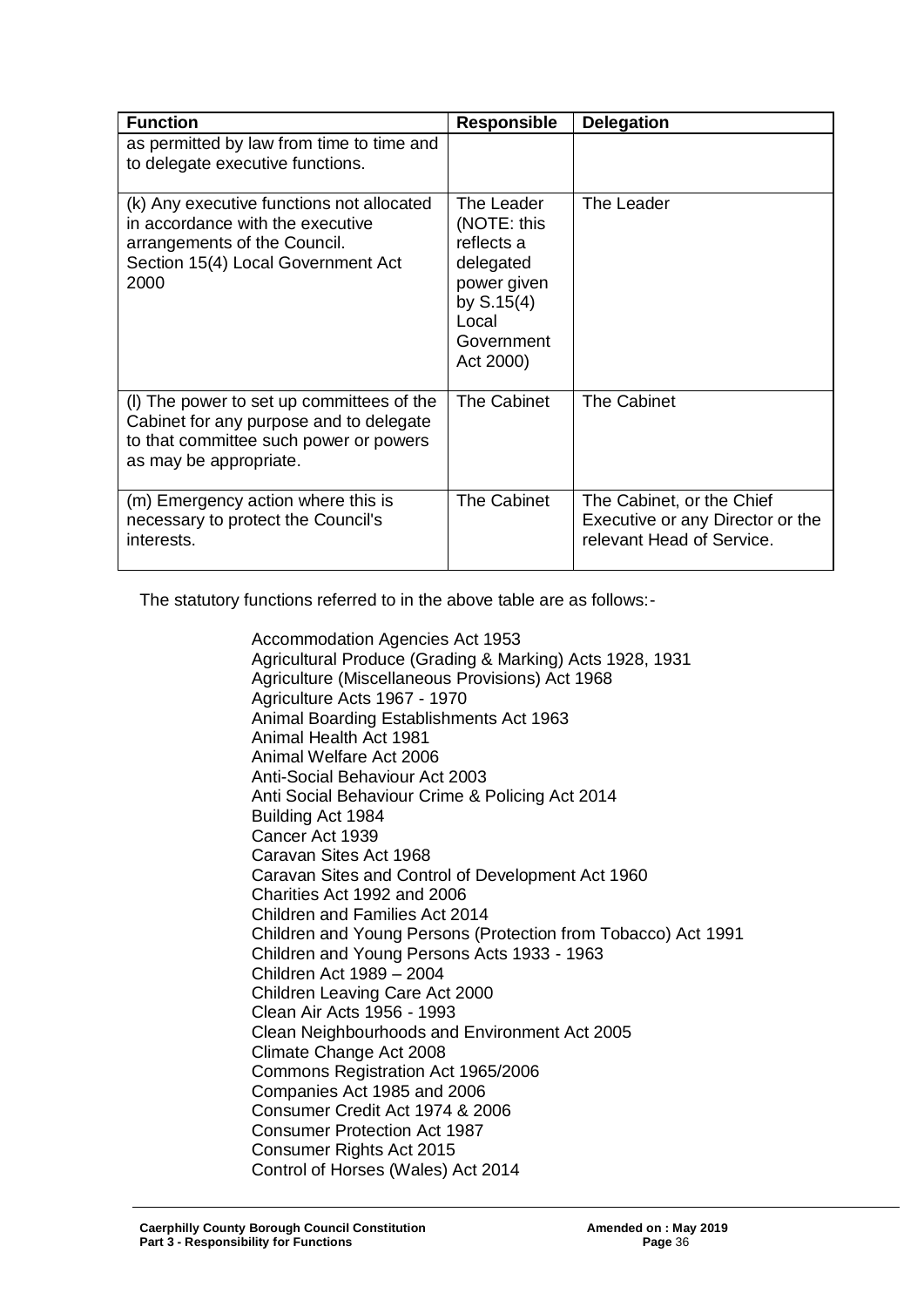Control of Pollution Acts 1974 - 1989 Copyright Designs and Patents Act 1988 Countryside & Rights of Way Act 2008 Criminal Justice Act 1982, 1988, 1991 Criminal Justice and Police Act 2001 Dangerous Wild Animals Act 1976 Data Protection Act 1998 Dogs (Fouling of Land) Act 1996 Education Act 1996 Education Act 1997 Education Act 2002 & 2005 Education (Fees & Awards) Act 1983 (Discretionary Award) Education Reform Act 1988 Education & Inspections Act 2006 Electricity at Work Act 1989 Energy Act 1976 Energy Conservation Act 1981 Enterprise Act 2002 Environment Act 1995 Environmental Protection Act 1990 Environment (Wales) Act 2016 Estate Agents Act 1979 **European Communities Act 1972** Explosives Act 1875 Factories Act 1961 Farm and Garden Chemicals Act 1967 Fire Precautions Act 1971 Fire Safety and Safety of Places of Sports Act 1987 Fireworks Act 2003 Flood and Water Management Act 2010 Food and Environment Protection Act 1985 Food Hygiene Rating (Wales) Act 2013 Food Safety Act 1990 Forgery and Counterfeiting Act 1981 Fraud Act 2006 Freedom of Information Act 2000 Gambling Act 2005 Hallmarking Act 1973 Hazardous Substances Act 1990 Health Act 2006 Health and Safety at Work etc Act 1974 Highways Act 1980 House to House Collections Act 1939 Home Safety Act 1961 Housing Act 1985 Housing Act 1996 Housing Act 2004 Housing (Wales) Act 2014 Housing Grants, Construction and Regeneration Act 1996 The Hypnotism Act 1952 Insurance Brokers (Registration) Act 1977 Insurance Companies Act 1982 Intoxicating Substances (Supply) Act 1985 Land Drainage Act 1991 Law of Property Act 1925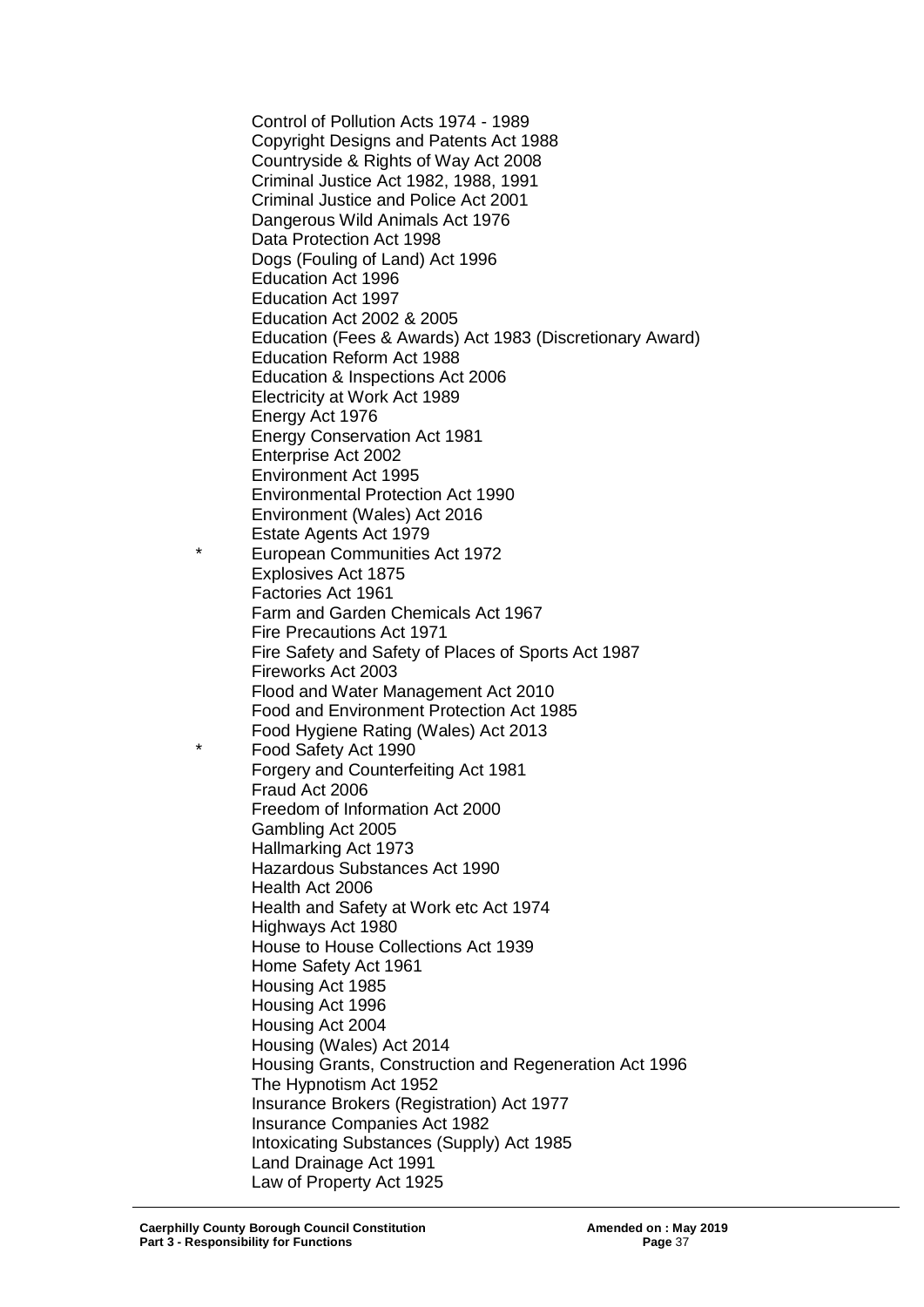Learning & Skills Act 2000 Licensing Act 2003 Local Government Byelaws (Wales) Act 2012 Local Government (Miscellaneous Provisions) Acts 1976 and 1982 Local Government Acts 1972 – 2003 Local Government and Housing Act 1989 Malicious Communications Act 1988 Medicines Act 1968 Mines and Quarries (Tips) Act 1969 Mobile Homes (Wales) Act 2013 Mock Auctions Act 1961 Motor Cycle Noise Act 1987 Natural Environment & Rural Communities Act 2006 New Roads & Street Works Act 1991 National Lotteries etc. Act 1993 Noise Act 1996 Noise and Statutory Nuisance Act 1993 Offices, Shops and Railway Premises Act 1963 Olympic Symbol etc., (Protection) Act 1995 Performance of Animals (Regs) Act 1925 Pet Animals Act 1951 Planning Act 2008 Planning & Compulsory Purchase Act 2004 Planning, Listed Buildings & Conservation Areas Act 1990 Planning & Compensation Act 1991 Planning (Wales) Act 2015 Police Reform and Social Responsibility Act 2011 Pollution Prevention and Control Act 1999 Powers of the Criminal Courts (Sentencing) Act 2000 Prevention of Damage by Pests Act 1949 Prices Acts 1974 and 1975 Psychoactive Substances Act 2016 Public Health (Control of Disease) Act 1984 Public Health (Recurring Nuisances) Act 1969 Public Health Acts 1936 to 1961 Public Health (Wales) Act 2017 Refuse Disposal (Amenity) Act 1978 Registration Service Act 1953 Regulation & Inspection of Social Care (Wales) Act 2016 Reservoirs Act 1975 Riding Establishments Acts 1964 to 1970 Road Traffic (Foreign Vehicles) Act 1972 Road Traffic Acts 1974 - 1988 Safety of Sports Grounds Act 1975 School Standards & Framework Act 1998 School Standards and Organisation Wales Act 2013 Scotch Whisky Act 1988 Scrap Metal Dealers Act 2013 Slaughter of Poultry Act 1967 Slaughterhouses Act 1974 Social Services & Wellbeing (Wales) Act 2014 Solicitors Act 1974 Special Educational Needs & Disability Act 2001 Sunbeds (Regulation) Act 2010 Sunday Trading Act 1994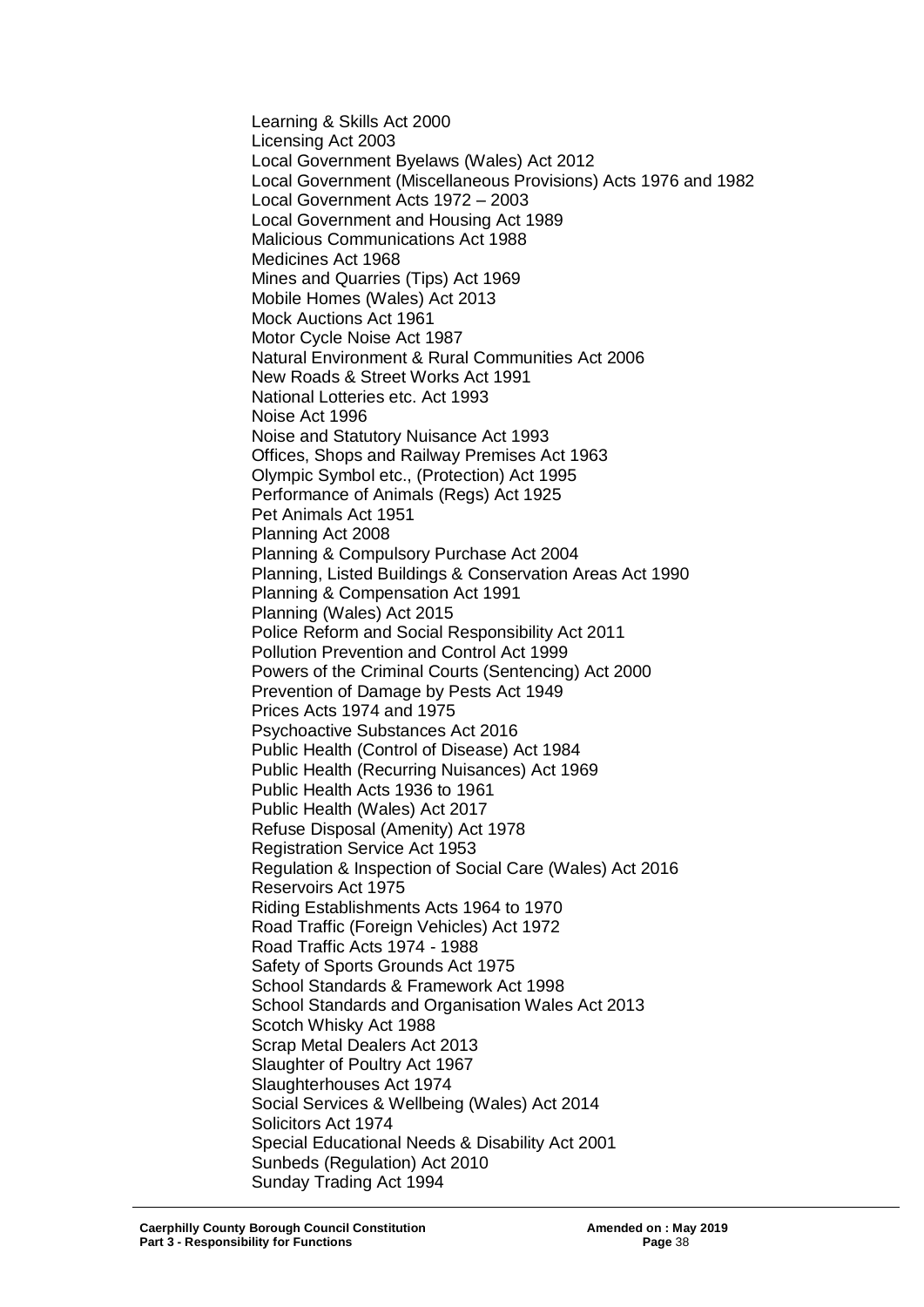Tattooing of Minors Act 1969 Teaching & Higher Education Act 1998 Telecommunications Act 1984 Theft Acts 1968 and 1978 Timeshare Act 1992 Tobacco Advertising & Promotion Act 2002 Town Police Clauses Act 1847 Trade Marks Act 1994 Trading Representations (Disabled Persons) Acts 1958 and 1972 Trading Stamps Act 1964 Traffic Management Act 2004 Transport Act 1985, 2000 and 2006 Town & Country Planning Act 1990 Unsolicited Goods and Services Acts 1971 and 1975 Vehicles (Crime) Act 2001 Video Recordings Acts – 1984 Water Industry Act 1991 Water Act 1989 Weights and Measures Act 1985 Wellbeing of Future Generations Act 2015 Wildlife & Countryside Act 1981

\* The Food Hygiene (Wales) Regulations which enact in regulations the provisions under the Food Safety Act and European Communities Act regulations.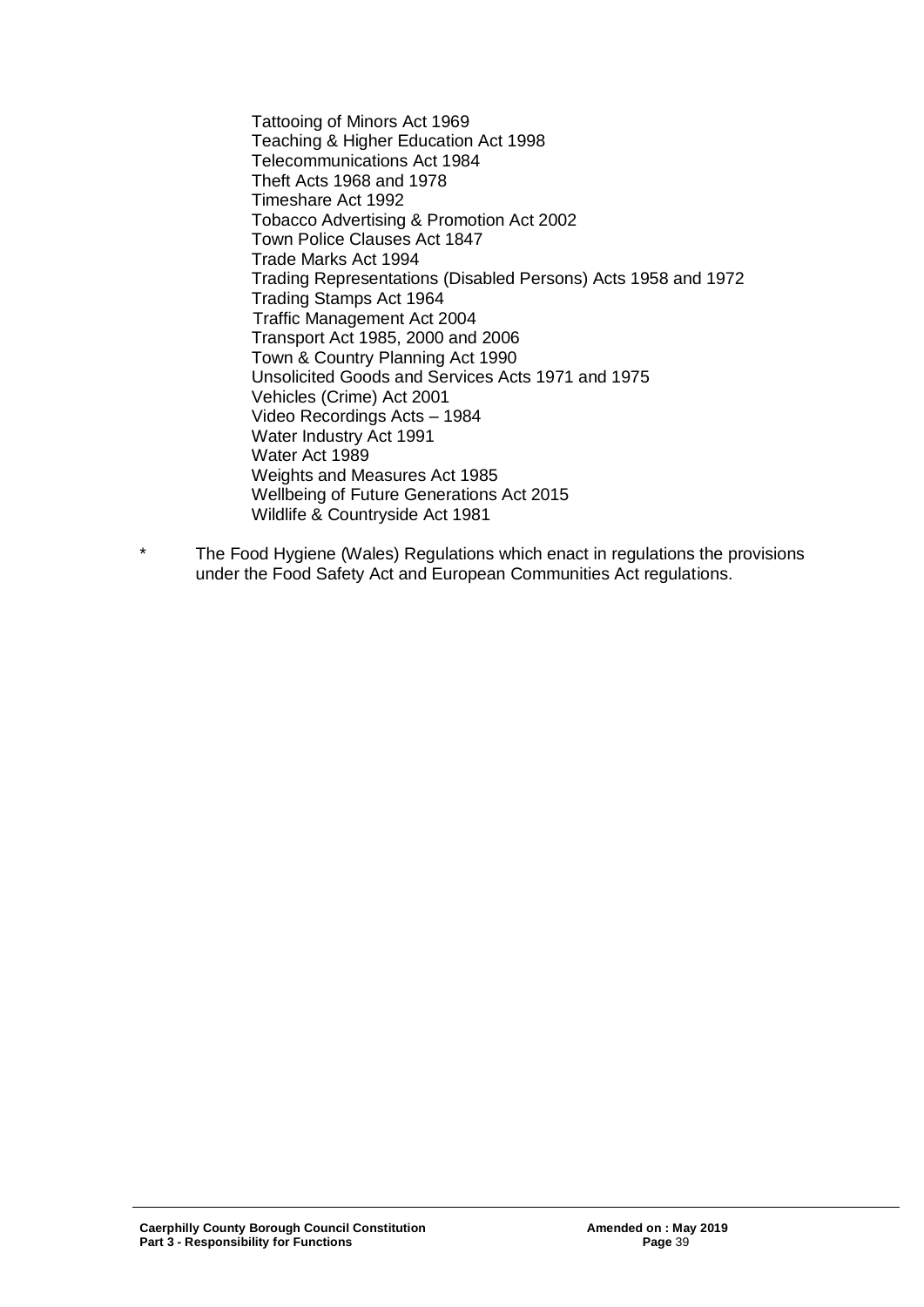## **RIGHTS OF WAY**

A Rights of Way Cabinet Committee whose terms of reference are to discharge on behalf of the Cabinet the following functions: -

- a) Generally to consider and determine the creation, diversion and extinguishment of public rights of way
- b) To consider evidence and determine matters relating to the reclassification of Roads Used as Public Paths as required by the Wildlife and Countryside Act 1981
- c) To consider errors in the Definitive Map or the Definitive Statement and how they can be corrected.
- d) To make where appropriate Stopping Up Orders on Rights of Way under the Highways Act 1980
- e) To make where appropriate Modification Orders to Rights of Way as permitted by the Wildlife and Countryside Act 1981
- f) To consider evidence on claimed rights of way and to determine those claims
- g) To consider other such matters relating to the management of rights of way as specified on the Definitive Map or Statement as required to discharge the Authority's duties to manage Rights of Way.

## **POWERS DELEGATED TO THE COMMITTEE**

Those matters listed in the terms of reference above.

## **POWERS DELEGATED TO OFFICERS**

| <b>Power</b>                                                                   | Delegated to                                                                                                                   |
|--------------------------------------------------------------------------------|--------------------------------------------------------------------------------------------------------------------------------|
| All matters arising from the exercise of the<br>committee's terms of reference | The Chief Executive or a Director or the<br>relevant Head of Service after consultation<br>with the Chair or Vice Chair of the |
|                                                                                | committee.                                                                                                                     |

\* Note that the decisions of this committee are excluded from the Executive call-in provisions of the Council's Constitution.

\*Note in relation to quorum, Cabinet at its meeting on  $8<sup>th</sup>$  May, 2007, agreed that the quorum for a Committee would not fall below three in number.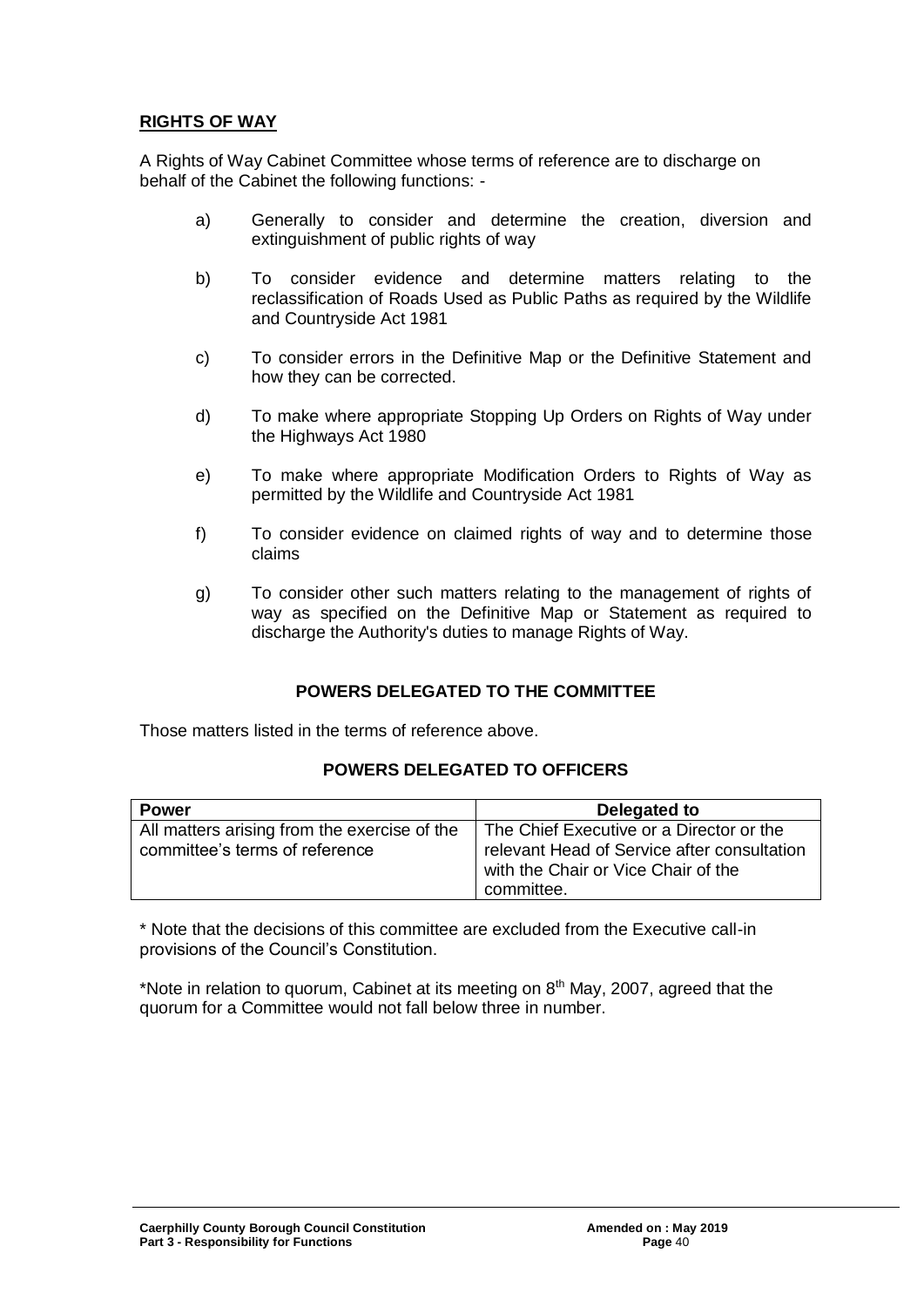# **5. GENERAL DELEGATIONS OF POWERS: COUNCIL & EXECUTIVE POWERS**

| NOTE THAT each delegation<br>includes the power to take any<br>steps in relation to the delegated<br>function, including the<br>authorisation of or defence of any<br>proceedings in any court, tribunal,<br>board or panel. |                                                                                                                                                                                                                                                                                       | <b>POWER DELEGATED TO</b>                                                                                                                                                                                                          |
|------------------------------------------------------------------------------------------------------------------------------------------------------------------------------------------------------------------------------|---------------------------------------------------------------------------------------------------------------------------------------------------------------------------------------------------------------------------------------------------------------------------------------|------------------------------------------------------------------------------------------------------------------------------------------------------------------------------------------------------------------------------------|
| (a)                                                                                                                                                                                                                          | Determination of all matters<br>which are not required to be<br>considered by the Council or<br>Cabinet or which have not<br>been referred to a committee<br>or a sub-committee for<br>determination.                                                                                 | The Chief Executive or any Director<br>or the relevant Head of Service.                                                                                                                                                            |
| (b)                                                                                                                                                                                                                          | Determination of any urgent<br>matter in the purview of the<br>Council, the Cabinet or any<br>committee of these where it is<br>impractical to convene a<br>meeting of that body to<br>consider the matter.                                                                           | Chief Executive or in his/her absence<br>any Director.                                                                                                                                                                             |
| (c)                                                                                                                                                                                                                          | To serve requisitions for<br>information under Local<br>Government (Miscellaneous<br>Provisions) Act 1976 or any<br>other enabling legislation.                                                                                                                                       | Any Director or the relevant Head of<br>Service.                                                                                                                                                                                   |
| (d)                                                                                                                                                                                                                          | The approval of tenders or<br>award of contracts within the<br>terms of the Council's<br><b>Financial Standing Orders or</b><br><b>Financial Regulations</b>                                                                                                                          | As set out in the Council's Standing<br><b>Orders for Contracts or Financial</b><br>Regulations as set out in Part 4 of the<br>Constitution                                                                                        |
| (e)                                                                                                                                                                                                                          | In any legal proceedings to<br>have authority to take all<br>action in relation to those<br>proceedings, to prosecute<br>pursue defend appeal<br>abandon or settle those<br>proceedings, and to have the<br>authority to instruct or brief<br>Counsel where considered<br>appropriate | Head of Legal Services or the<br>Monitoring Officer or any Principal<br>Solicitor, or the appropriate Director<br>or the relevant Head of Service in<br>consultation with the Head of Legal<br>Services or any Principal Solicitor |
| (f)                                                                                                                                                                                                                          | To act as proper officer -<br>for the issue of<br>(i)<br>determinations consents<br>licences or notices within<br>the Terms of Reference<br>of the Planning<br>Committee                                                                                                              | The Director or the Environment or<br>the Head of Regeneration & Planning<br>or the Planning Services Manager                                                                                                                      |
|                                                                                                                                                                                                                              | (ii)<br>for the issue of<br>determinations consents<br>licences or notices on<br>behalf of the Council                                                                                                                                                                                | Chief Executive or the appropriate<br>Director or the relevant Head of<br>Service                                                                                                                                                  |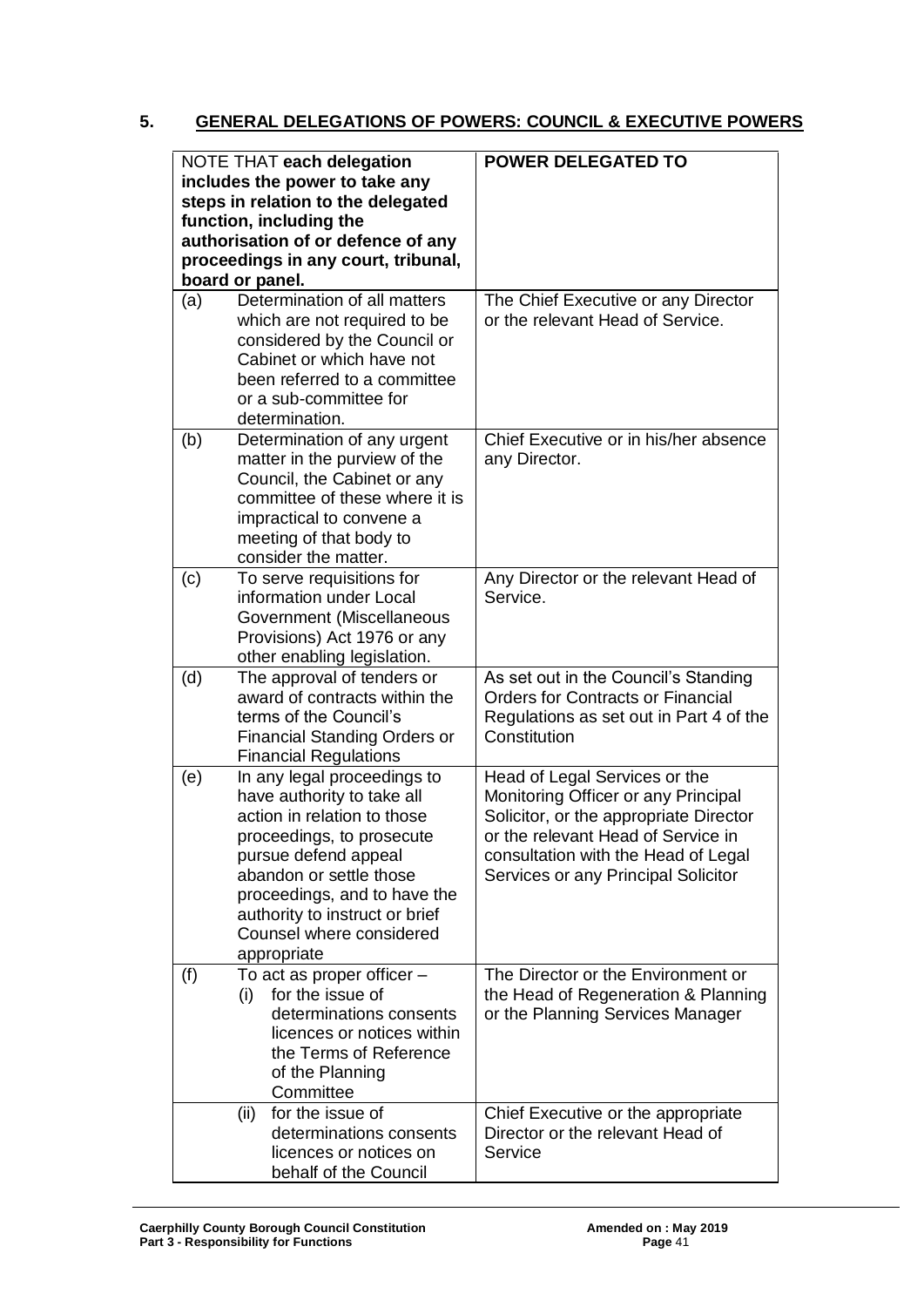|     | (iii) for all matters arising out<br>of Part VA of the Local<br>Government Act 1972<br>(Access to Information) or<br>the Local Government<br>Act 2000                  | Chief Executive or Director of<br><b>Corporate Services or Monitoring</b><br>Officer                                                                                                                                                                                                                                                                        |
|-----|------------------------------------------------------------------------------------------------------------------------------------------------------------------------|-------------------------------------------------------------------------------------------------------------------------------------------------------------------------------------------------------------------------------------------------------------------------------------------------------------------------------------------------------------|
|     | (iv) for the signing of any<br>documents on behalf of<br>the Council relating to<br>land                                                                               | Chief Executive or Head of Legal<br>Services or any Principal Solicitor                                                                                                                                                                                                                                                                                     |
| (v) | for the attestation of the<br>Council's Seal as the<br>officer authorised under<br>the Council's Standing<br>Orders                                                    | Chief Executive or Head of Legal<br>Services or any Principal Solicitor                                                                                                                                                                                                                                                                                     |
|     | (vi) for the signing of any<br>contractual documents on<br>behalf of the Council<br>relating to any other<br>matter                                                    | Chief Executive or Director of<br>Corporate Services or Head of Legal<br>Services or any Principal Solicitor or<br>the appropriate Director or the<br>relevant Head of Service subject to<br>that officer advising and obtaining the<br>approval of the Head of Legal<br>Services of the proposed signing of<br>such document in advance of such<br>signing |
|     | (vii) to act as Registrar of<br>Local Land Charges and<br><b>Commons Registration</b><br>Officer                                                                       | Head of Regeneration & Planning or<br>Development Control Manager or<br>relevant Director or Head of Legal<br><b>Services</b>                                                                                                                                                                                                                               |
|     | (viii) Power to incur<br>expenditure or take any<br>other step in the day to<br>day running in<br>accordance with<br>approved budgets of any<br>Service area           | Chief Executive or the appropriate<br>Director or the relevant Head of<br>Service                                                                                                                                                                                                                                                                           |
|     | (ix) Power to set all fees and<br>charges in accordance<br>with the Council's policies                                                                                 | The Chief Executive or any Director<br>or relevant Head of Service in<br>consultation with the Head of<br>Corporate Finance and the<br>appropriate Cabinet Member                                                                                                                                                                                           |
| (x) | To provide a certificate<br>under Local Government<br>(Contracts) Act 1997                                                                                             | S.151 Officer or Head of Corporate<br>Finance                                                                                                                                                                                                                                                                                                               |
|     | (xi) To act as 'proper officer'<br>in relation to any other<br>function not named above<br>and referred to in any<br>requirement in law in<br>force for the time being | The Chief Executive or Director of<br>Corporate Services or Monitoring<br>Officer                                                                                                                                                                                                                                                                           |
|     | (xii) Functions relating to<br><b>Cardiff Capital Region</b><br>City Deal                                                                                              | The Leader or his/her nominated<br>Deputy.                                                                                                                                                                                                                                                                                                                  |